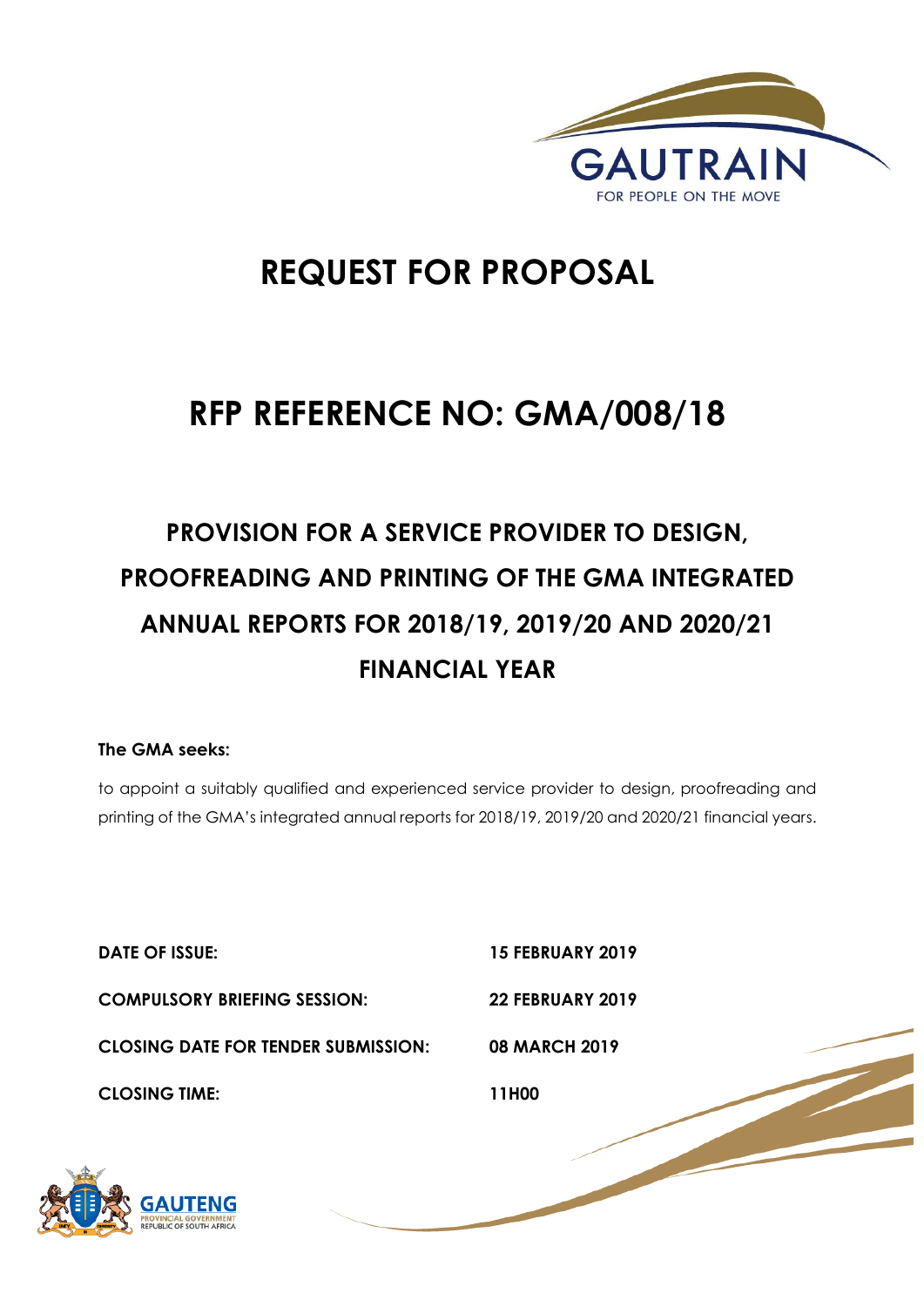## **CONTENTS**

## **GAUTRAIN MANAGEMENT AGENCY – REQUEST FOR PROPOSAL**

|                                                    | Page |
|----------------------------------------------------|------|
|                                                    | 5    |
|                                                    | 6    |
| <b>RFP PART A</b>                                  |      |
|                                                    | 7    |
|                                                    | 8    |
|                                                    | 8    |
|                                                    | 9    |
| Rules governing this RFP and the Tendering Process |      |
|                                                    | 9    |
| <b>REQUEST FOR PROPOSAL</b>                        |      |
|                                                    | 10   |
|                                                    | 10   |
|                                                    | 11   |
|                                                    | 11   |
|                                                    | 11   |
| Communication during the tender process            |      |
| Requests for clarification and further information | 12   |
|                                                    | 12   |
|                                                    | 13   |
|                                                    | 13   |
|                                                    | 14   |
|                                                    | 14   |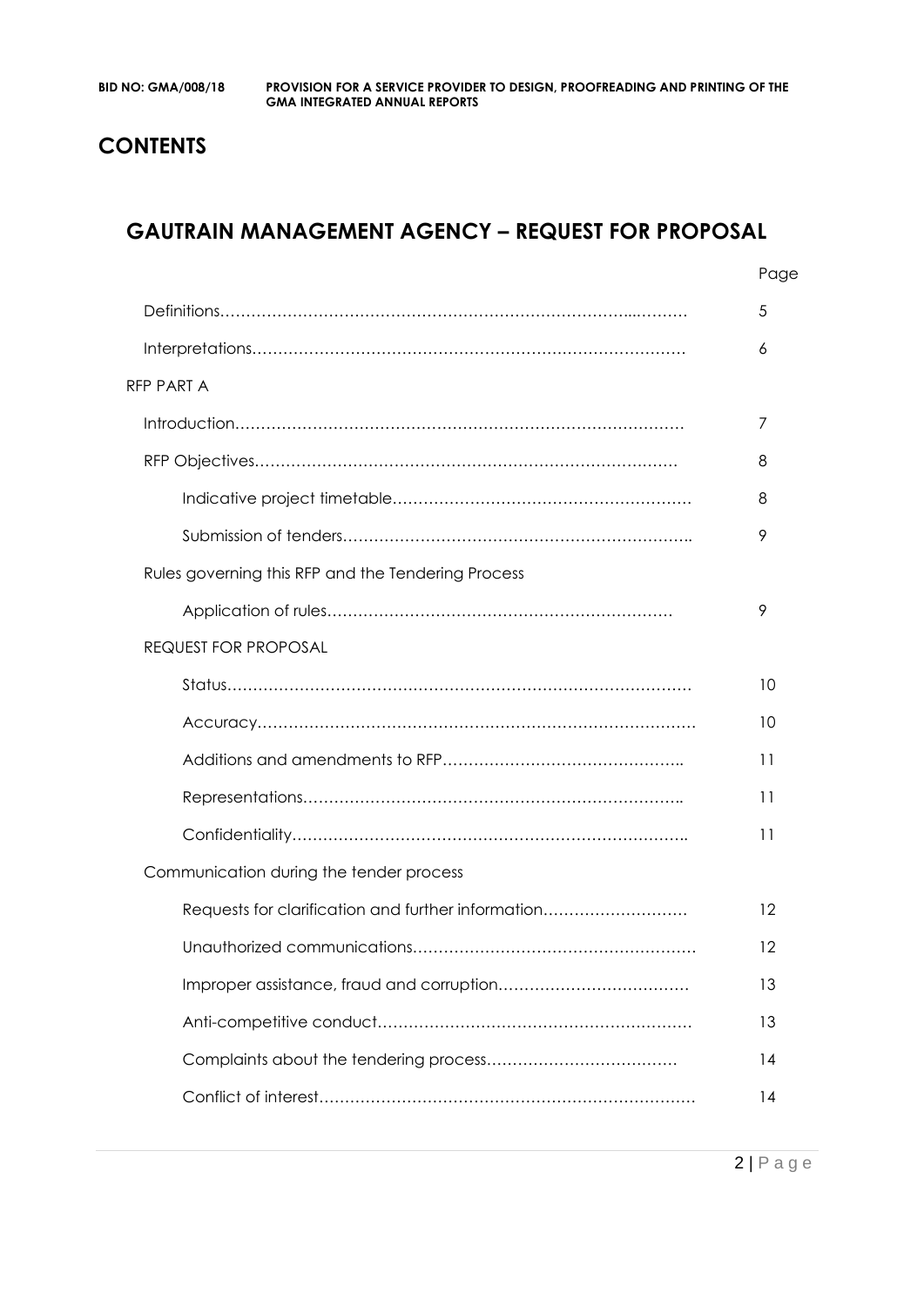| Tender documents                                     |    |
|------------------------------------------------------|----|
|                                                      | 15 |
|                                                      | 16 |
|                                                      | 16 |
|                                                      | 16 |
|                                                      | 16 |
| Disclosure of tender contents and tender information | 17 |
|                                                      | 17 |
|                                                      | 18 |
|                                                      | 18 |
| <b>Tender Response</b>                               |    |
|                                                      | 18 |
|                                                      | 19 |
|                                                      | 20 |
|                                                      | 20 |
| <b>Contract Disclosure Requirements</b>              |    |
|                                                      | 20 |
|                                                      | 21 |
|                                                      | 21 |
| Evaluation of tenders                                | 21 |
|                                                      | 21 |
|                                                      | 22 |
|                                                      | 23 |
|                                                      | 23 |
|                                                      | 23 |
|                                                      | 24 |

3 | P a g e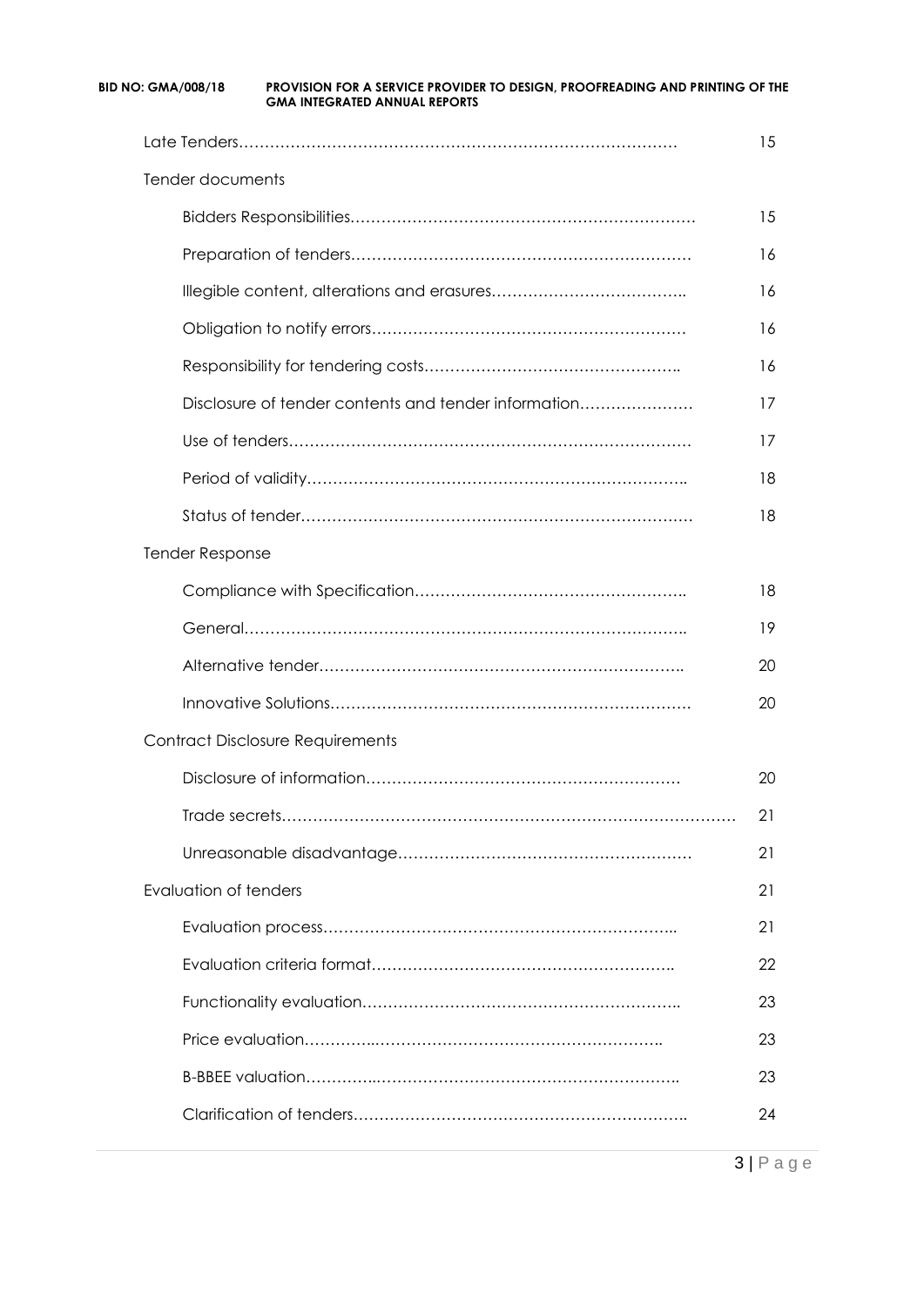|                           | <b>GMA INTEGRATED ANNUAL REPORTS</b>          |    |
|---------------------------|-----------------------------------------------|----|
|                           |                                               | 25 |
|                           |                                               | 25 |
| <b>Successful Tenders</b> |                                               |    |
|                           |                                               | 26 |
|                           |                                               | 26 |
|                           |                                               | 26 |
|                           |                                               | 26 |
|                           |                                               | 27 |
|                           |                                               | 27 |
|                           |                                               | 28 |
|                           |                                               | 28 |
|                           |                                               | 29 |
|                           | RFP PART C - BIDDERS DECLARATION AND RESPONSE | 38 |
| <b>CSD</b>                |                                               | 41 |
| SBD1                      |                                               | 42 |
| SBD 3.1                   |                                               | 44 |
| SBD 3.2                   |                                               | 45 |
| SBD 4                     |                                               | 47 |
| SBD 6.1                   |                                               | 52 |
| SBD <sub>8</sub>          |                                               | 58 |
| SBD <sub>9</sub>          | Certificate of Independent Bid Determination  | 61 |
| <b>SHE</b>                |                                               | 64 |
| RFP PART - D              | SUPPLIER CODE OF CONDUCT                      | 66 |

**BID NO: GMA/008/18 PROVISION FOR A SERVICE PROVIDER TO DESIGN, PROOFREADING AND PRINTING OF THE**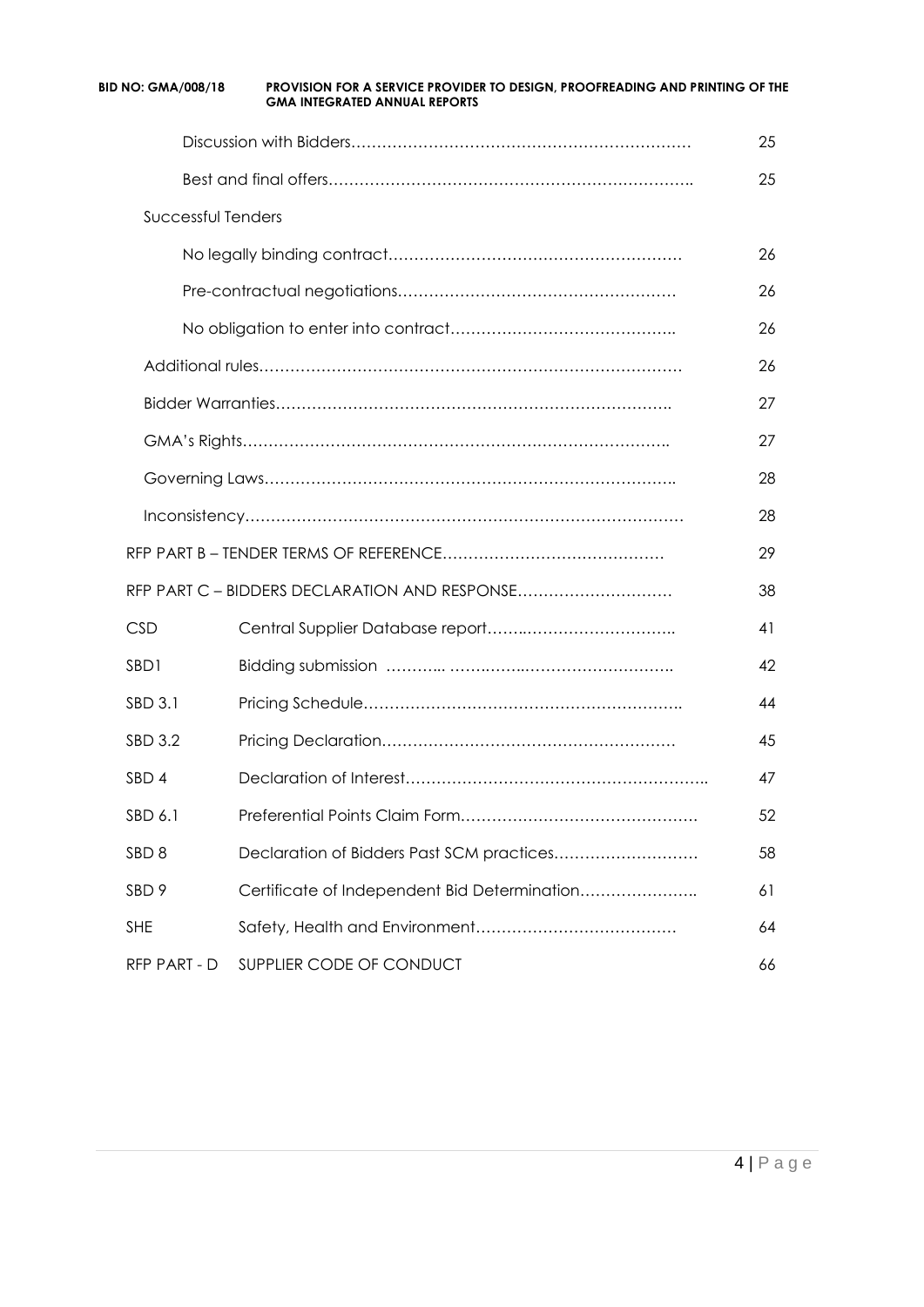#### **DEFINITIONS**

In this Request for Proposal, unless a contrary intention is apparent:

**Business Day** means a day which is not a Saturday, Sunday or public holiday.

**Bid** means a written offer in a prescribed or stipulated form lodged by a Bidder in response to an invitation in this Request for Proposal, containing an offer to provide goods, works or services in accordance with the Specification as provided in RFP Part B.

**Closing Time** means the time, specified as such under the clause "Indicative Timetable" of this RFP Part A, by which Tenders must be received.

**Evaluation Criteria** means the criteria set out under the clause "Evaluation Criteria Format" of this RFP Part A.

**GMA** means the Gautrain Management Agency; a PFMA Schedule 3(C) listed Provincial Public Entity, established in terms of the GMA Act No. 5 of 2006.

**Intellectual Property Rights** includes copyright and neighbouring rights, and all proprietary rights in relation to inventions (including patents) registered and unregistered trademarks (including service marks), registered designs, confidential information (including trade secrets and know how) and circuit layouts, and all other proprietary rights resulting from intellectual activity in the industrial, scientific, literary or artistic fields.

**Member** means an employee of the GMA.

**Proposed Contract** means the agreement including any other terms and conditions contained in or referred to in this RFP that may be executed between the GMA and the successful Bidder.

**Request for Proposal** or **RFP** means this document (comprising each of the parts identified under RFP Part A, Part B, Part C and Part D) including all annexure and any other documents so designated by the GMA.

**Services** means the services required by the GMA, as specified in this RFP Part B.

**Specification** means any specification or description of the GMA's requirements contained in this RFP Part B.

**State** means the Republic of South Africa.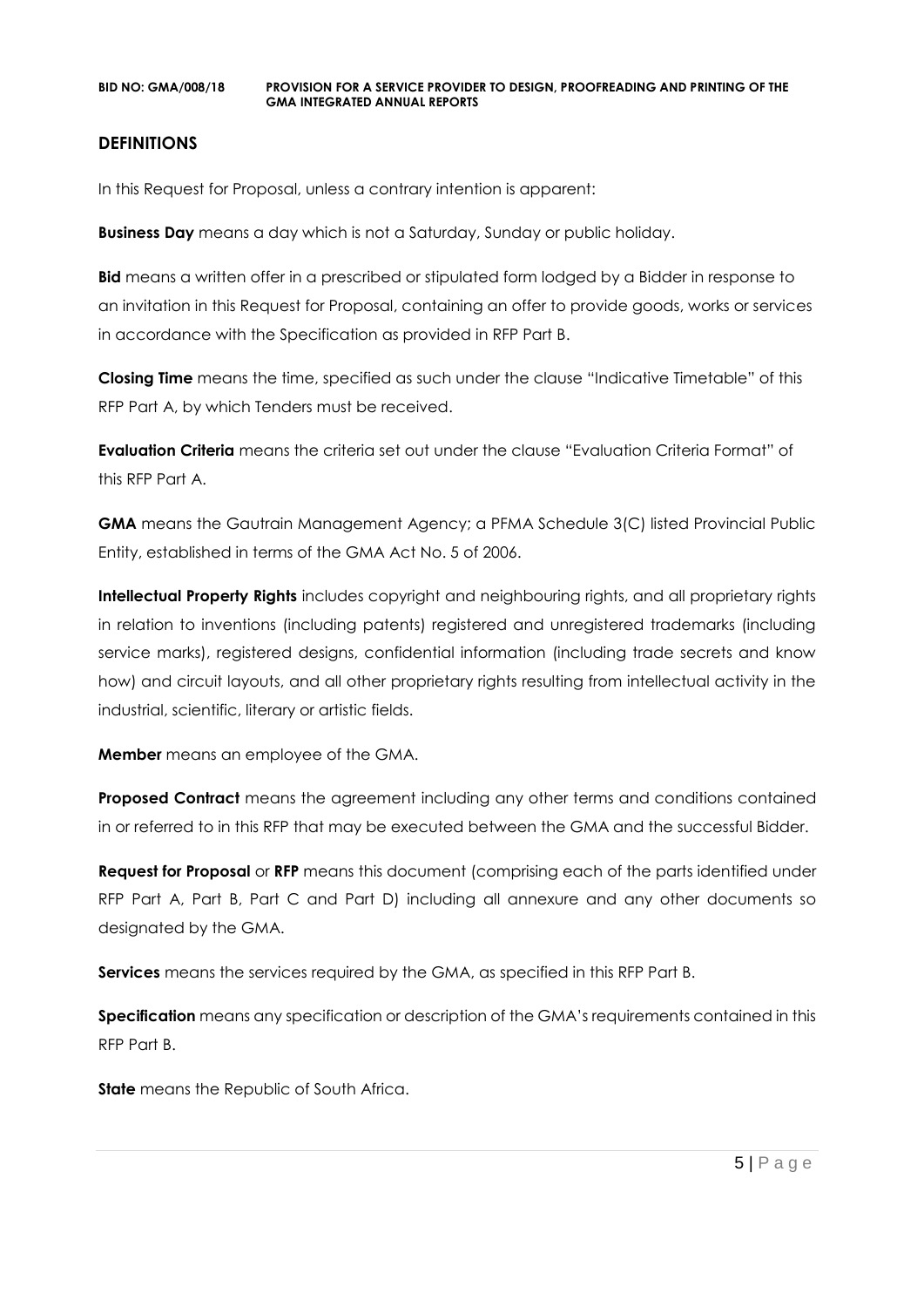**Statement of Compliance** means the statement forming part of a Tender indicating the Bidders compliance with the Specification.

**Bidder** means a person or organisation that submits a Bid.

**Tendering Process** means the process commenced by the issuing of this Request for Proposal and concluding upon formal announcement by the GMA of the selection of a successful Bidder(s) or upon the earlier termination of the process.

**Website** means the website administered by GMA located at [http://gma.gautrain.co.za](http://gma.gautrain.co.za/)

#### **INTERPRETATIONS**

In this RFP, unless expressly provided otherwise:

#### A reference to:

- (a) "includes" or "including" means includes or including without limitation; and
- (b) "R" or "Rands" is a reference to the lawful currency of the Republic of South Africa.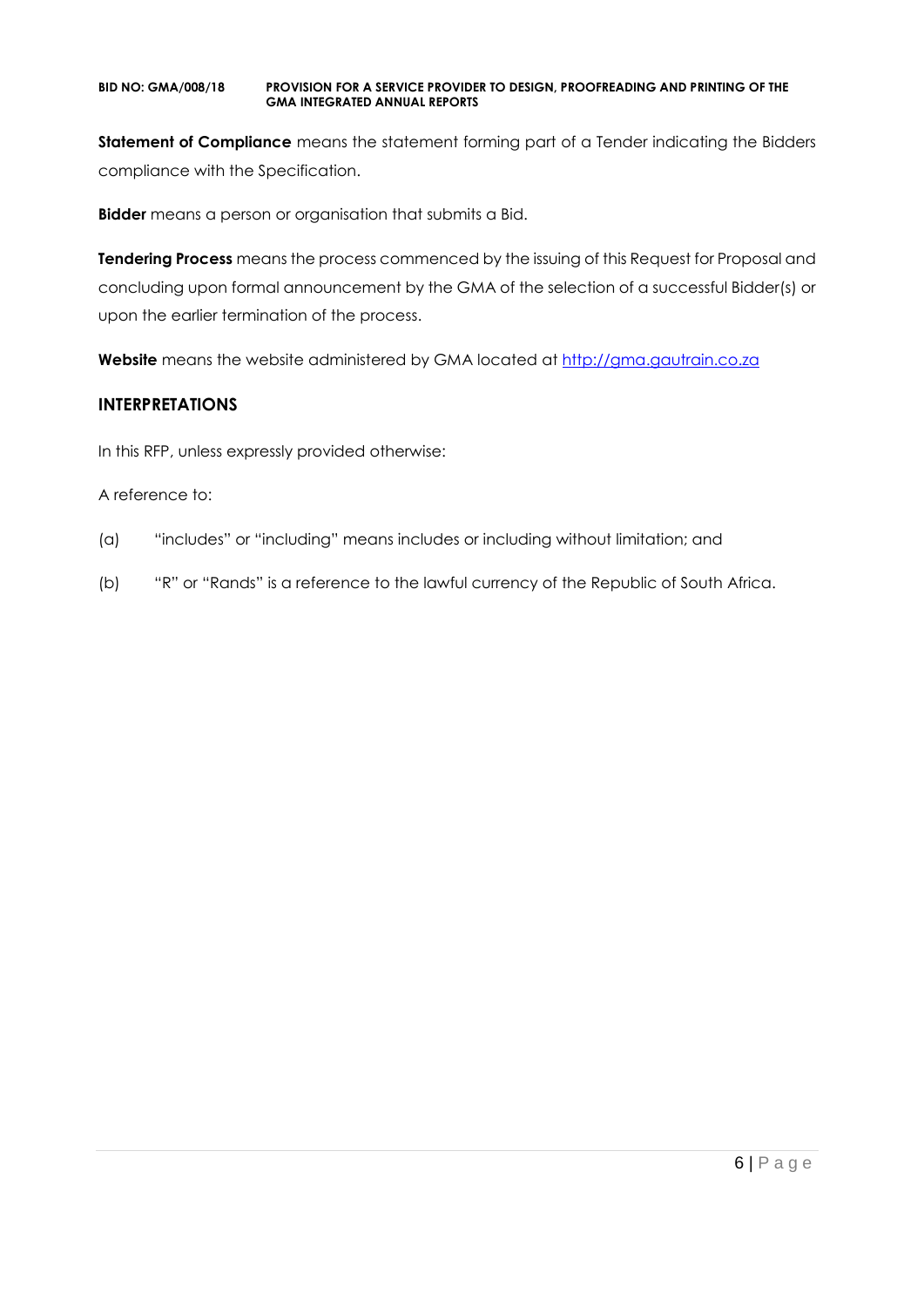# **RFP - PART A**

#### **INTRODUCTION**

- 1. The Gautrain Management Agency (GMA) is a PFMA Schedule 3(C) listed provincial public entity which has been established in terms of the GMA Act No. 5 of 2006. The GMA is substantially funded from the Provincial Revenue Fund in order to carry out the following strategic objectives:
	- Assist the Gauteng Provincial Government (GPG) in implementing Gautrain and achieving the Project's objectives.
	- Act on behalf of GPG in managing the relationship between Province and the Concessionaire in terms of the Concession Agreement and ensure that the interests of Province are protected.
	- Enhance the integration of Gautrain with other transport services and Public Transport Plans.
	- Promote and maximise the Socio-Economic Development and B-BBEE objectives of the GPG in relation to Gautrain.
	- Liaise with and promote co-operation between government structures in all three spheres of Government in relation to Gautrain.
	- Liaise with persons having an interest in the project.
	- Manage assets relating to Gautrain and promote their preservation and maintenance.
	- Manage the finances of the Gautrain Project and the financial securities provided by the Concessionaire.
	- Monitor the policy and legislative environment of the Gautrain Project
- 2. The Bombela Concession Company (RF) (Pty) Ltd (BCC or the Concessionaire) entered into a Concession Agreement with the Gauteng Province (Province) for the design, partial finance, construction, operation, and maintenance of the Gautrain Rapid Rail Link until 27 March 2026. The Operations Commencement Date (OCD) 1 started on 08 June 2010 for the section between Sandton station and ORTIA station. Extended Phase (EP) 1 services commenced on 02 August 2011 between Hatfield and Rosebank stations. The Operations Commencement Date 2 services commenced on 07 June 2012 between Rosebank and Park stations, in so doing providing a complete service between Park and Hatfield stations. At the end of the concession period, the Concessionaire shall transfer the Gautrain System to the GMA.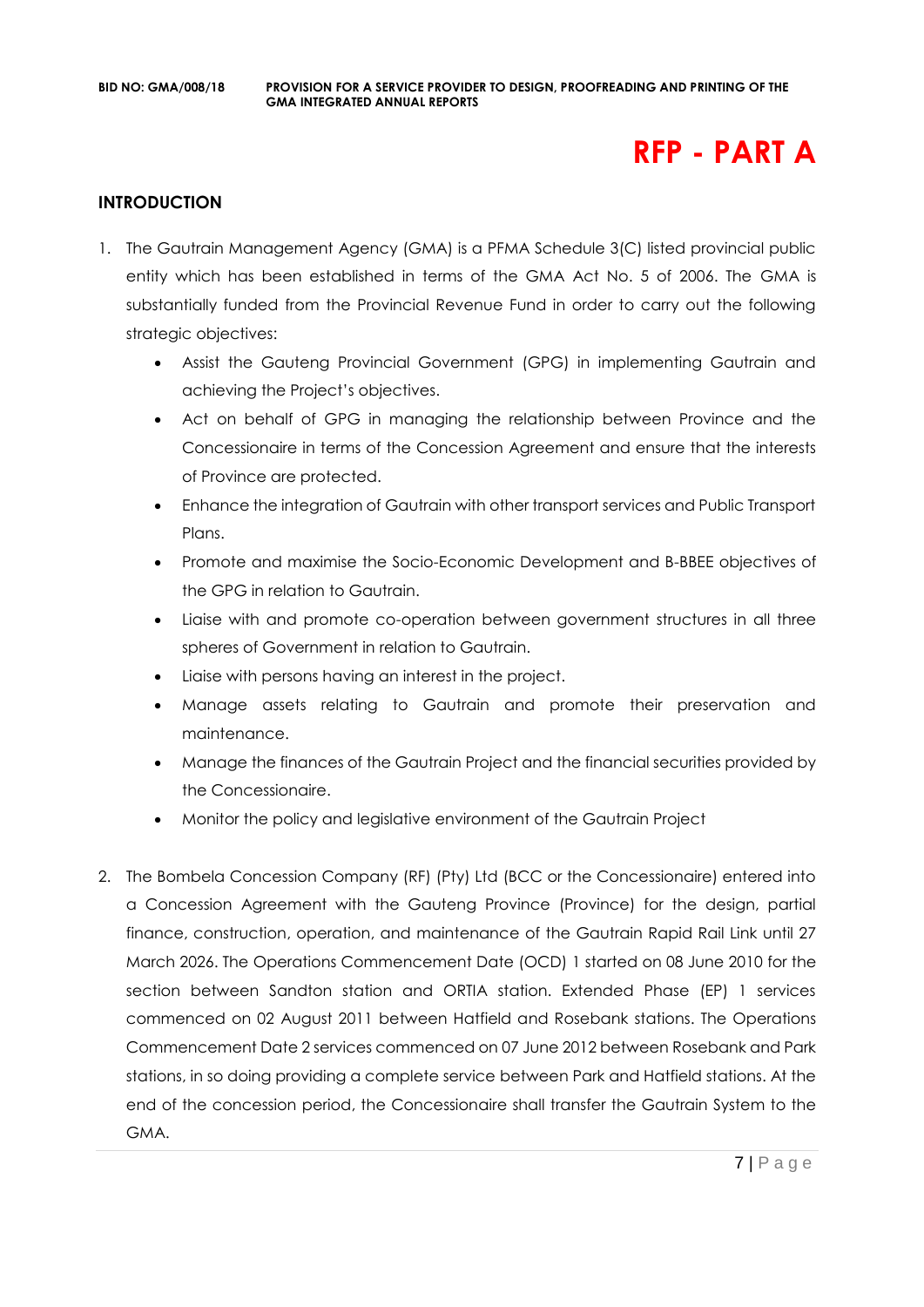- 3. The GMA is inviting responses to this Request for Proposal (reference number GMA/008/18) in order to appoint a suitably qualified and experienced service provider to design, proofreading and printing of the GMA's integrated annual reports as specified in this RFP PART B – Specification.
- 4. The appointment of a successful service provider is subject to conclusion of a service level agreement between the GMA and the service provider.

#### **RFP OBJECTIVES**

5. The objective of the tender is to find suitably qualified and experienced service provider for to design, proofreading and printing of the GMA's integrated annual reports the duration of three (3) years.

| <b>ACTIVITY</b>                                       | <b>DATE</b>               |
|-------------------------------------------------------|---------------------------|
| Issue of RFP                                          | 15 February 2019          |
| <b>Briefing Session</b>                               | 22 February 2019 at 11H00 |
| <b>Closing Date and Time</b>                          | 08 March 2019 at 11H00    |
| Intended completion of evaluation<br>of tenders       | 20 March 2019             |
| Intended formal notification of<br>successful Bidders | 22 March 2019             |
| Effective date of contract                            | 29 March 2019             |

## **INDICATIVE PROJECT TIMETABLE**

*\*This timetable is provided as an indication of the timing of the tender process. It is indicative only and subject to change by the GMA. Bidders are to provide proposals that will allow achievement of the intended commencement date.*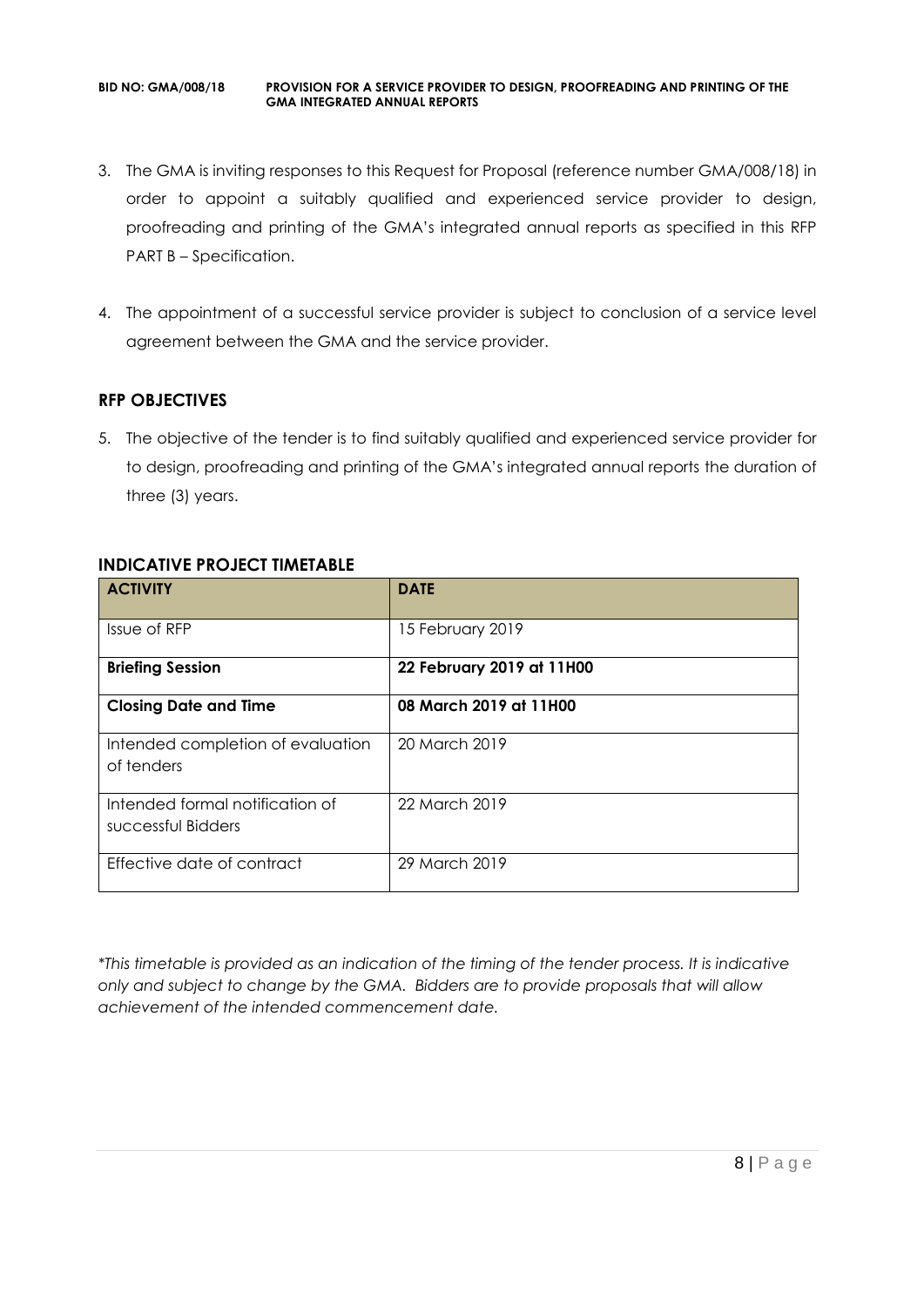#### **SUBMISSION OF TENDERS**

#### **Hardcopy Submission (Compulsory)**

| Proposal Submission                                      | Bid documents must be secured together preferably<br>bound or contained in a lever arch file |
|----------------------------------------------------------|----------------------------------------------------------------------------------------------|
| Physical Address of Tender Box                           | 44 Grand Central Boulevard, Grand Central Midrand<br>(Off R101 Old Johannesburg Road)        |
| Hours of access to Tender Box                            | Between 07:00 and 17:00 (Weekdays only)                                                      |
| Information to be marked on<br>package containing Tender | Gautrain Management Agency<br>Attention: Supply Chain Management Unit                        |
|                                                          | RFP Ref. No. GMA/008/18<br>Name of Bidder                                                    |
|                                                          |                                                                                              |

- 6. Bidders are to provide one (1) original and three (3) hard copies of the Bidders Response (Bid).
- 7. Bidders must also include an electronic copy of the Bidders Response for each proposal in PDF or Microsoft Office 2007 format in the hardcopy submission. All responses must be submitted in a sealed envelope in accordance with the conditions of Tendering and on the official forms included in this document.
- 8. All documents must be virus checked by the Bidder before lodgement. In this case of inconsistency between the electronic and hardcopy submissions, the hardcopy submission will prevail.
- 9. All enquiries related to this RFP must be sent to **[tenderenquiries@Gautrain.co.za](mailto:tenderenquiries@Gautrain.co.za)**.

## **RULES GOVERNING THIS RFP AND THE TENDERING PROCESS**

#### **APPLICATION OF RULES**

10. Participation in the tender process is subject to compliance with the rules contained in this RFP Part A.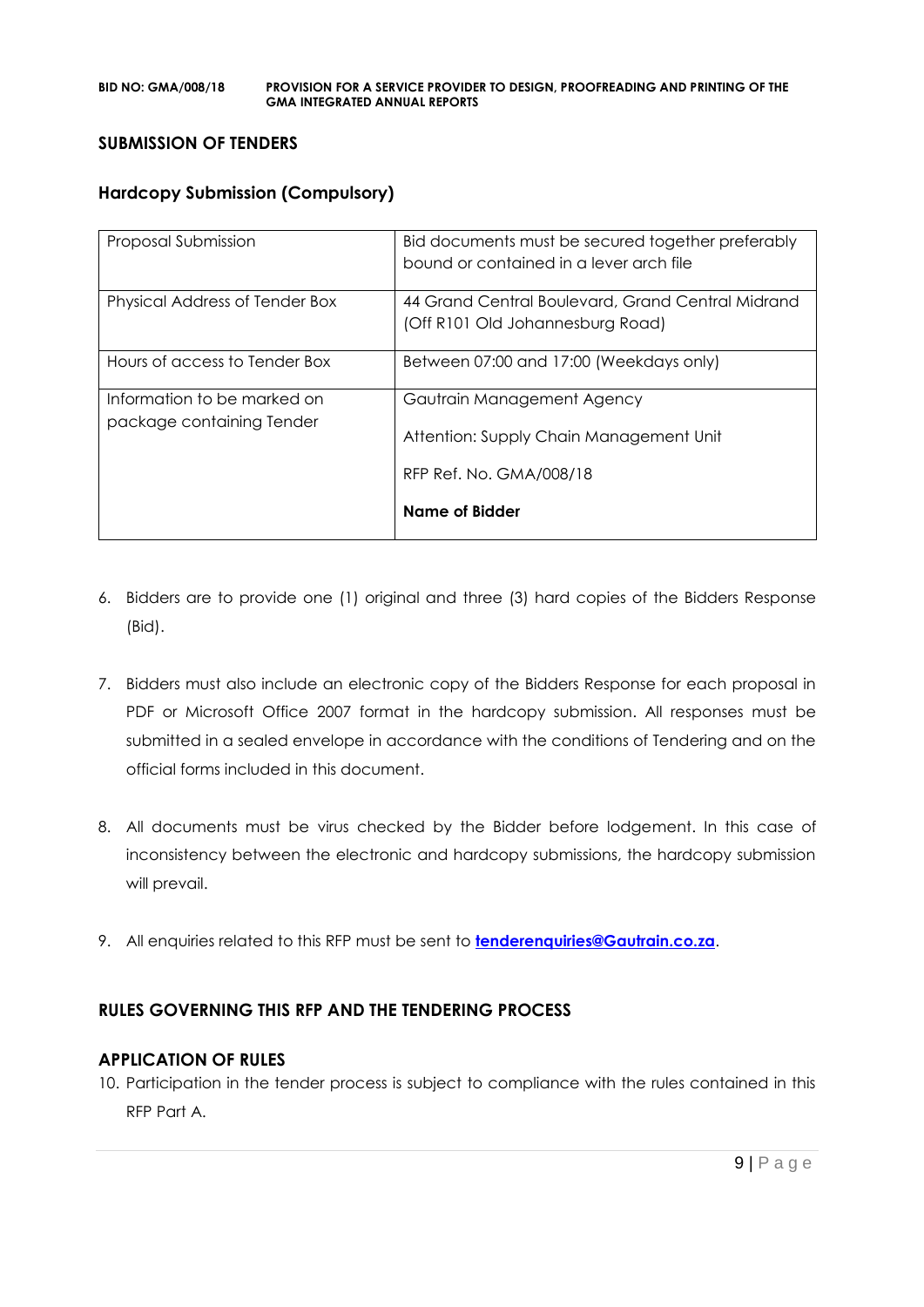- 11. All persons (whether or not a Participant in this tender process) having obtained or received this RFP may only use it, and the information contained therein, in compliance with the rules contained in this RFP Part A.
- 12. All Bidders are deemed to accept the rules contained in this RFP Part A.
- 13. The rules contained in this RFP Part A apply to:
	- a. The RFP and any other information given, received or made available in connection with this RFP, and any revisions or annexure;
	- b. the Tendering Process; and
	- c. any communications (including any briefings, presentations, meetings and negotiations) relating to the RFP or the Tendering Process.

## **REQUEST FOR PROPOSAL**

#### **STATUS OF REQUEST FOR PROPOSAL**

- 14. This RFP is an invitation for service provider/s to submit a proposal(s) for the provision of the services as set out in the Specification contained in this RFP Part B. Accordingly, this RFP must not be construed, interpreted, or relied upon, whether expressly or implied, as an offer capable of acceptance by any person(s), or as creating any form of contractual, promissory or other rights.
- 15. No binding contract or other understanding for the supply of the Services will exist between the GMA and any Bidder unless and until the Agency has executed a formal written contract with the successful Bidder.

## **ACCURACY OF REQUEST FOR PROPOSAL**

16. Whilst all due care has been taken in connection with the preparation of this RFP, the GMA makes no representations or warranties that the content in this RFP or any information communicated to or provided to Bidders during the Tendering Process is, or will be, accurate, current or complete. The GMA, and its officers, employees and advisors will not be liable with respect to any information communicated which is not accurate, current or complete.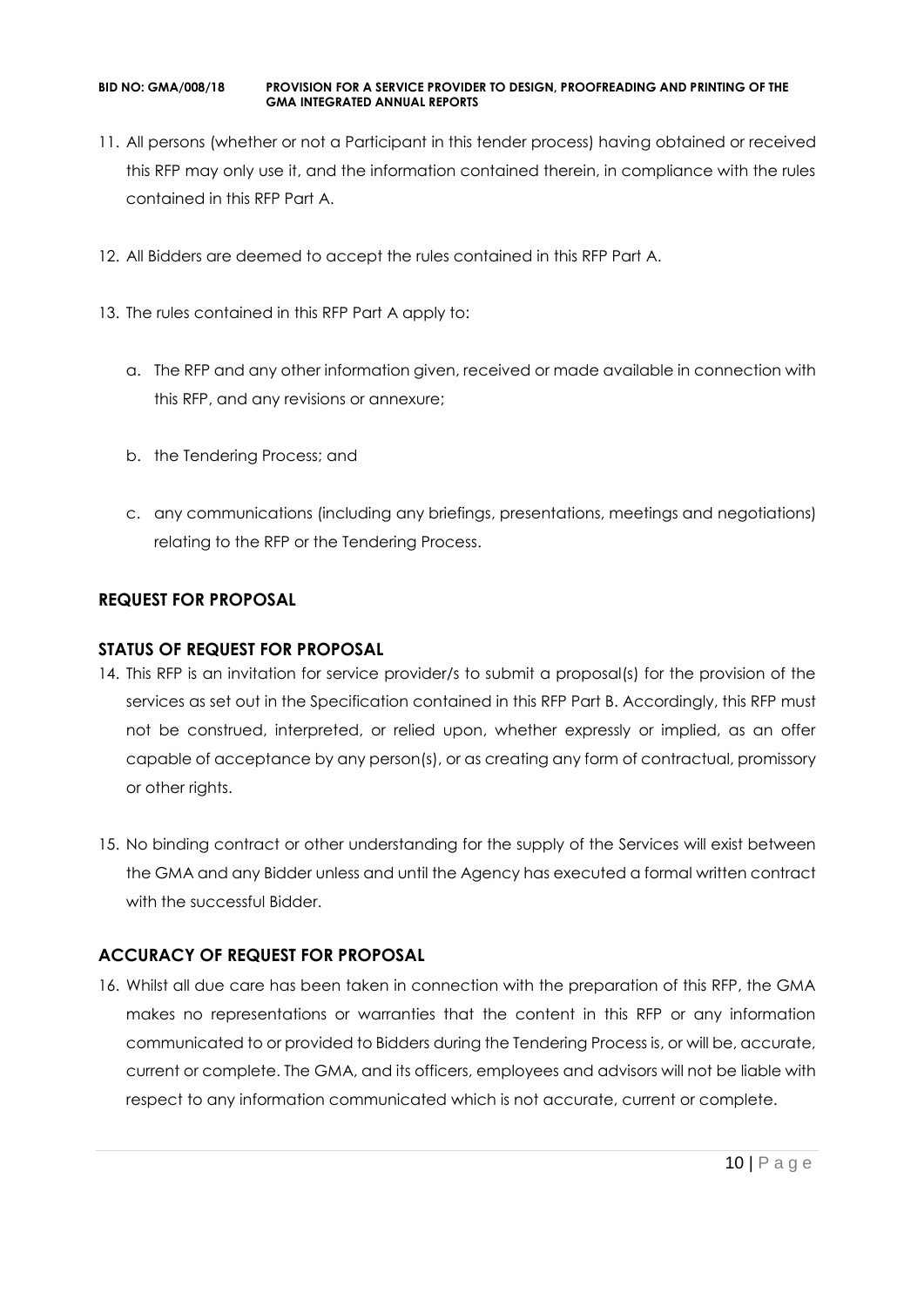- 17. If a Bidder finds or reasonably believes it has found any discrepancy, ambiguity, error or inconsistency in this RFP or any other information provided by the GMA (other than minor clerical matters), the Bidder must promptly notify the Agency in writing (by e-mail to the address **[tenderenquiries@Gautrain.co.za](mailto:tenderenquiries@gautrainpo.co.za)**) of such discrepancy, ambiguity, error or inconsistency in order to afford the GMA an opportunity to consider what corrective action is necessary (if any).
- 18. Any actual discrepancy, ambiguity, error or inconsistency in this RFP or any other information provided by the GMA will, if possible, be corrected and provided to all Bidders without attribution to the Bidder who provided the written notice.

#### **ADDITIONS AND AMENDMENTS TO THE RFP**

- 19. The GMA reserves the right to change any information in, or to issue any addendum to this RFP before the Closing Time. The GMA and its officers, employees and advisors will not be liable in connection with either the exercise of, or failure to exercise this right.
- 20. If the GMA exercises its right to change information in terms of clause 22, it may seek amended Tenders from all Bidders.

#### **REPRESENTATIONS**

21. No representations made by or on behalf of the GMA in relation to this RFP will be binding on the GMA unless that representation is expressly incorporated into the contract ultimately entered into between the GMA and the successful Bidder.

#### **CONFIDENTIALITY**

22. All persons (including all Bidders) obtaining or receiving this RFP and any other information in connection with this RFP or the Tendering Process must keep the contents of the RFP and other such information confidential, and not disclose or use the information except as required for the purpose of developing a proposal in response to this RFP.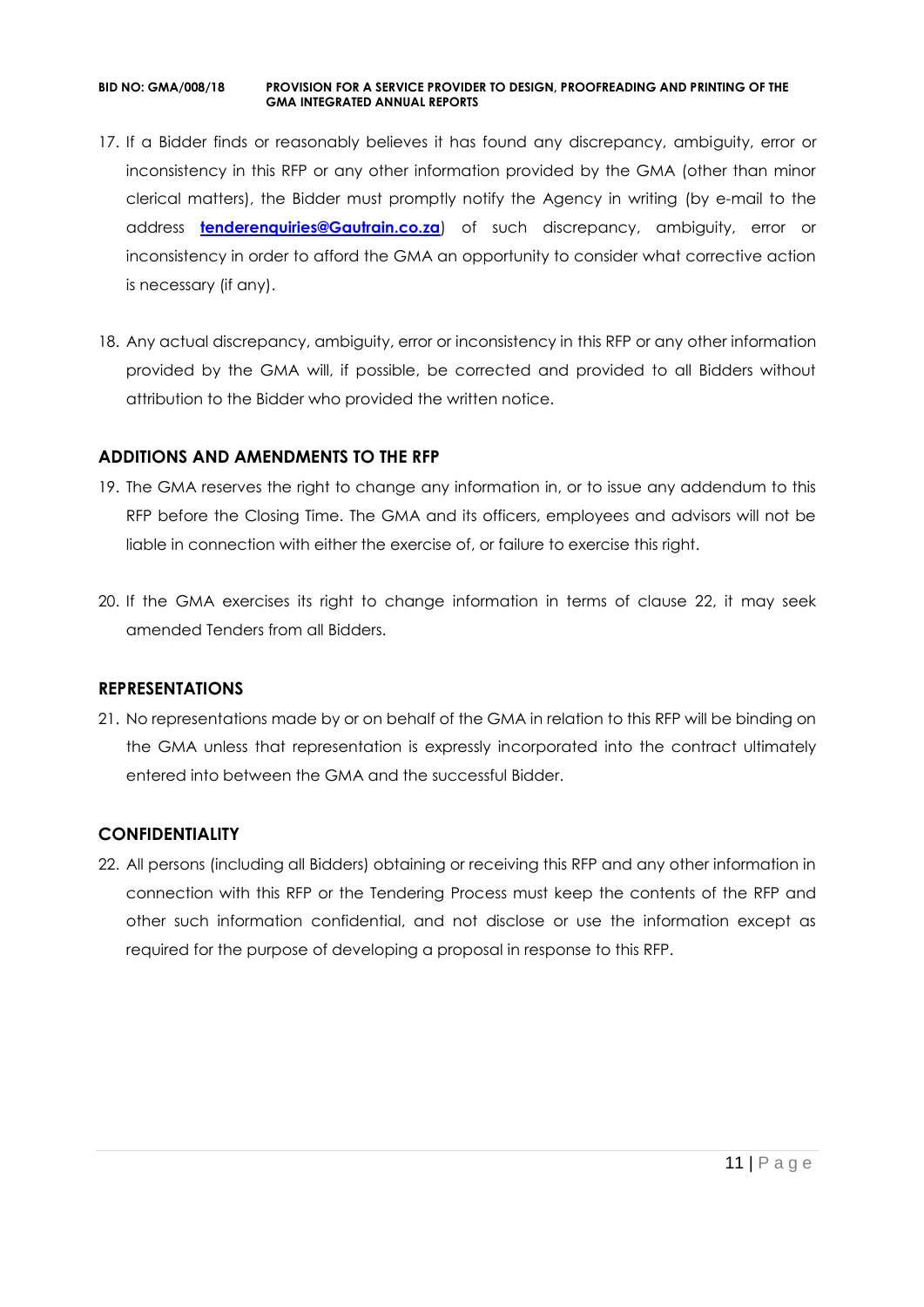#### **COMMUNICATIONS DURING THE TENDERING PROCESS**

#### **REQUESTS FOR CLARIFICATION OR FURTHER INFORMATION**

- 23. All communication and attempts to solicit information of any kind relative to this tender should be in writing and channelled to the Supply Chain Management Unit via email to: **[tenderenquiries@Gautrain.co.za](mailto:tenderenquiries@gautrainpo.co.za)**.
- 24. Any communication by a Bidder to the GMA will be effective upon receipt by the SCM Unit (provided such communication is in the required format).
- 25. The GMA has restricted the period during which it will accept questions or requests for further information or clarification and reserves the right not to respond to any enquiry or request, irrespective of when such enquiry or request is received.
- 26. Except where the GMA is of the opinion that issues raised apply only to an individual Bidder, questions submitted and answers provided will be made available to all Bidders by e-mail, as well as on the GMA's website without identifying the person or organisation which submitted the question.
- 27. In all other instances, the GMA may directly provide any written notification or response to a Bidder by email to the address of the Bidder (as notified by the Bidder to the SCM Unit).
- 28. A Bidder may, by notifying the SCM Unit in writing, withdraw a question submitted in accordance with clause 30, in circumstances where the Bidder does not wish the GMA to publish its response to the question to all Bidders.

#### **UNAUTHORISED COMMUNICATIONS**

29. Bidders may not contact (including promotional or advertising activities) any GMA staff or Advisors of GMA except through the channel in clause 21 above on any matter pertaining to the bid from the time when the bid is advertised to the time the bid is awarded. Communicating with any GMA staff or Advisors of GMA except through the channel in clause 21 above will be perceived as an effort by a bidder to influence bid evaluation, bid comparisons or bid award decisions in any manner, and will result in rejection of the bid concerned. Nothing in this clause is intended to prevent communications with staff of, or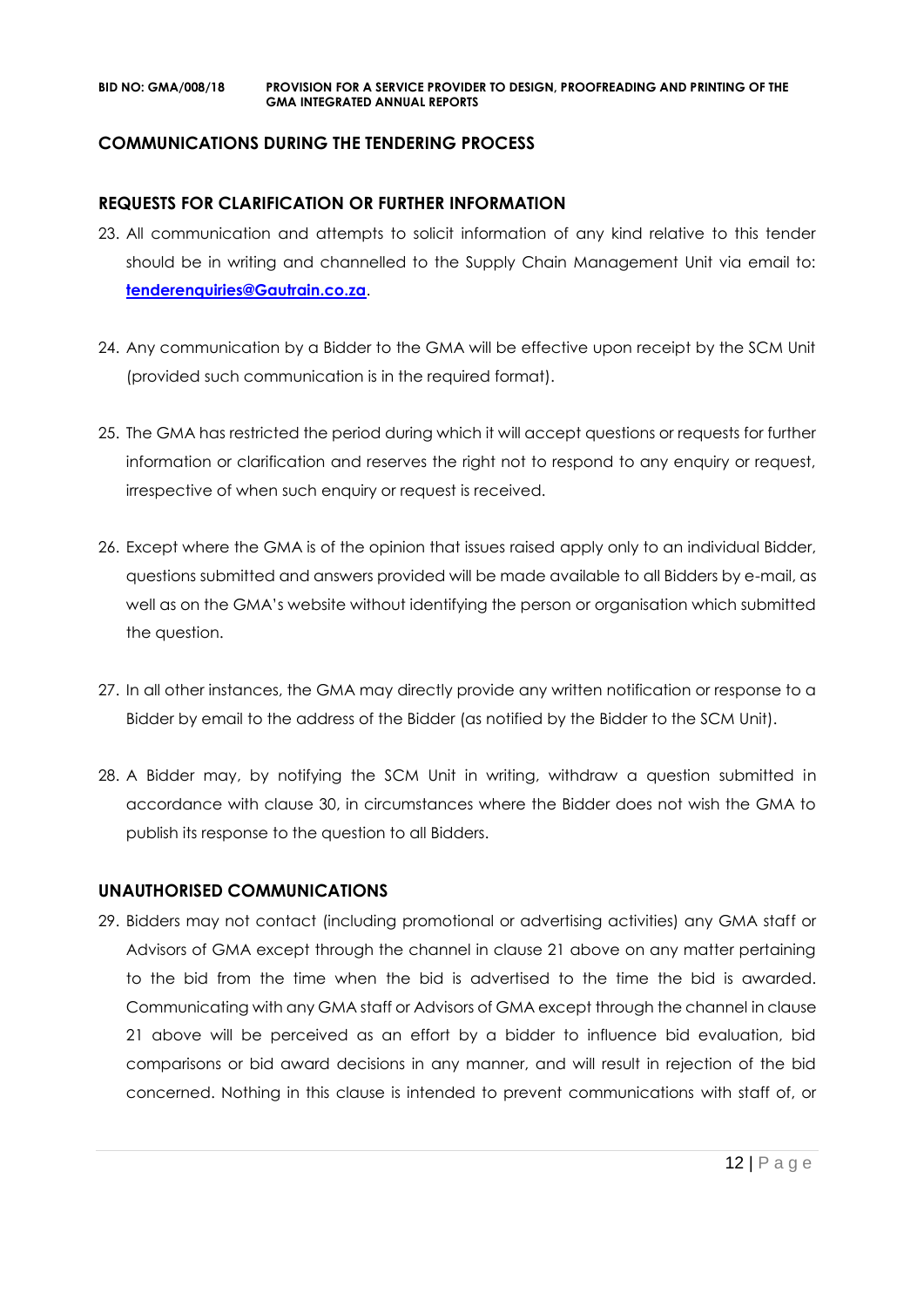advisors of the GMA to the extent that such communications do not relate to this RFP or the Tendering Process.

30. Bidders must not otherwise engage in any activities that may be perceived as, or that may have the effect of, influencing the outcomes of the Tendering Process in any way.

#### **IMPROPER ASSISTANCE, FRAUD AND CORRUPTION**

- 31. Bidders may not seek or obtain the assistance of employees, contractors or advisors of the GMA in the preparation of their tender responses, except where contractors or advisors are participating in the tender in which case the Bidder must disclose such participation in its tender by declaring their possible interest or conflict in the relevant SBD 4 form.
- 32. The GMA may in its absolute discretion, immediately disqualify a Bidder that it believes has sought or obtained such improper assistance.
- 33. Bidders are to be familiar with the implications of contravening the Prevention and Combating of Corrupt Activities Act, No. 12 of 2005 and any other relevant legislation.
- 34. Bidders are encouraged to stop crime at the GMA in its tracks and report it anonymously to the following number: 0800 6 FRAUD/0800 637 283.

## **ANTI-COMPETITIVE CONDUCT**

- 35. Bidders and their respective officers, employees, agents and advisors must not engage in any collusion, anti-competitive conduct or any other similar conduct in respect of this Tendering Process with any other Bidder or any other person(s) in relation to:
	- a. The preparation or lodgement of their Tender
	- b. the evaluation and clarification of their Tender; and
	- c. the conduct of negotiations with the GMA.
- 36. For the purposes of clause 38, collusion, anti-competitive conduct or any other similar conduct may include disclosure, exchange and clarification of information whether or not such information is confidential to the GMA or any other Bidder or any other person or organisation.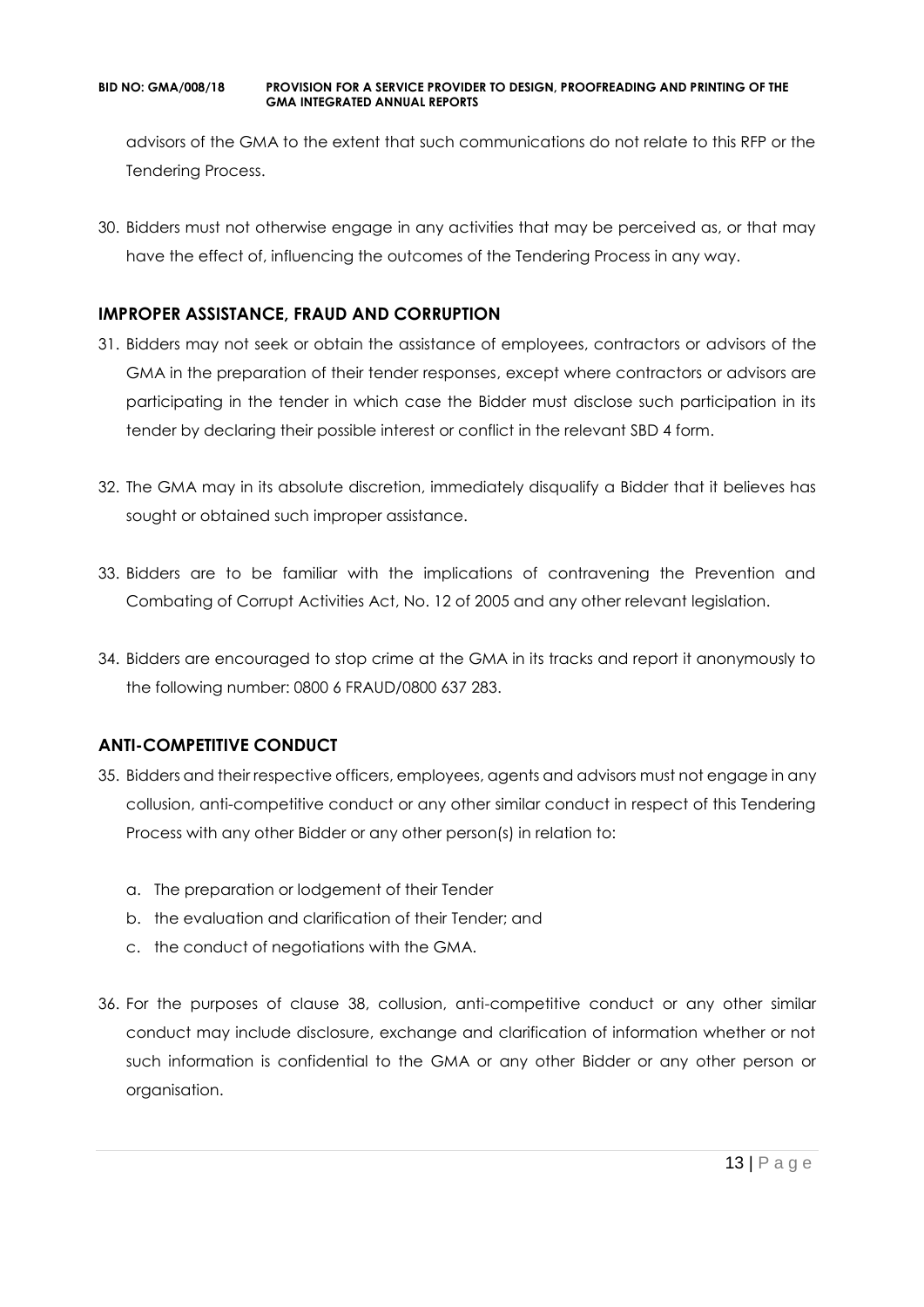37. In addition to any other remedies available to it under law or contract, the GMA may, in its absolute discretion, immediately disqualify a Bidder that it believes has engaged in any collusive, anti-competitive conduct or any other similar conduct during the entire Tendering Process.

#### **COMPLAINTS ABOUT THE TENDERING PROCESS**

- 38. Any complaint about the RFP or the Tendering Process must be submitted to the SCM Unit in writing, (preferably by email), immediately upon the cause of the complaint arising or becoming known to the Bidder.
- 39. The written complaint must set out:
	- a. The basis for the complaint, specifying the issues involved;
	- b. how the subject of the complaint affect the organisation or person making the complaint;
	- c. any relevant background information; and
	- d. the outcome desired by the person or organisation making the complaint.
- 40. If the matter relates to the conduct of an official, employee or advisor of the GMA, the complaint should be addressed in writing marked for the attention of the Chief Executive Officer of the GMA, and delivered to the physical address of the GMA, as notified.

## **CONFLICT OF INTEREST**

- 41. A Bidder must not, and must ensure that its officers, employees, agents and advisors do not place themselves in a position that may give rise to actual, potential or perceived conflict of interest between the interests of the GMA and/or the Gauteng Provincial Government and the Bidders interests during the Tender Process.
- 42. The Bidders Response in this RFP Part C requires the Bidder to provide details of any interests, relationships or clients which may or do give rise to a conflict of interest in relation to the supply of the services under any contract that may result from this RFP.
- 43. If the Bidder submits its Tender and a subsequent conflict of interest arises, or is likely to arise, which was not disclosed in the Tender, the Bidder must notify the GMA immediately in writing of that conflict.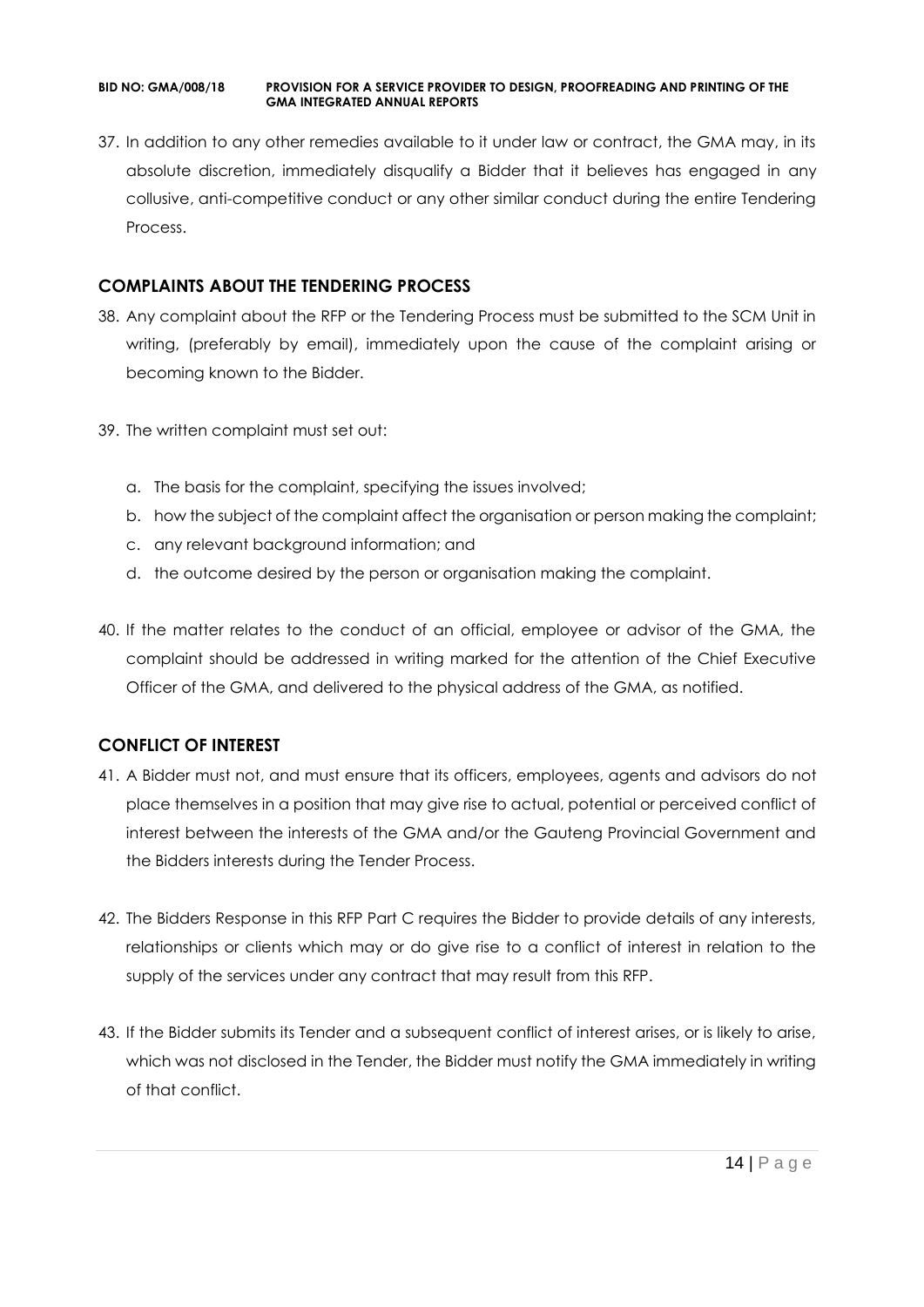44. The GMA may immediately disqualify a Bidder from the Tendering Process if the Bidder fails to notify the GMA of the conflict as required.

## **LATE TENDERS**

- 45. Tenders must be lodged by the Closing Date and Time. Where a tender document is not in the tender box at the time of the bid closing, such a bid document will be regarded as a late bid. Late bids will not be accepted or considered.
- 46. Tenders lodged after the Closing Time or lodged at a location or in a manner that is contrary to that specified in this RFP will be disqualified from the Tendering Process and will be ineligible for consideration.
- 47. The determination of the GMA as to the actual time that a Tender is lodged is final. Subject to clause 49, all Tenders lodged in the Tender Box after the Closing Time will be recorded by the GMA and will only be opened for the purposes of identifying a business name and address of the Bidder. The GMA will inform a Bidder whose Tender was lodged after the Closing Time of its ineligibility for consideration. The general operating practice is for the late tender to be returned within 5 (Five) working days of receipt or within 5 (Five) working days after determination not to accept a late tender.

## **TENDER DOCUMENTS**

#### **BIDDERS RESPONSIBILITIES**

- 51. Bidders are responsible for:
	- a. Examining this RFP and any documents referenced or attached to this RFP and any other information made or to be made available by the GMA to Bidders in connection with this RFP;
	- b. fully informing themselves in relation to all matters arising from this RFP, including all matters regarding the GMA's requirements for the provision of the Services;
	- c. ensuring that their Tenders are accurate and complete;
	- d. making their own enquiries and assessing all risks regarding this RFP, and fully considering and incorporating the impact of any known and unknown risks into their Tender;
	- e. ensuring that they comply with all applicable laws in regards to the Tendering Process particularly as specified by National Treasury Regulations, Guidelines, Instruction Notes and Practice Notes and other relevant legislation as published from time to time in the Government Gazette;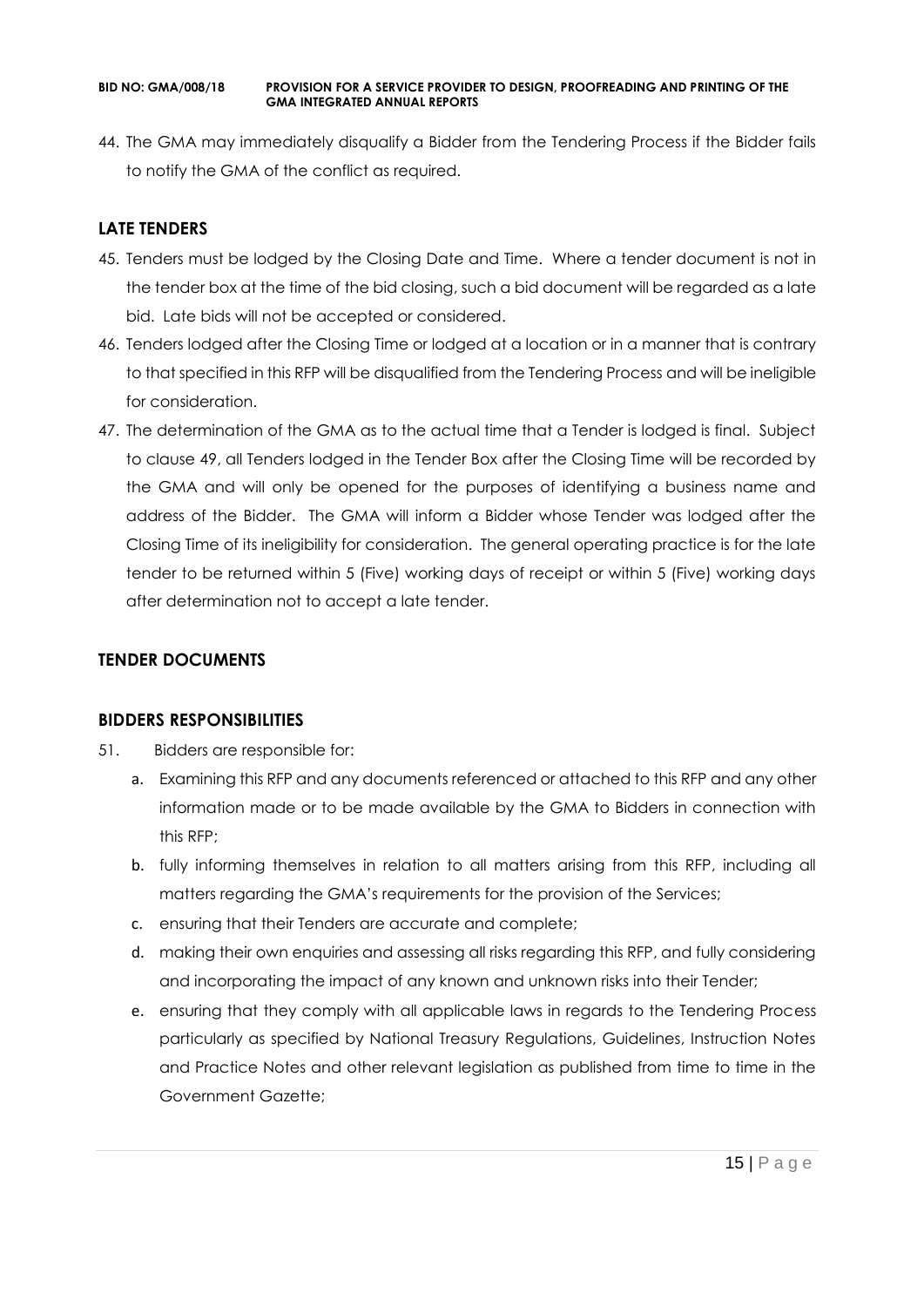- f. submitting an Original Valid Tax Clearance Certificate and all other returnable documents as listed on the Checklist; and
- g. Failure to provide the required information could result in disqualification of the bidder.

#### **PREPARATION OF TENDERS**

- 52. Bidders must ensure that:
	- a. Their Tender is submitted in the required format as stipulated in this RFP Part A; and
	- b. all the required information fields in RFP Part C are completed in full and contain the information requested by the GMA.

*Note to Bidders: The GMA may in its absolute discretion reject a Tender that does not include the information requested.*

53. Unnecessarily elaborate responses or other presentations beyond that which is sufficient to present a complete and effective tender proposal are not desired or required. Elaborate and expensive visual and other presentation aids are not necessary.

## **ILLEGIBLE CONTENT, ALTERATION AND ERASURES**

- 54. Incomplete Tenders may be disqualified or evaluated solely on information contained in the Tender.
- 55. The GMA may disregard any content in a Tender that is illegible and will be under no obligation whatsoever to seek clarification from the Bidder.
- 56. The GMA is entitled to amend any bid conditions, validity period, specifications, or extend the closing date of bids before the closing date. All bidders, to whom the bid documents have been issued, will be advised in writing of such amendments in good time.

## **OBLIGATION TO NOTIFY ERRORS**

57. Amended bids may be sent, together with the original bid, in an envelope marked "Amendment to bid" and should be placed in the bid box before the closing date and time. An amendment bids without original bid document will not be considered.

## **RESPONSIBILITY FOR TENDERING COSTS**

58. The Bidders participation or involvement in any stage of the Tendering Process is at the Bidders sole risk, cost and expense. The GMA will not be held responsible for, or pay for, any expense or loss that may be incurred by Bidders in relation to the preparation or lodgement of their Tender.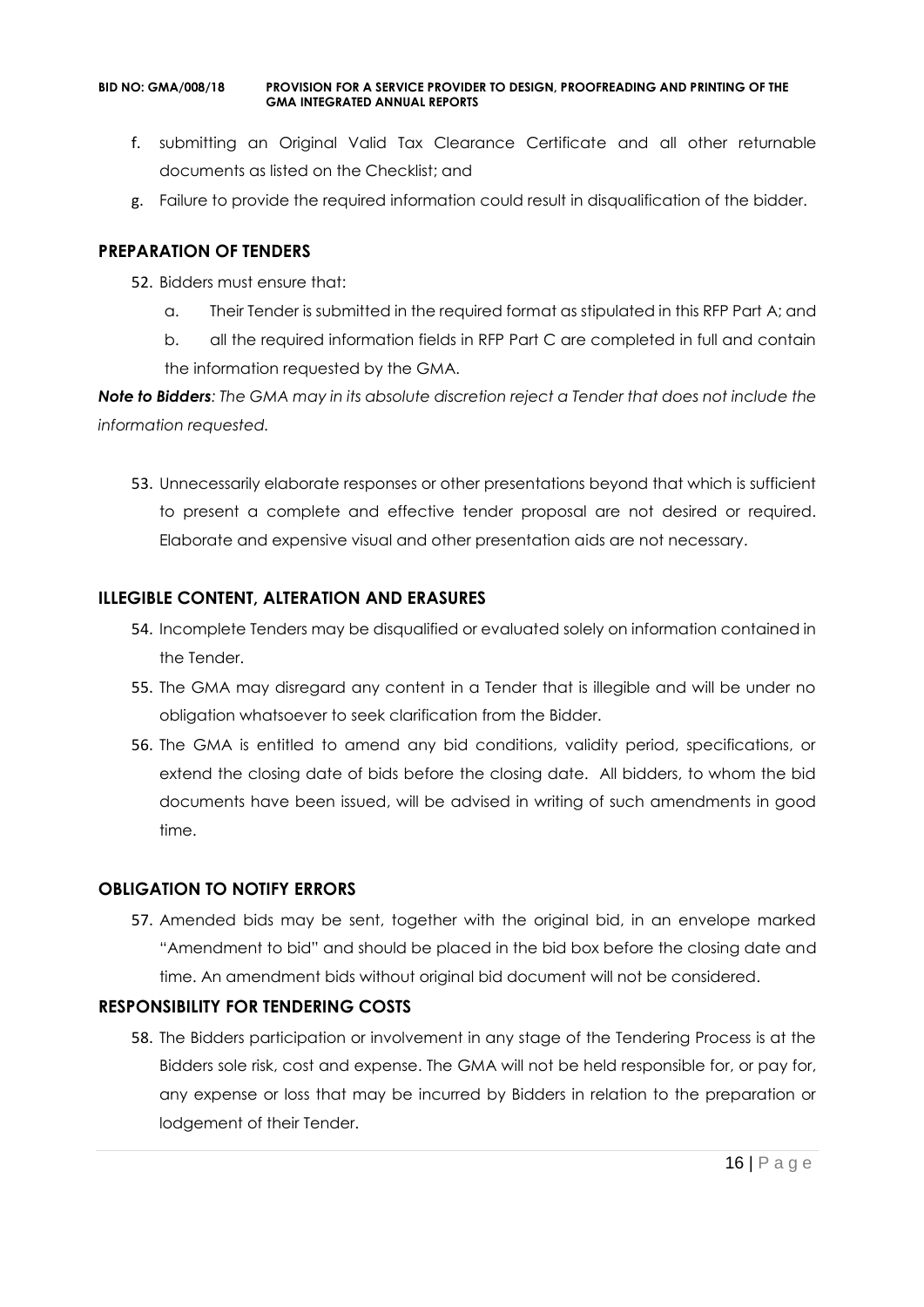- 59. The GMA is not liable to the Bidder for any costs on the basis of any contractual, or promissory or restitutionary grounds whatsoever as a consequence of any matter relating to the Bidders participation in the Tendering Process, including without limitation, instances where:
- a. The Bidder is not engaged to perform under any contract; or
- b. the GMA exercises any right under this RFP or at law.

#### **DISCLOSURE OF TENDER CONTENTS AND TENDER INFORMATION**

- 60. All Tenders received by the GMA will be treated as confidential. The GMA will not disclose any Tender contents and Tender information, except:
- a. As required by law;
- b. for the purpose of investigations by other government authorities having relevant jurisdiction;
- c. to external consultants and advisors of the GMA engaged to assist with the Tendering Process; or
- d. for the general information of Bidders required to be disclosed as per National Treasury Regulations, Guidelines, Instruction Notes or Practice Notes.

#### **USE OF TENDERS**

- 61. Upon submission in accordance with the requirements of submission of Tenders, all Tenders submitted become the property of the GMA. Bidders will retain all ownership rights in any intellectual property contained in the Tender.
- 62. Each Bidder, by submission of their Tender, is deemed to have licensed the GMA to reproduce the whole, or any portion, of their Tender for the purposes of enabling the GMA to evaluate the Tender.
- 63. Further, in submitting a Tender, the Bidder accepts that the GMA shall, in accordance with the requirements of Treasury Regulation No. 16A.6.3(d) and the National Treasury Instruction Note on *Enhancing Compliance Monitoring and Improving Transparency and Accountability in Supply Chain Management,* publish (on the internet or otherwise):

a. The names of all Bidders that submitted bids in relation to this RFP within 10 (Ten) working days after the closing date of this RFP, if the bid is above the threshold value of R500 000; and

b. on award of the bid, the name of the successful Bidder, the contract price, B-BBEE level of contribution status, the contract number and description of the contract awarded.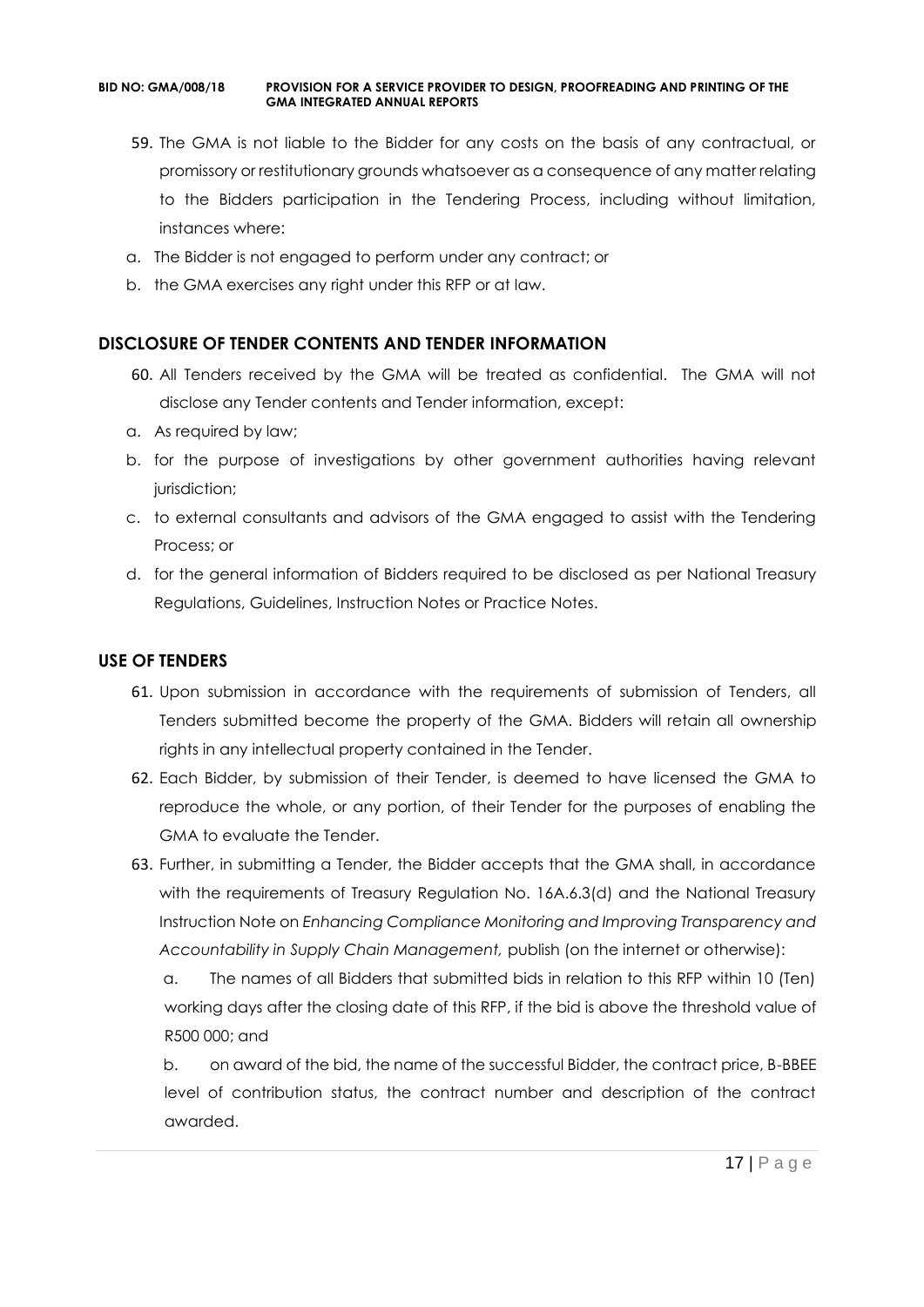## **PERIOD OF VALIDITY**

64. All Tenders received must remain valid and open for acceptance for a minimum of 90 (Ninety) days from the Closing Time. This period may be extended by written mutual agreement between the GMA and the Bidder.

#### **STATUS OF TENDER**

- 65. Each Tender constitutes an irrevocable offer by the Bidder to the GMA to provide the Services required and otherwise to satisfy the requirements of the Specification as set out in this RFP Part B.
- 66. A Tender must not be conditional on:
	- a. The Board approval of the Bidder or any related governing body of the Bidder being obtained;
	- b. the Bidder conducting due diligence or any other form of enquiry or investigation;
	- c. the Bidder (or any other party) obtaining any regulatory approval or consent;
	- d. the Bidder obtaining the consent or approval of any third party; or
	- e. the Bidder stating that it wishes to discuss or negotiate any commercial terms of the contract.
- 67. The GMA may, in its absolute discretion, disregard any tender that is, or is stated to be, subject to any one or more of the conditions detailed above (or any other relevant conditions).
- 68. The GMA reserves the right to accept a Tender in part or in whole or to negotiate with a Bidder in accordance with the clause 88 (Unreasonable disadvantage) of this RFP Part A.

## **TENDER RESPONSE**

## **COMPLIANCE WITH SPECIFICATION**

- 69. Under Part C of this RFP, a Bidder must submit a tabulated statement showing its level of compliance to the Specification contained in this RFP Part B.
- 70. In particular, Bidders must state if they will not comply with the Specification, or will only comply with the Specification subject to conditions. Full details of the non-compliance (including the nature and extent of the non-compliance and any reasons for such noncompliance) must be stated in the space provided in the tabulated statement.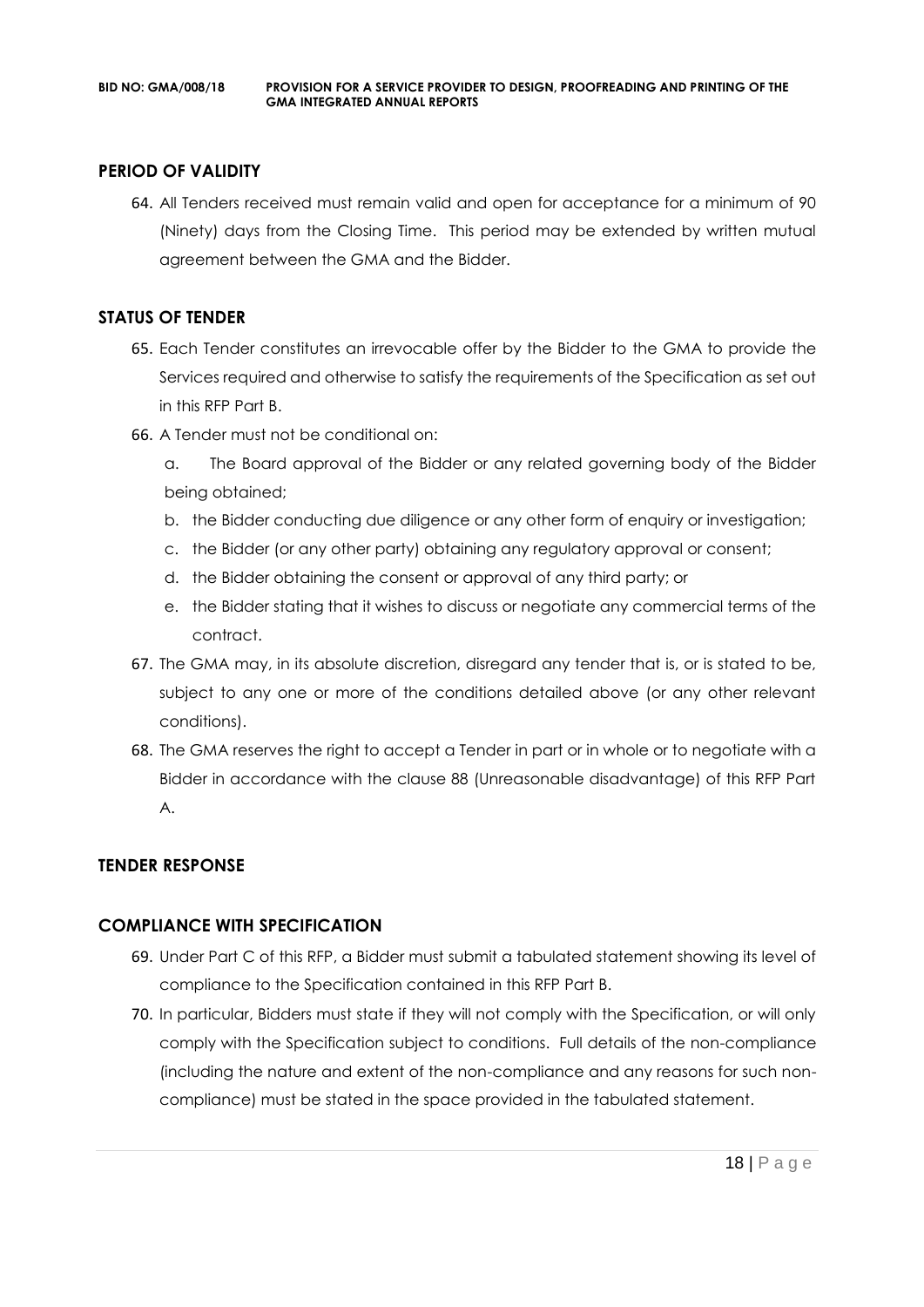- 71. No response is required in respect of a particular section of the Specification where Bidders will comply with the Specification. Only sections that Bidders have not complied with, or will only comply with subject to conditions, should be noted in the tabulated statement.
- 72. The GMA is prepared to contemplate minor variations or departures from the Specification proposed by Bidders.
- 73. However, Bidders should note that significant or substantive variations or departures from the Specifications will not be viewed favourably unless the Bidder is able to clearly demonstrate to the satisfaction of the GMA the necessity for such variations or departures.

*Note to Bidders: The GMA will assume that a Bidders Response complies in all relevant respects with the Specification unless the Bidder states otherwise. Failure to notify the GMA of any noncompliance may result in a Bidders Response being disregarded.*

- 74. For the purposes of clauses 70,71 and 72:
	- **Yes/Complies** means that in all respects the Bidders Response meets or otherwise satisfies all specified outputs, characteristics or performance standards.
	- **Will comply subject to conditions** means that the specified outputs, characteristics or performance standards can only be met by the Bidder subject to certain conditions.
	- **No/Will not comply** means that the specified outputs, characteristics or performance standards is not met by the Bidders Response.

#### **GENERAL**

- 75. Indefinite responses such as "noted", "to be discussed" or "to be negotiated" are not acceptable.
- 76. Where the Bidder is unwilling to accept a specified condition, the non-acceptance must be clearly and expressly stated. Prominence must be given to the statement detailing the non-acceptance. It is not sufficient that the statement appears only as part of an attachment to the Tender, or be included in a general statement of the Bidders usual operating conditions.
- 77. An incomplete Tender may be disqualified or assessed solely on the information completed or received with the Tender.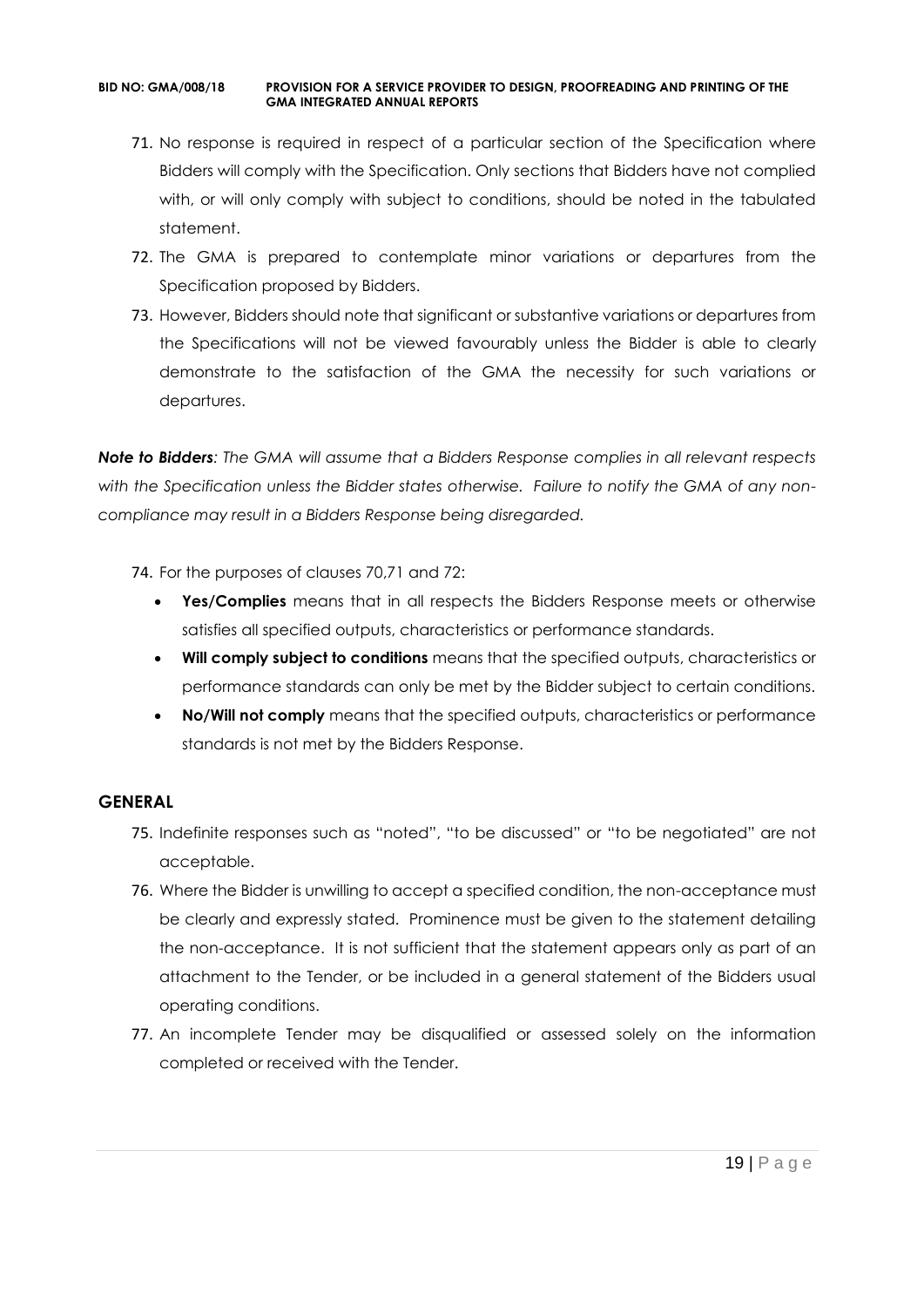#### **ALTERNATIVE TENDER**

- 78. A Bidder may submit an alternative proposal. An alternative proposal will only be accepted if:
- a. The Bidder also provides a conforming Bidders Response; and
- b. The alternative proposal is clearly identified as an "Alternative Tender".
- 79. An Alternative Tender may:
- a. Not comply with the Specifications for the relevant Services due to inherent design or capability in the operation of the Services; or
- b. Provide the Services in a manner different to that specified in this RFP Part B.

#### **INNOVATIVE SOLUTIONS**

- 80. Bidders are encouraged to offer options or solutions which may, in an innovative way, contribute to the GMA's ability to carry out its operations in a more cost-effective manner.
- 81. These options or solutions may be related to:
- a. The outputs, functional, performance and technical aspects of the requirement; or
- b. Opportunities for more advantageous commercial arrangements.
- 82. Any such options or solutions will be considered by the GMA on a "commercial in confidence" basis if so requested by the Bidder.
- 83. Where a Bidder submits an offer which meets the requirements of this RFP in an alternative and practical manner, the Tender must also include any supplementary material (including such pricing and costing details as may be necessary to enable the GMA to fully assess the financial impact of the alternative proposal), which demonstrates in detail that such an alternative will fully achieve and/or exceed all the specified requirements, together with references as to why the additional features may be advantageous.
- 84. The GMA reserves the right to consider such offers on their merits or not to consider them at all.

## **CONTRACT DISCLOSURE REQUIREMENTS**

## **DISCLOSURE OF INFORMATION**

85. The Conditions of Tendering include a provision for the disclosure of contract information (refer to this RFP Part A dealing with "Use of Tenders").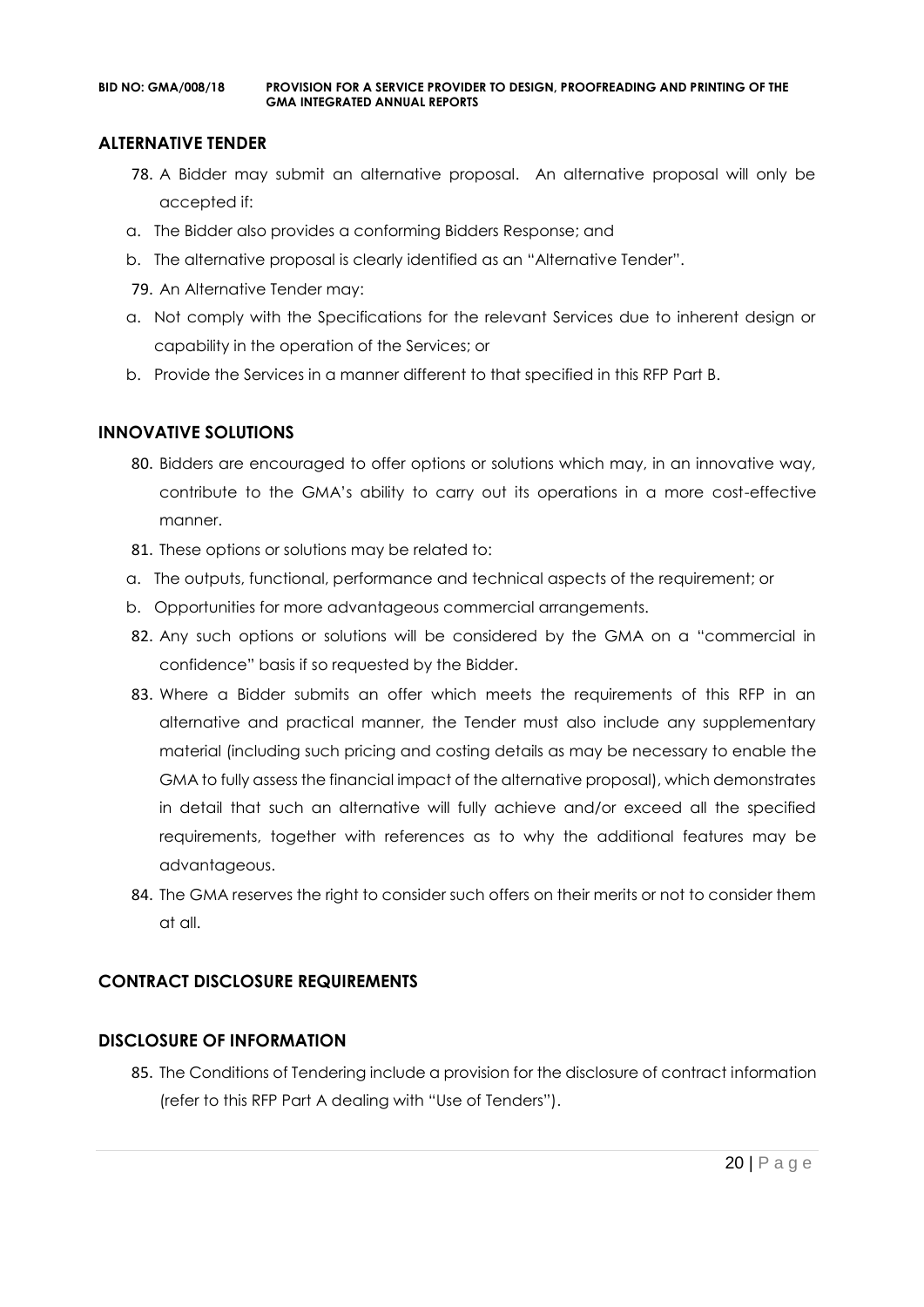86. If a Bidder wishes to withhold the disclosure of specific contract information, the Bidder must clearly outline how the release of this information will expose trade secrets, business strategy or unique methodologies that may expose the business unreasonably to disadvantage.

#### **TRADE SECRETS**

- 87. In considering whether specific information should be categorised as a trade secret, Bidders' should assess:
- a. The extent to which it is known outside of the Bidders business;
- b. the extent to which it is known by the persons engaged in the Bidders business;
- c. any measures taken to guard its secrecy;
- d. its value to the Bidders business and to any competitors;
- e. the amount of money and effort invested in developing the information; and
- f. the ease or difficulty with which others may acquire or develop this information.

#### **UNREASONABLE DISADVANTAGE**

- 88. In determining whether disclosure of specific information will expose a Bidders business unreasonably to disadvantage, the following should be considered:
- a. Whether the information is generally available to competitors; and
- b. Whether it could be disclosed without causing substantial harm to the competitive position of the business.

The GMA will consider these applications in the Tender evaluation and negotiations (if any) with Bidders.

## **EVALUATION OF TENDERS**

#### **EVALUATION PROCESS**

- 89. Following the Closing Time, the GMA intends to evaluate the Tenders received.
- 90. Tenders will be evaluated against the Evaluation Criteria specified under the section "Evaluation Criteria Format".
- 91. Without limiting the GMA's rights in the RFP, the GMA may at any time during the Tendering Process choose to:
- a. Shortlist one or more Bidders; and
- b. accept one or more of the Tenders.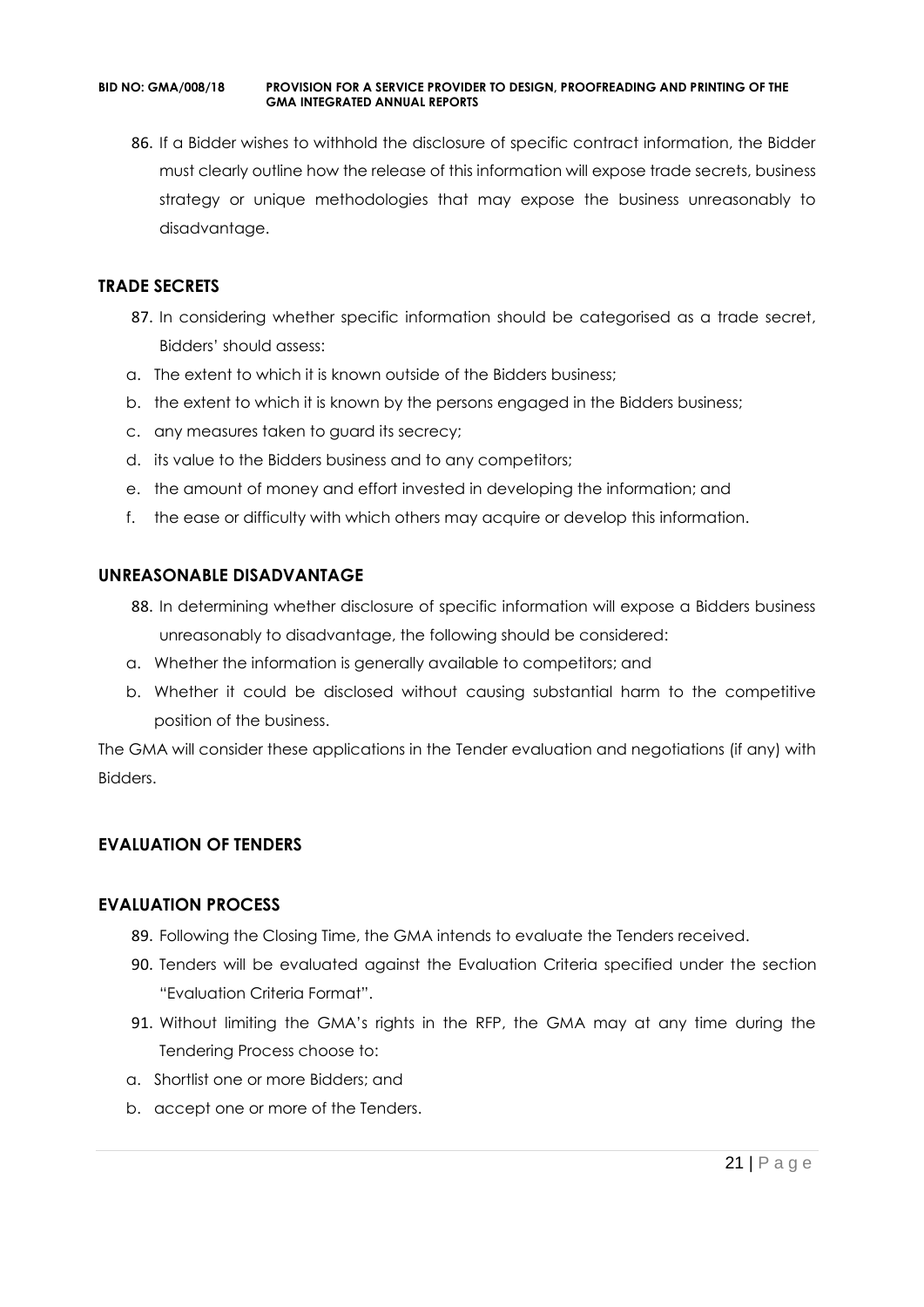- 92. Unless the Evaluation Criteria explicitly require, the GMA may, but is not in any way bound to, shortlist, to select as successful, or to accept the Tender offering the lowest price.
- 93. Should the GMA choose to include a short listing stage in its evaluation process, the GMA is not, at any time, required to notify Bidders or any other person or organisation interested in submitting a Tender.
- 94. A Bidders Response will not be deemed to be unsuccessful until such time as the Bidder is formally notified of that fact by the GMA. The commencement of negotiations by the GMA with one or more other Bidders is not to be taken as an indication that any particular Bidders Response has not been successful.

#### **EVALUATION CRITERIA FORMAT**

- 95. The evaluation criteria is weighted to reflect the importance of project requirements noted in the Specifications:
- 96. In evaluating Bidders Responses, the GMA will have regard to:
- a. Specific evaluation criteria identified in the list below;
- b. the overall value for money proposition presented in the Bidders Response; and
- c. particular weighting assigned to any or all of the evaluation criteria specified below.
- 97. For the purposes of this RFP clause 98, 'value for money' is a measurement of financial and non-financial factors, including:
- a. Quality levels; and
- b. performance standards.
- 98. Value for money will be assessed on a 'whole of life' basis (including the transitioning-in, the contract term and the transitioning-out phases of the relationship between the GMA and a Bidder), with a view to long-term sustainability of the value for money proposition and with a focus on ensuring that value for money outcomes are promoted and protected following the conclusion of any contract that may result from this RFP.
- 99. Administrative compliance will be determined in accordance with the conditions listed in this RFP.
- 100. The evaluation criteria will be in line with the PPPFA, 2000 (Act No. 5 of 2000) and Preferential Procurement Regulations 2017.
- 101. Evaluation will be based on a point system and three-stage evaluation process. As a pre-requisite, a bid must comply with the requirements of the bid solicitation and meet the pre-qualification requirements before being evaluated further to next stage. The minimum threshold of the functionality evaluation criteria must also be met in order for the bid to be declared responsive and qualify to the next evaluation stage.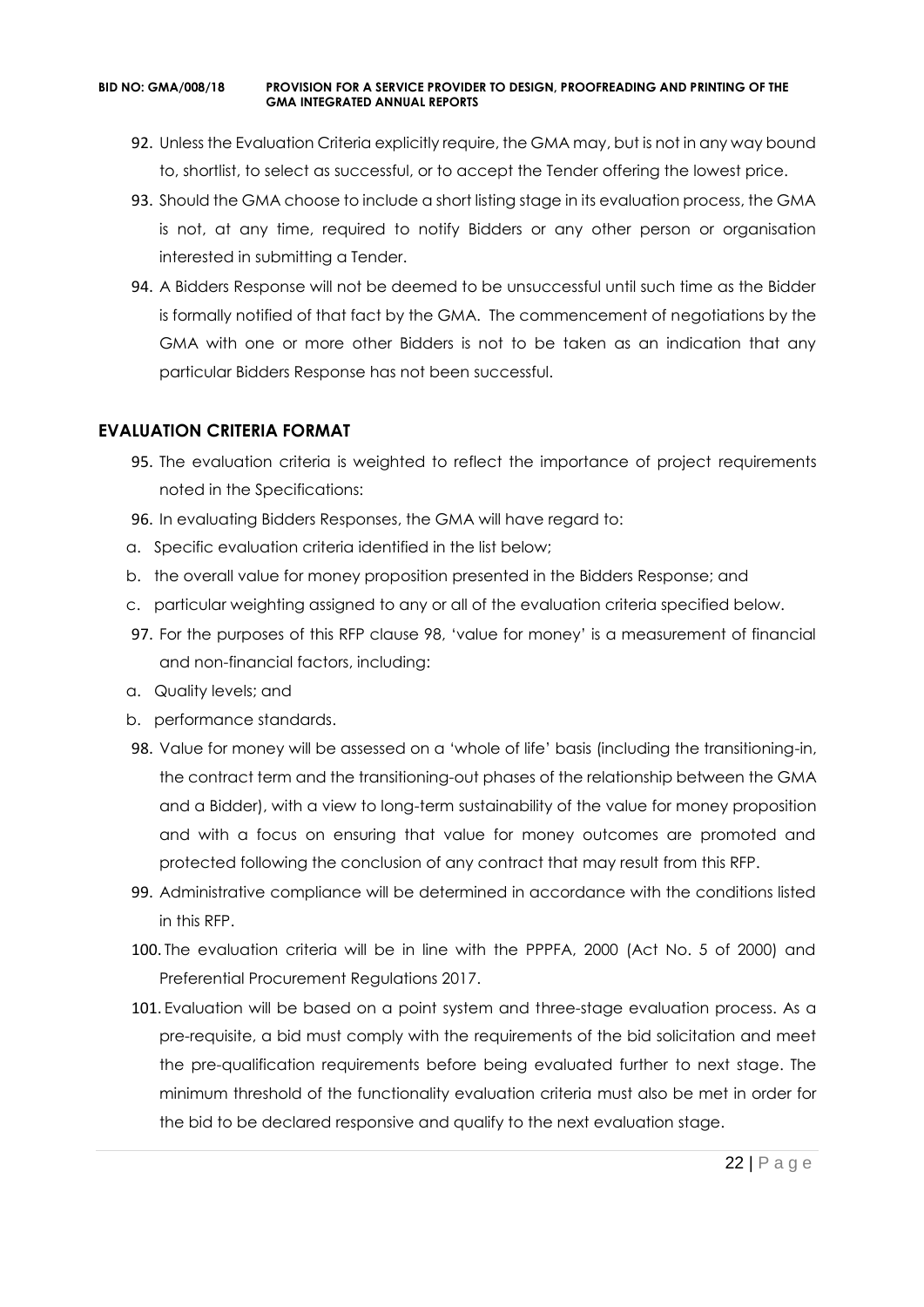102. The value of this bid is estimated to be below R 50,000,000 and therefore the 80/20 preference point system shall apply. The following is the weighting awarded for each element, and the threshold score.

| Evaluation element        | Weighting | <b>Threshold score</b> |
|---------------------------|-----------|------------------------|
| <b>Technical proposal</b> | 100       | 70 Points              |
| <b>B-BBEE</b> proposal    | 20        | N/A                    |
| Price proposal            | 80        | N/A                    |
| <b>Total</b>              | 100       |                        |

#### **FUNCTIONALITY EVALUATION**

- 103. The evaluation criteria for measuring functionality, and the weighting attached to each criterion is detailed in **Part B of the RFP document, Paragraph 5 of Terms of Reference**. Failure to provide adequate information for evaluation of the criteria listed below will at least result in minimal subjective consideration and may result in loss of points.
- 104. A minimum threshold for functionality is based on meeting the suppliers' reseller or partner status. Bids that do not meet this threshold in each section will automatically be disqualified from further evaluation.
- 105. Thereafter, only the qualifying bids will be evaluated in terms of the 80/20 preference point system, where a maximum of 80 points are allocated for price and a maximum of 20 points are allocated in respect of the level of B-BBEE contribution of the bidder.

## **PRICE EVALUATION**

106. Price points will be calculated on the total price proposed solution as per terms of reference.

## **B-BBEE EVALUATION**

- 107. Twenty (20) points are allocated. B-BBEE rating certificates and affidavits signed under oath are applicable and points allocated in terms of the BBBEE Codes of Good Practice guideline as indicated in the following table.
- 108. Bidders must submit valid BBBEE Certificates and affidavits signed under oath which will be verified.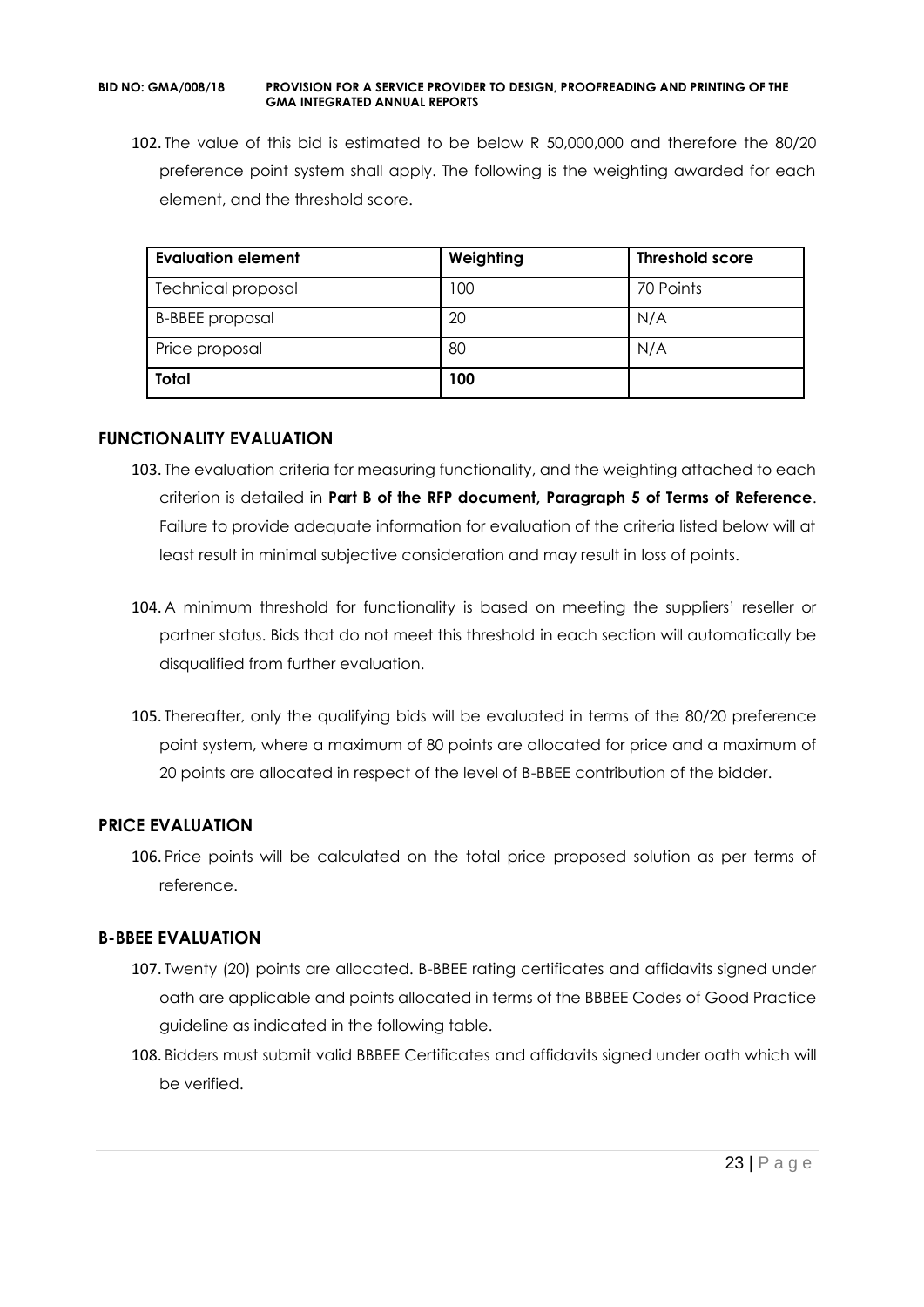| <b>B-BBEE Status Level of Contributor</b> | <b>Number of points</b> |
|-------------------------------------------|-------------------------|
|                                           | 20                      |
| $\overline{2}$                            | 18                      |
| 3                                         | 14                      |
| $\overline{A}$                            | 12                      |
| 5                                         | 8                       |
| 6                                         | 6                       |
| 7                                         | $\overline{4}$          |
| 8                                         | $\overline{2}$          |
| Non-compliant contributor                 | $\Omega$                |

## **POINTS AWARDED FOR B-BBEE STATUS LEVEL OF CONTRIBUTION**

109. The preference points claimed by each bidder for attaining the B-BBEE Status Level of Contributor will be allocated to each qualifying bid when determining the total bid score under the preference points system. The points scored by a bidder in respect of the level of B-BBEE contribution contemplated in the table above will be added to the points scored for price.

## **CLARIFICATION OF TENDERS**

- 110. The GMA may seek clarification from and enter into discussions with any or all of the Bidders in relation to their Tender. The GMA may use such information in interpreting the Tender and evaluating the cost and risk in accepting the Tender. Failure to supply clarification to the satisfaction of the GMA may render the Tender liable to disqualification.
- 111. The GMA is under no obligation to seek clarification of anything in a Tender and reserves the right to disregard any clarification that the GMA considers to be unsolicited or otherwise impermissible in accordance with the rules set out in this RFP.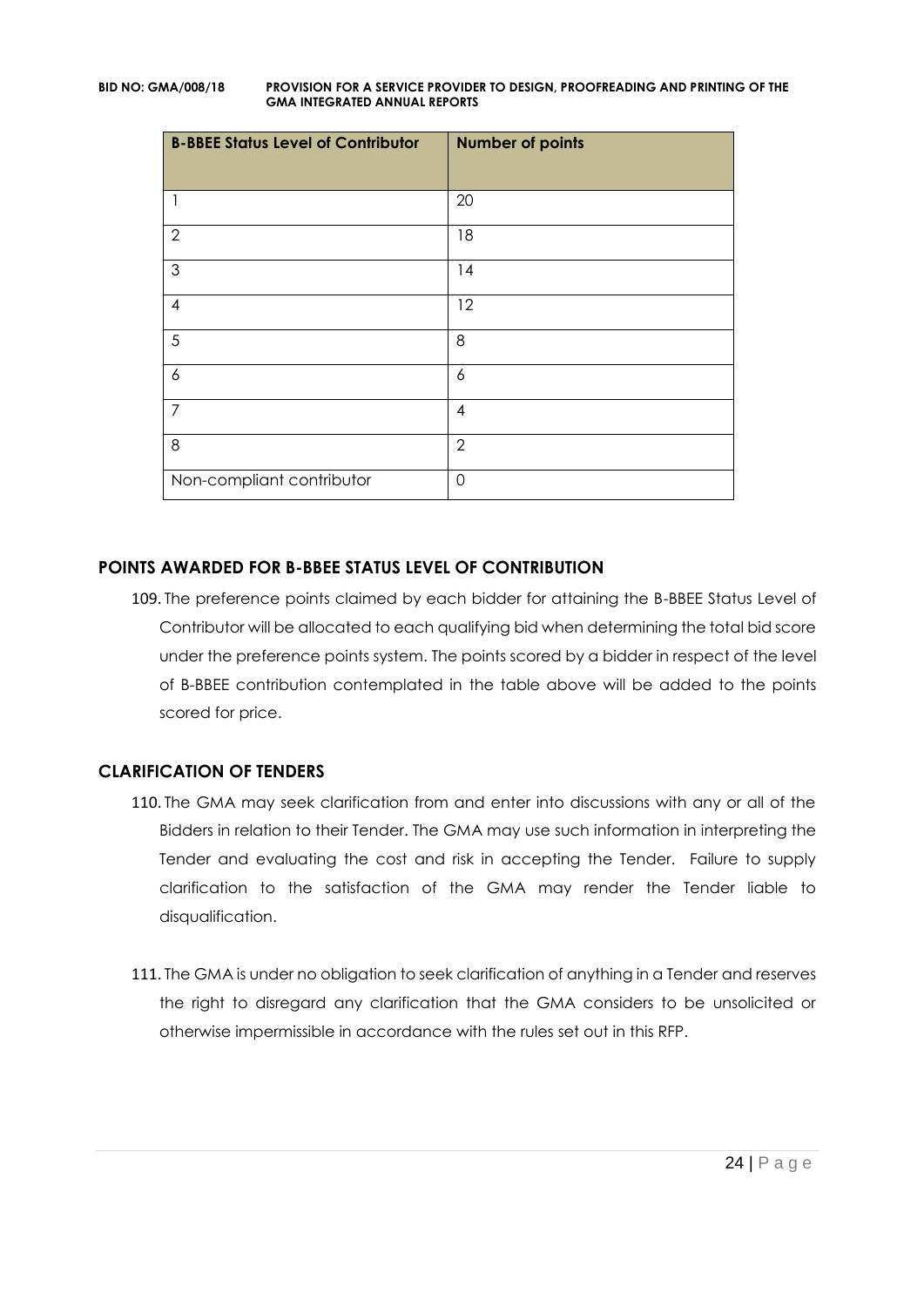#### **DISCUSSION WITH BIDDERS**

- 112. The GMA may elect to engage in detailed discussions with any one or more Bidders, with a view to maximising the benefits of this RFP as measured against the evaluation criteria and in fully understanding a Bidders offer.
- 113. In its absolute discretion, the GMA may invite some or all Bidders to give a presentation to the GMA in relation to their submissions, that may include a demonstration of software, programs or unique methodologies proposed, if applicable.
- 114. The GMA is under no obligation to undertake discussions with, or to invite any presentations from Bidders.
- 115. In addition to presentations and discussions, the GMA may request some or all Bidders to:
- a. Conduct a site visit, if applicable;
- b. provide references or additional information; and/or
- c. make themselves available for panel interviews.

#### **BEST AND FINAL OFFERS**

- 116. Bidders or where the Tendering Process involves a short listing process, shortlisted Bidders may be invited by the GMA to submit a best and final offer in relation to all or certain aspects of their respective Tenders.
- 117. The GMA is under no obligation to give Bidders the opportunity to submit a best and final offer. If the GMA chooses to give Bidders the opportunity to submit a best and final offer, it is under no obligation to give notification before the Closing Time that such opportunity will be given.
- 118. Notwithstanding the possibility that the GMA may give Bidders the opportunity to submit a best and final offer, Bidders should be aware that the GMA will, in conducting its evaluation of Tenders, rely on all information (including all representations) contained in such Tenders. Bidders are therefore encouraged to submit their best and final offers in the first instance.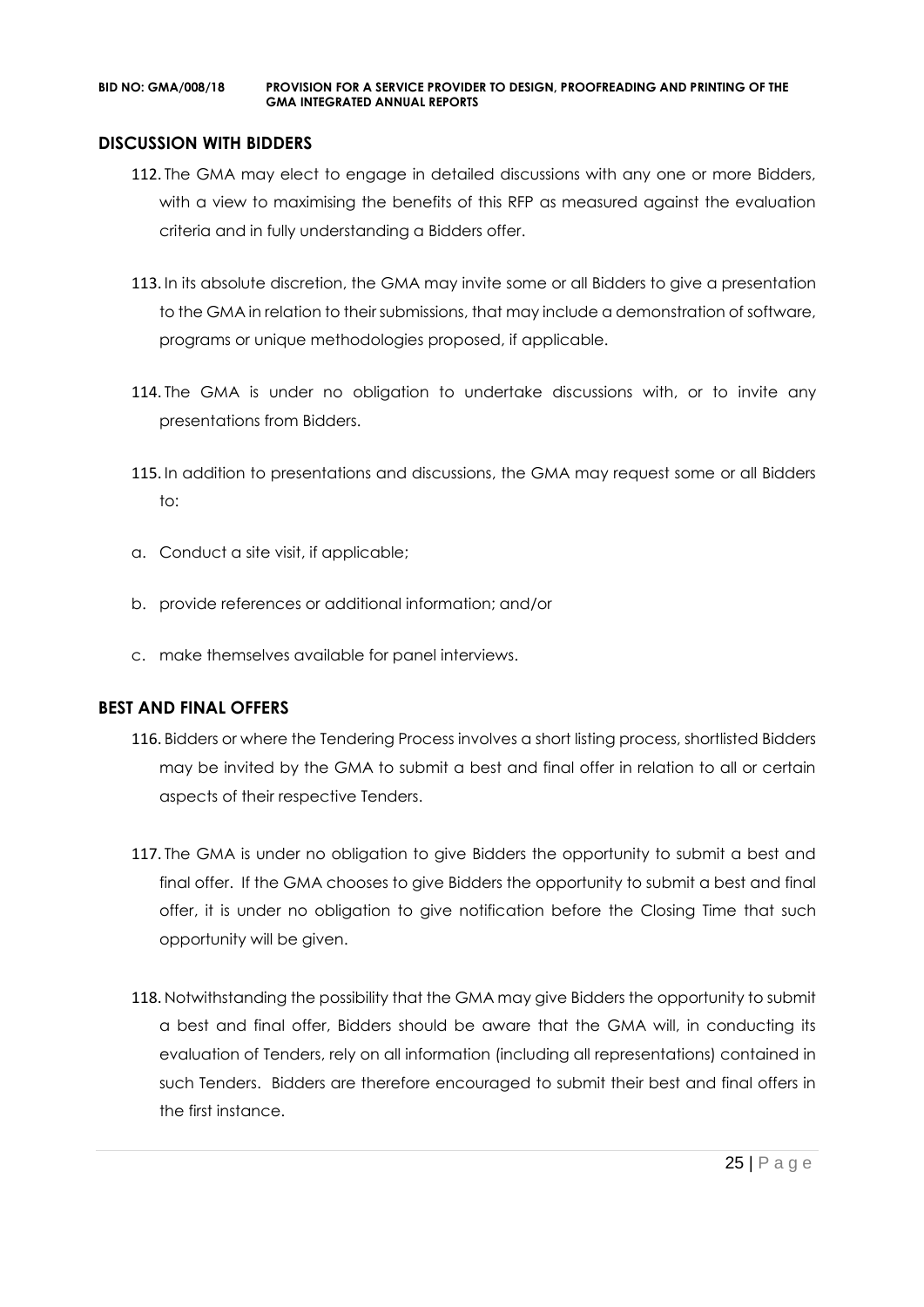#### **SUCCESSFUL TENDERS**

#### **NO LEGALLY BINDING CONTRACT**

119. Selection as a successful Bidder does not give rise to a contract (express or implied) between the successful Bidder and the GMA for the supply of the Services. No legal relationship will exist between the GMA and a successful Bidder for the supply of the Services until such time as a binding contract is executed by them.

#### **PRE-CONTRACTUAL NEGOTIATIONS**

- 120. The GMA may, in its absolute discretion, decide not to enter into pre-contractual negotiations with a successful Bidder.
- 121. A Bidder is bound by its Tender and all other documents forming part of the Bidders Response and, if selected as a successful Bidder, must enter into a contract on the basis of the Tender without negotiation.

#### **NO OBLIGATION TO ENTER INTO CONTRACT**

- 122. The GMA is under no obligation to appoint a successful Bidder or Bidders (as the case may be), or to enter into a contract with a successful Bidder or any other person, if it is unable to identify a Tender that complies in all relevant respects with the requirements of the GMA, or if due to changed circumstances, there is no longer a need for the Services requested, or if funds are no longer available to cover the total envisaged expenditure. For the avoidance of any doubt, in these circumstances the GMA will be free to proceed via any alternative process.
- 123. The GMA may conduct a debriefing session for all Bidders (successful and unsuccessful). Attendance at such debriefing session is optional.

#### **ADDITIONAL RULES**

- 124. It is a condition of the tendering process that Bidders will be required to complete all the forms annexed to this RFP Part C.
- 125. A Bidder who does not submit all the information as required by the GMA will be disqualified from the Tendering Process.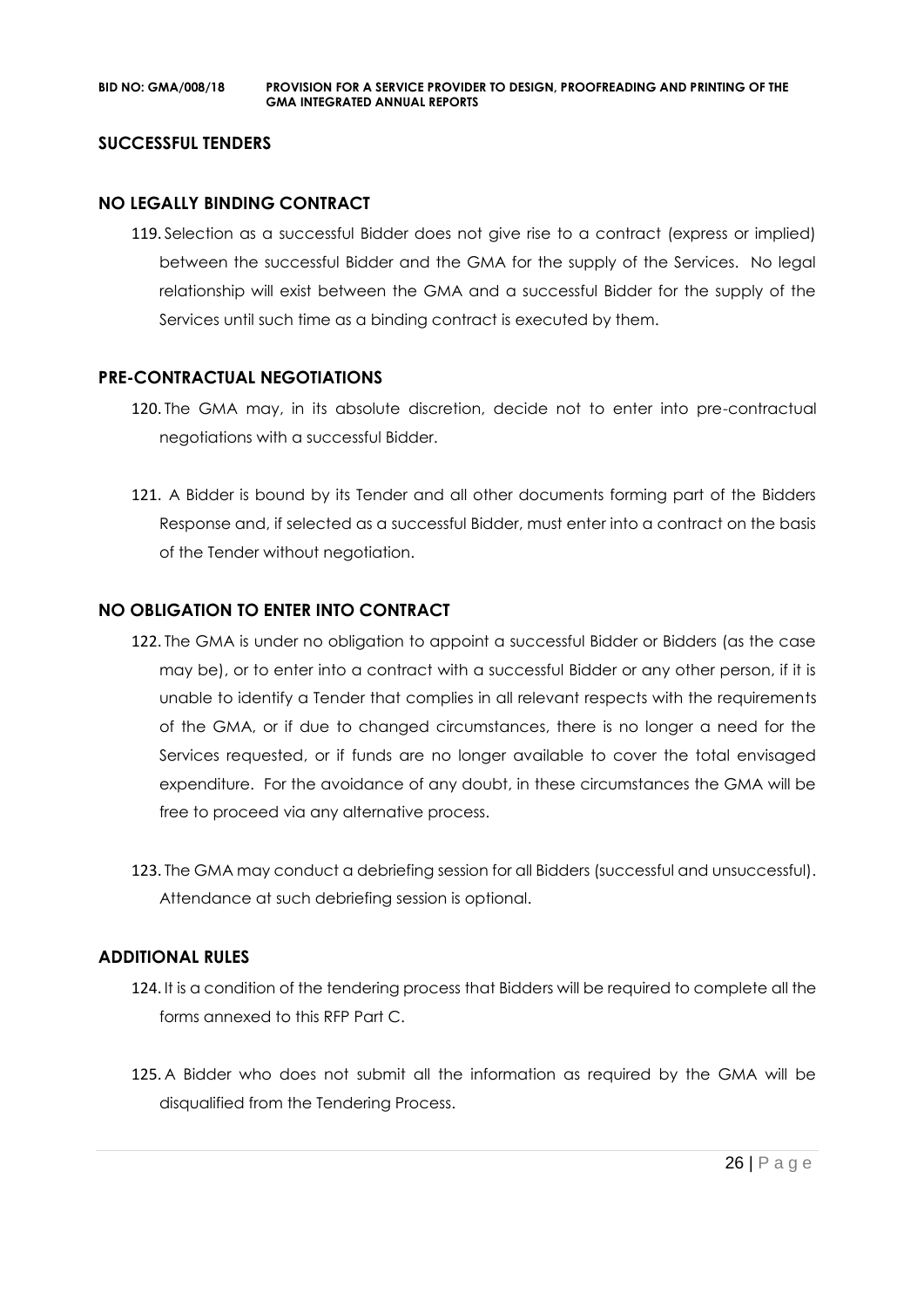#### **BIDDER WARRANTIES**

126. By submitting a Tender, a Bidder warrants that:

- a. In lodging its Tender it did not rely on any express or implied statement, warranty or representation, whether oral, written, or otherwise made by or on behalf of the GMA, its officers, employees, or advisers other than any statement, warranty or representation expressly contained in the RFP;
- b. it did not use the improper assistance of GMA employees or information unlawfully obtained from the GMA in compiling its Tender;
- c. it is responsible for all costs and expenses related to the preparation and lodgement of its Tender, any subsequent negotiation, and any future process connected with or relating to the Tendering Process;
- d. it otherwise accepts and will comply with the rules set out in this RFP; and
- e. it will provide additional information in a timely manner as requested by the GMA to clarify any matters contained in the Tender.

#### **GMA'S RIGHTS**

- 127. Notwithstanding anything else in this RFP, and without limiting its rights at law or otherwise, the GMA reserves the right, in its absolute discretion at any time, to:
- a. Cease to proceed with, or suspend the Tendering Process prior to the execution of a formal written contract:
- b. alter the structure and/or the timing of this RFP or the Tendering Process;
- c. vary or extend any time or date specified in this RFP for all or any Bidder or other persons;
- d. terminate the participation of any Bidder or any other person in the Tendering Process;
- e. require additional information or clarification from any Bidder or any other person or provide additional information or clarification;
- f. call for new Tenders;
- g. reject any Tender received after the Closing Time;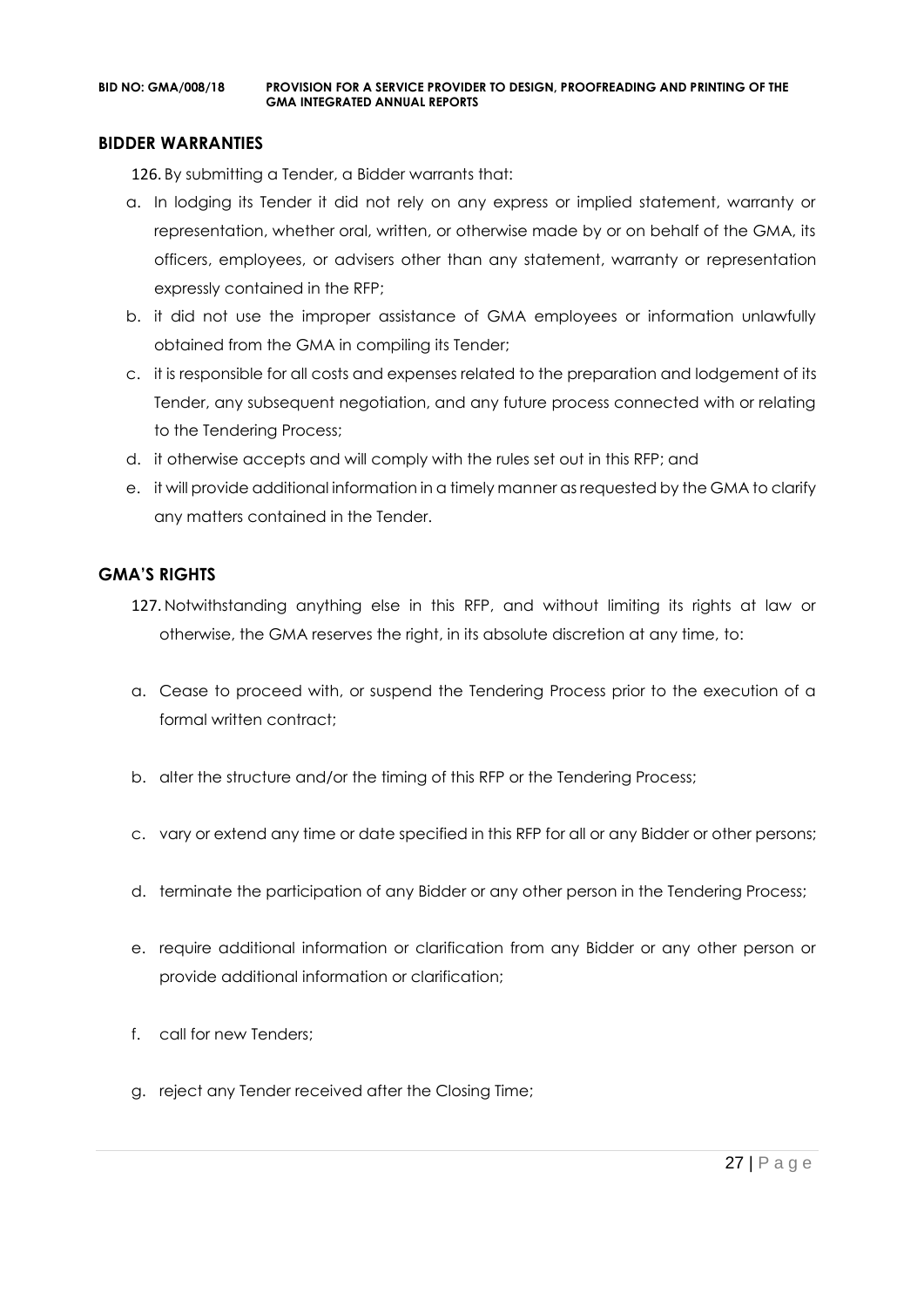- h. reject any Tender that does not comply with the requirements of this RFP; or
- i. consider and accept or reject any alternative tender.

#### **GOVERNING LAWS**

- 128. This RFP and the Tendering Process is governed by the laws applying in the Republic of South Africa.
- 129. Each Bidder must comply with all relevant laws in preparing and lodging its Tender and in taking part in the Tendering Process.
- 130. All tenders must be completed using the English language and all costing must be in South African Rands.

#### **INCONSISTENCY**

- 131. If there is any inconsistency between any parts of this RFP, a descending order of precedence must be accorded to:
- a. the conditions of tendering in Part A and Part B of this RFP, and any annexure or attachments;
- b. the Bidders response in Part C of this RFP;
- c. any other part of this RFP, so that the provision in the higher ranked document, to the extent of the inconsistency, prevails.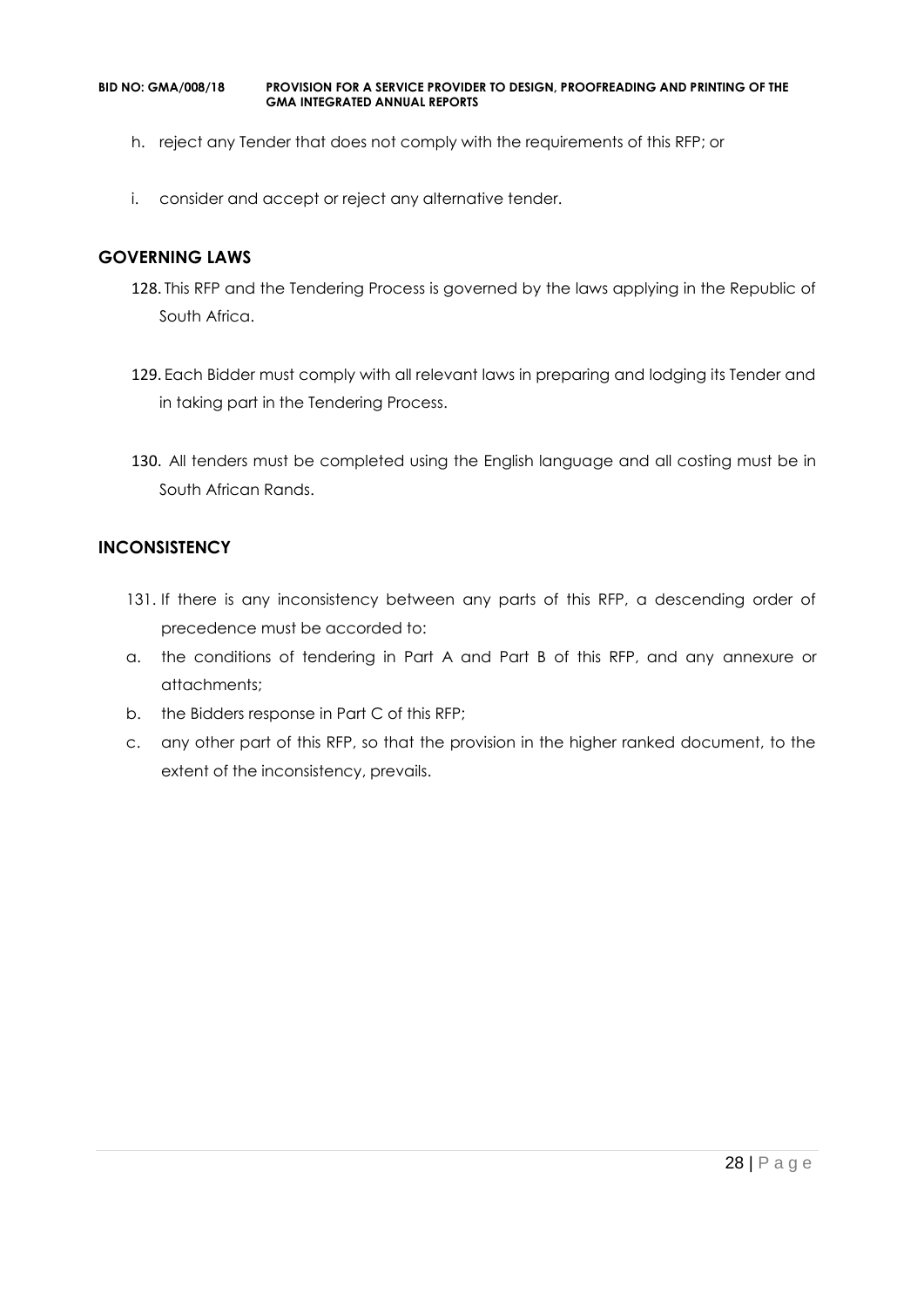## **RFP – PART B**

#### **TERMS OF REFERENCE**

#### **1. PURPOSE**

The purpose of this Request for Proposal ("RFP") is to procure the services of a service provider that can be contracted by the Gautrain Management Agency ("GMA") to design, proofreading and printing of the GMA's integrated annual reports for a period of 3 years.

#### **2. BACKGROUND INFORMATION OF THE GAUTRAIN RAPID LINK SYSTEM**

#### 2.1. **General Description of the Gautrain Rapid Rail Link System**

- a) The Bombela Concession Company (RF) (Pty) Ltd (BCC or the Concessionaire) entered into a Concession Agreement with the Gauteng Province (Province) that is represented by the Gautrain Management Agency (GMA), for the design, partial finance, construction, operation, and maintenance of the Gautrain Rapid Rail Link until 27 March 2026. Construction of the Gautrain project was completed on 7 June 2012.
- b) The Concessionaire signed an Operating Contract with Bombela Operating Company (Pty) Ltd (BOC) for the operation and maintenance of the System (Train, Station, and Bus operations).

In turn, BOC entered into two subcontracts, namely a maintainer contract in terms of which the Bombela Maintenance Company (BMC) is responsible for the maintenance of the System including the 4-car train sets and Mega Express which is responsible for the operation of the dedicated Gautrain bus service. BOC further provides overall management of the Midibus Feeder and Distribution Services ("MFDS") which are operated and maintained by their respective operators.

c) The rail network comprises 82 route kms, 25kV AC electrified, and signalled standard gauge track infrastructure of which 15.3 route kms is situated underground, 10 stations, one maintenance depot and 24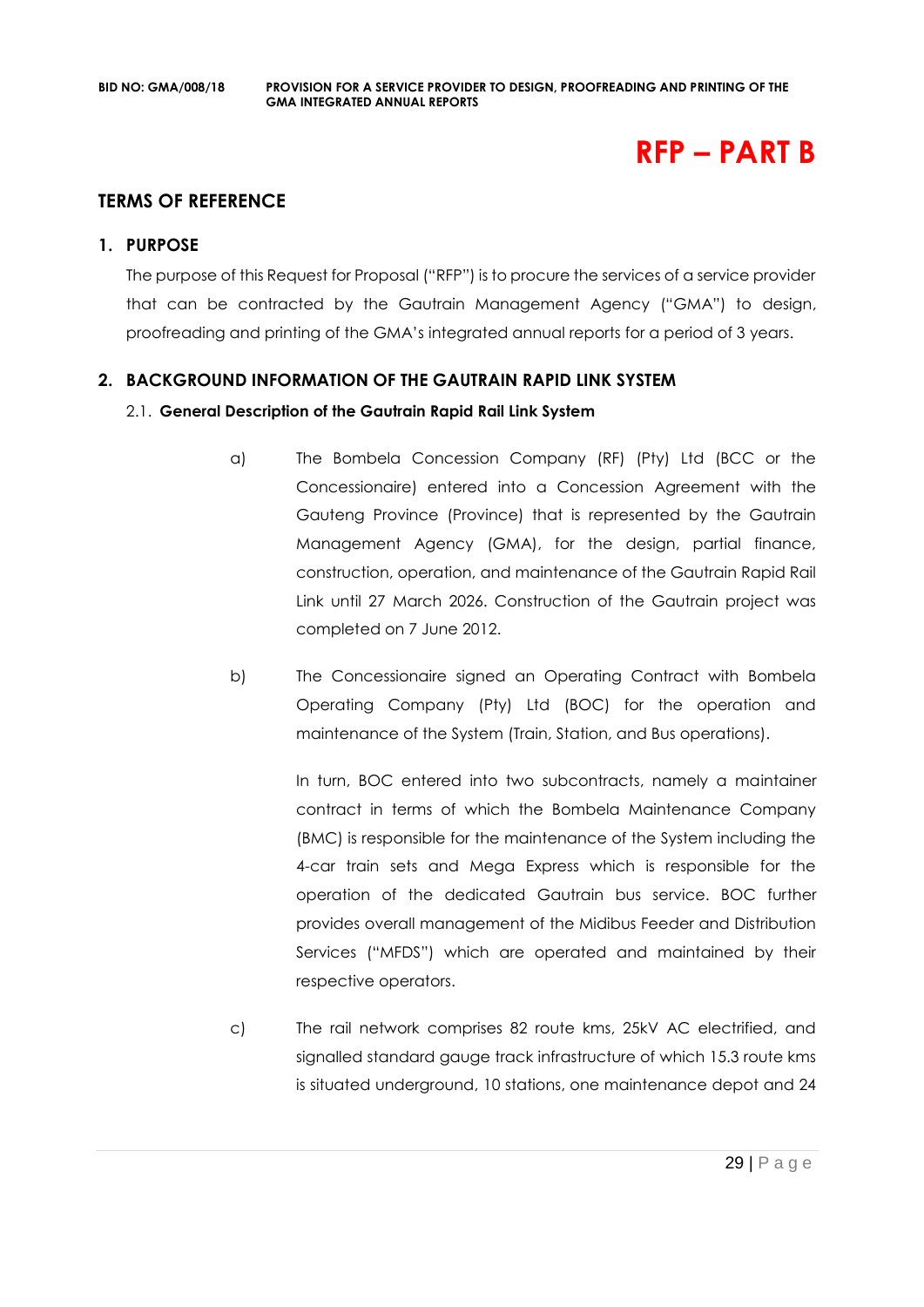4-car Electrical Multiple Units ("EMUs") constructed to the UK loading gauge. The rail network layout is illustrated in Figure 1 below.



#### **Figure 1: Diagrammatic layout of the Gautrain Rapid Rail System**

d) The Gautrain Depot is situated between Marlboro and Midrand stations on the North-South section of the System. This is where the EMUs are inspected, maintained, cleaned, and dispatched. The depot controls all train movements as well as providing a communications and control hub with the rail network, stations and tunnel equipment. BOC and BMC are both accommodated at the Gautrain Depot.

## 2.2. **General Description of the GMA**

The main objective of the GMA is to manage, coordinate and oversee the Gautrain. To do so, the GMA must:

- a) assist the Gauteng Provincial Government ("GPG") in implementing Gautrain and achieving its objectives;
- b) act on behalf of GPG in managing the relationship between GPG and the Concessionaire in terms of the Concession Agreement ("the CA") and ensure that the interests of GPG are protected;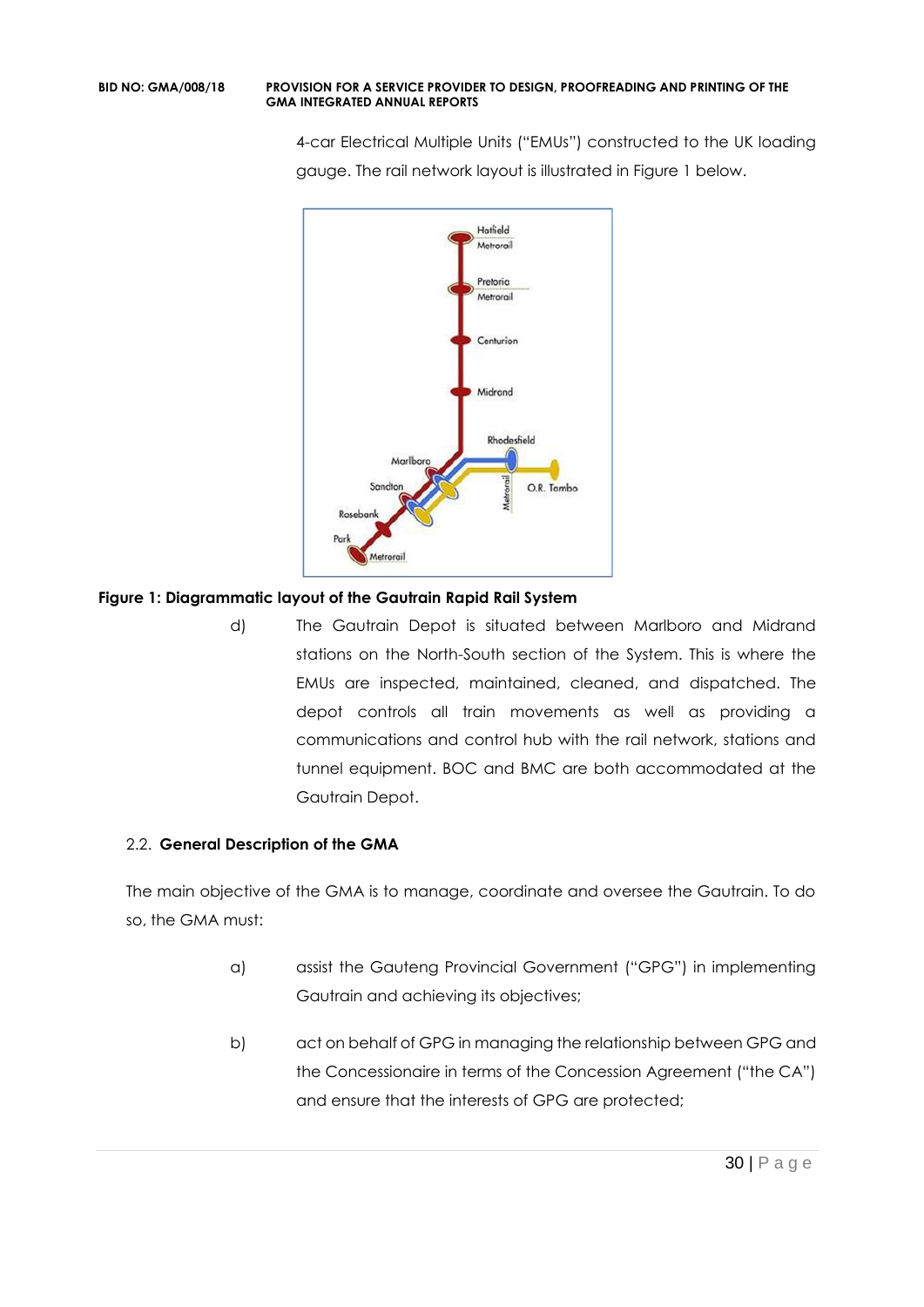- c) enhance the integration of Gautrain with other transport services and Public Transport Plans;
- d) promote and maximize the Socio-Economic Development and BBBEE objectives of the GPG in relation to Gautrain;
- e) liaise with and promote co-operation between government structures in all three spheres of Government in relation to Gautrain;
- f) liaise with persons having an interest in Gautrain;
- g) manage assets relating to Gautrain and promote their preservation and maintenance;
- h) manage the finances of the Gautrain and the financial securities provided by the Concessionaire; and
- i) monitor the policy and legislative environment of the Gautrain.

## **3. SCOPE OF WORK (BACKGROUND)**

The GMA Communication and Marketing Unit requires services of a suitably and competent service provider to produce the integrated reports for the years ending 31 March 2019, 2020 and 2021.

The integrated report should meet the Global Reporting Initiatives (GRI) standards as well as South Africa's National Treasury Report Guidelines.

As reference and for further information, kindly link to the GMA website: <http://gma.gautrain.co.za/performance/annual-report> for a view of past reports.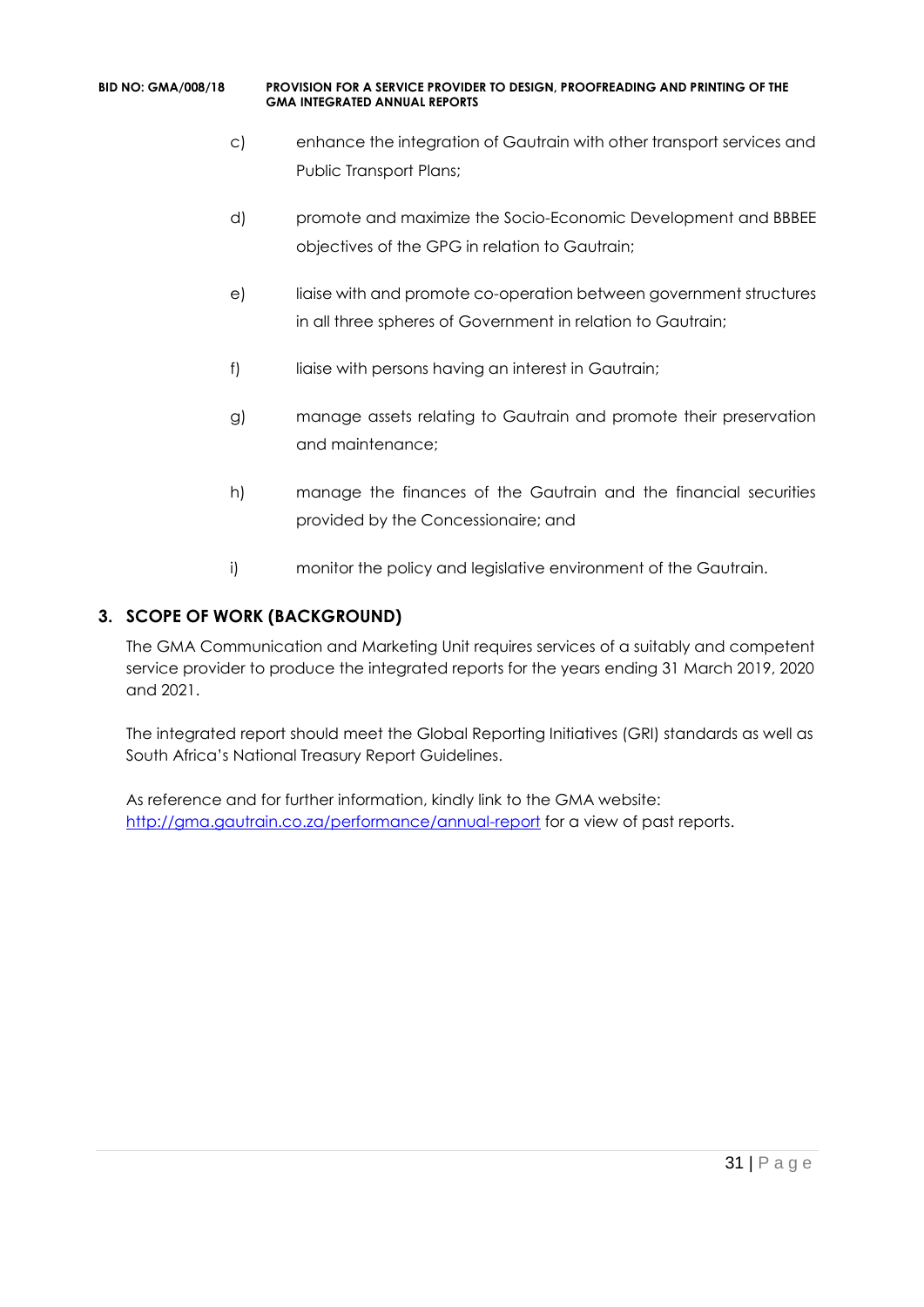#### **4. SPECIFICATIONS**

The Scope of Work is as follows:

Design of integrated annual report to reflect the Gautrain Brand and principles of integrated reporting.

Proof reading of content of integrated annual reports to be aligned to British spelling, grammar, punctuation and syntax rules.

Each print run of the integrated annual report could be described as:

- Language: English
- +- x 350 three hundred and fifty) printed reports
- A4 size
- +- 200 (two hundred) pages
- Full colour
- Section sown and perfect bound
- Cover paper weight: 300 gms
- Cover paper stock: gloss
- Content paper weight: 128 gms
- Content papers stock: matt
- +- x 200 branded memory keys with report saved on it.

Post appointment, the service provider is expected to:

- With consideration of the Gautrain brand, provide three design concepts per annum inclusive of covers, divider pages and content pages;
- Convert information and design infographics, tables, diagrams and illustrations;
- Prepare layout of content provided as per approved design;
- Proof read draft report in line with professional writing standards to scrutinise and correct for errors in grammar, spelling, syntax, punctuation and use of English;
- Make corrections to the set content until approved for each year of contract;
- Print agreed-upon number of copies for each relevant year;
- Copy agreed-upon number of soft-copies to memory keys for each relevant year;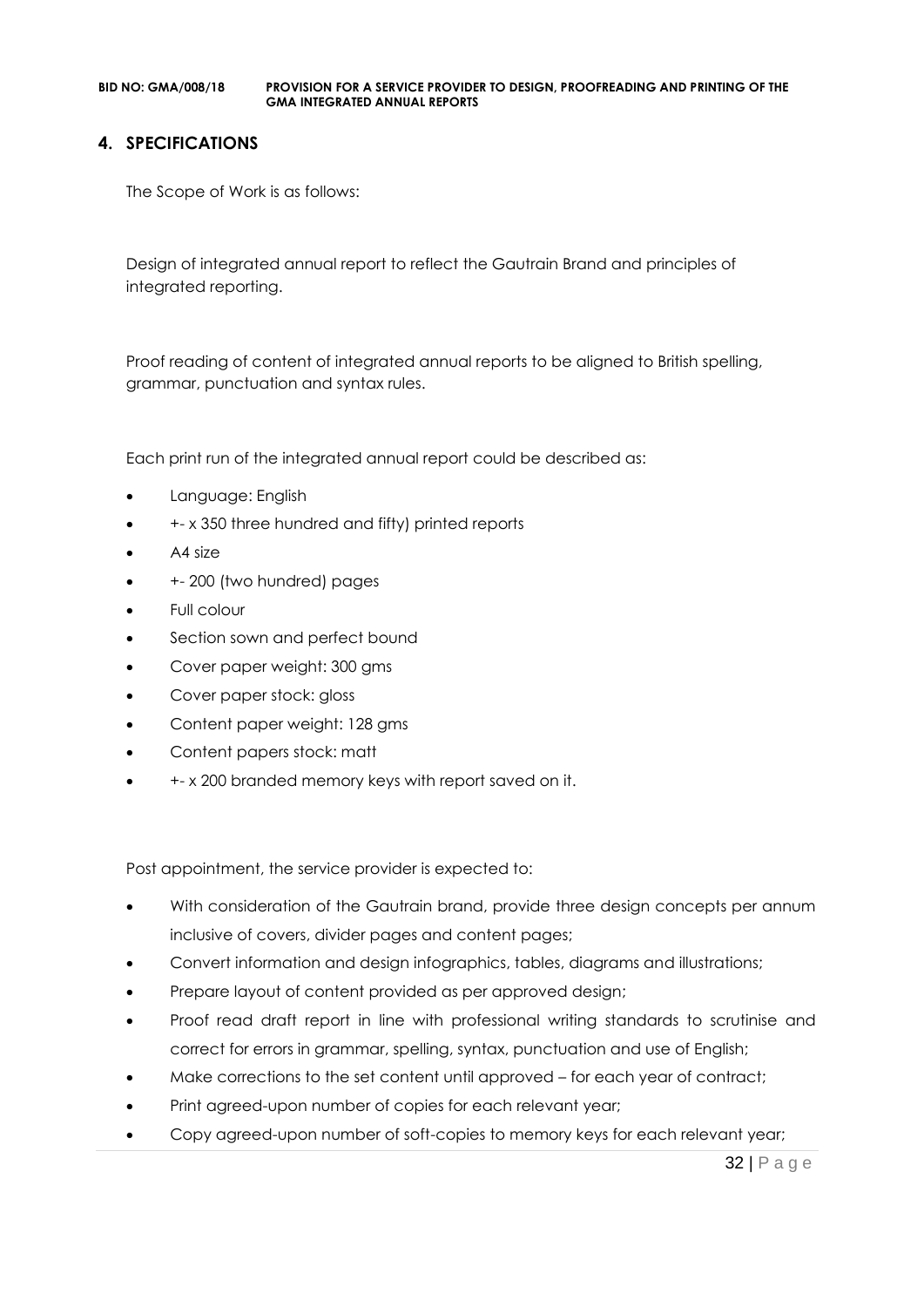- Deliver reports within time and quality specifications;
- Deliver, for each relevant year, agreed-upon number of copies to Legislature;
- Deliver, for each relevant year, agreed-upon number of copies to GMA;
- For each report, provide GMA with medium- and high-resolution soft copies; and
- For each report, provide GMA with an MSWord version of the report.

#### **5. SUBMISSION CRITERIA**

- **5.1.** Suitably qualified Service providers are required to demonstrate, through its profile, references and other supporting documents, the following:
- Capability of a turn-key solution / doing both design, and printing;
- Experience in design, typesetting, drafting and production of *integrated* annual reports in public entities (Public services sector is an added advantage);
- Expertise in proofreading with proficiency in technical and financial writing;
- Familiarity with content and disclosure requirements for such reports in terms of Corporate Governance, Public Finance Management Act and the Companies Act, placing the service provider in a position to provide strategic advice on content.

In addition, prospective service providers are required to furnish:

- Company profile;
- Track record in the form of a portfolio of evidence;
- Recent, relevant external reference letters; and
- Three (3) samples of designed and printed *integrated* annual report by company.

#### **5.2. Evaluation Criteria**

Should the bidder not meet the minimum average score of 70 points, it will be disqualified from further evaluation: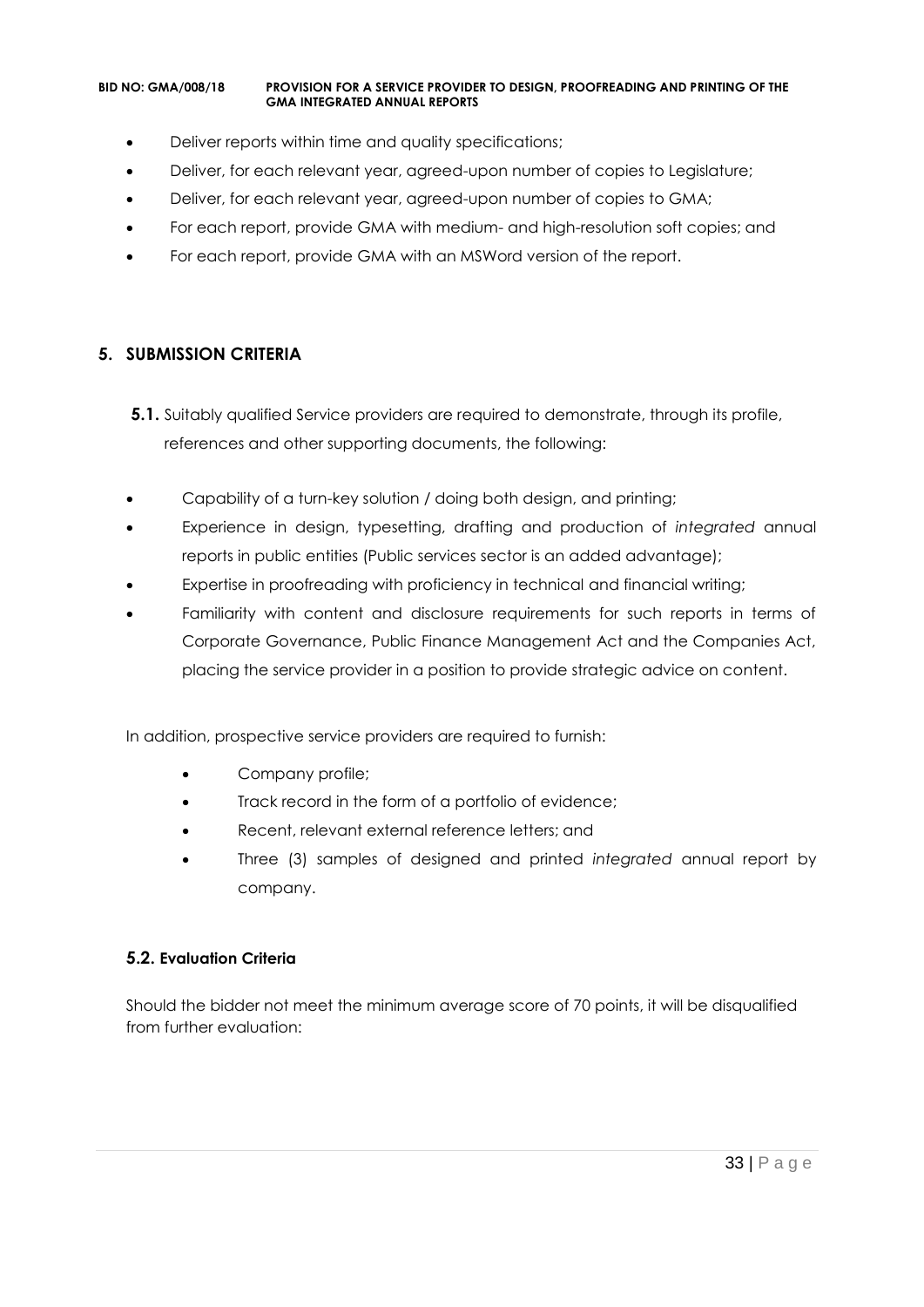| Category                     | <b>Criteria</b>                                                                                                                                                                                                         | Weighting |
|------------------------------|-------------------------------------------------------------------------------------------------------------------------------------------------------------------------------------------------------------------------|-----------|
| Company<br><b>Experience</b> |                                                                                                                                                                                                                         |           |
|                              | Ability to provide a turn-key service inclusive of design and<br>printing                                                                                                                                               | 15        |
|                              | Organisational track record in terms of design of integrated<br>annual reports for the public services sector<br>1 to 3 years $(5)$<br>4 to 6 years (10)<br>7 to 10 years (15)                                          | 15        |
|                              | Organogram relevant to project lead, designer and proof-<br>reader<br>Project lead (2)<br>Designer (2)<br>Proof-reader (2)                                                                                              | 6         |
| 1                            | Three recent (not older than 3 years) examples of integrated<br>annual reports produced<br>1 recent, integrated annual report (2)<br>2 recent, integrated annual reports (4)<br>3 recent, integrated annual reports (5) | 5         |
|                              | Three recent reference letters (not older than 3 years) relevant<br>to design of integrated annual reports<br>1 recent, relevant letter (2)<br>2 recent, relevant letters (4)<br>3 recent, relevant letters (5)         | 5         |
|                              | Three recent reference letters (not older than 3 years) relevant<br>to printing or Annual Reports<br>1 recent, relevant letter (2)<br>2 recent, relevant letters (4)<br>3 recent, relevant letters (5)                  | 5         |

| Personnel<br><b>Experience</b> |                                                                                                                                                                                                                                                                                            |    |
|--------------------------------|--------------------------------------------------------------------------------------------------------------------------------------------------------------------------------------------------------------------------------------------------------------------------------------------|----|
| 2                              | Experience and expertise of assigned personnel / Brief CVs to be<br>submitted:<br>Project lead with minimum requirement of three years in project<br>management experience (6)<br>Designer with minimum requirement of two years' experience in<br>design of integrated annual reports (5) | 14 |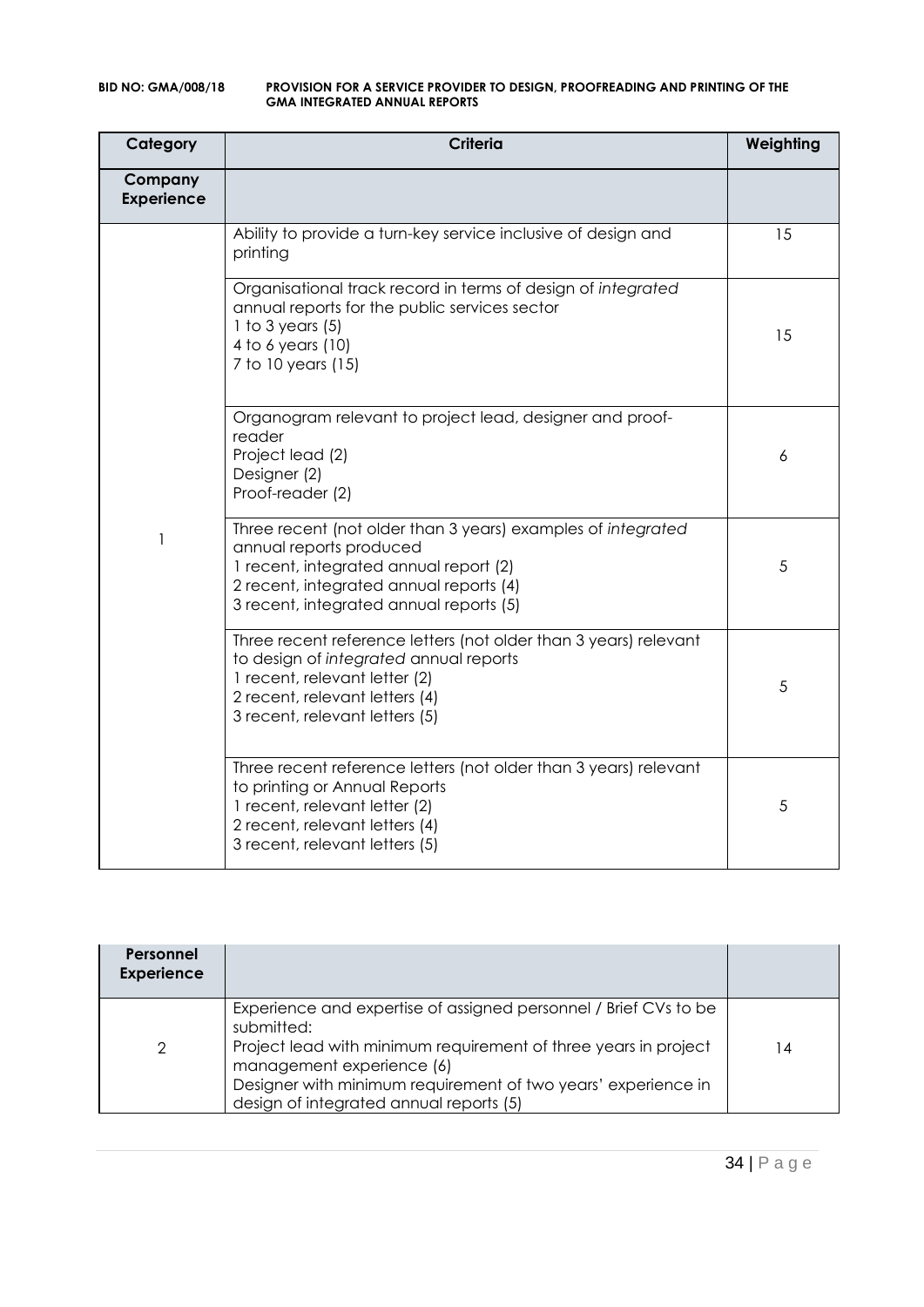| <b>BID NO: GMA/008/18</b> | <b>PROVISION FOR A SERVICE PROVIDER TO DESIGN, PROOFREADING AND PRINTING OF THE</b><br><b>GMA INTEGRATED ANNUAL REPORTS</b> |
|---------------------------|-----------------------------------------------------------------------------------------------------------------------------|
|                           | Proof-reader with minimum experience of three years in proof<br>reading of annual reports (3)                               |

|                                | Portfolio of evidence of allocated designer with focus on design<br>experience of integrated annual reports                                                         | 15  |
|--------------------------------|---------------------------------------------------------------------------------------------------------------------------------------------------------------------|-----|
| Approach<br>and<br>Methodology |                                                                                                                                                                     |     |
| 3                              | Understanding terms of reference and brief (8)<br>Demonstrated understanding of the GMA (6)<br>Quality assurance in proposed approach in design and printing<br>(6) | 20  |
|                                | <b>Total</b>                                                                                                                                                        | 100 |

## **6. COSTING INSTRUCTION**

- 6.1. Service Providers are required to return their proposal inclusive of a pricing schedule indicating the hourly rate/s together with their submissions. Invoice swill be payable in South African Rand (ZAR), on an actual deliverable, and approved time based invoice.
- 6.2. All claims for any other legitimate disbursement expenditure must be pre-approved by the GMA before they are incurred. All receipts are to be safely kept by the Service Provider. Disbursement's will be structured and paid for as follows:
	- i. Airfare, where applicable, to be calculated at economy class rates.
	- ii. Car rental (class B).
	- iii. Private car usage will be reimbursed according to AA- travelling rates
	- iv. Accommodation, where applicable, will be based on a 3 star hotel or Guest house with Bed & Breakfast.
	- v. Consumables such as reproduction and printing of special type to be priced separately (e.g. Engineering drawings, plans & layouts etc.).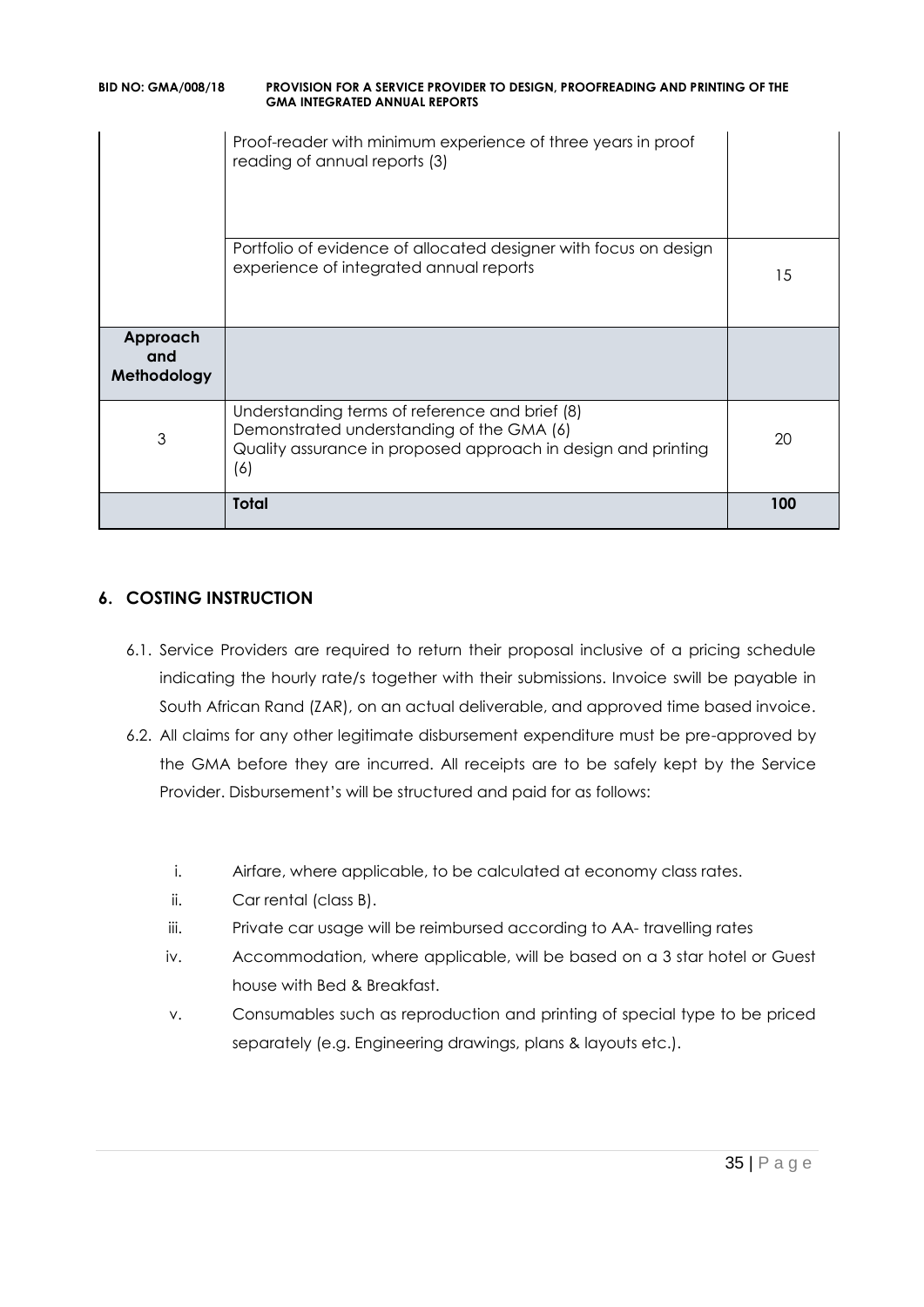#### **7. CONTRACT PERIOD**

The services required as set out in Section 4 of this RFP must be rendered for a period of three (3) years.

## **8. CONFIDENTIALITY**

The appointed Service Provider acknowledges and/or undertakes that through occupying the positions required by this RFP for the execution and delivery of the design, proofreading and printing of the GMA's integrated annual reports on behalf of the GMA; the following:

- 8.1. the Service Provider shall have access to confidential information; that includes but is not limited to information, documents, data, and materials of whatever nature of the parties provided in writing;
- 8.2. the Service Provider to maintain the strictest confidentiality for:
	- i. all information that may reasonably be regarded as confidential, being information not in the public domain, whether such information is oral or written, recorded or stored by electronic, magnetic, electro-magnetic or other form or process, or otherwise in a machine readable form, translated from the original form, recompiled, made into a compilation, wholly or partially copied, modified, updated or otherwise altered, originated or obtained by, or coming into the possession, custody or knowledge of either party; or
	- ii. any information relating to either GMA's, present and future research, analysis, compilations and studies, development of any system, business or financial activity, product, services, market opportunities, existing and potential customers and clients, marketing or promotion of any products, product pricing, contractual arrangements, technical knowledge, strategic objectives and planning, data, plans, designs, drawings, software or hardware, know-how, methods, trade secrets, trademarks, techniques, functional and technical requirements and specifications, financial statements, budgets, costs and financial projections, accounting procedures or financial information, including know how and Trade Secrets relating to the operation of the Gautrain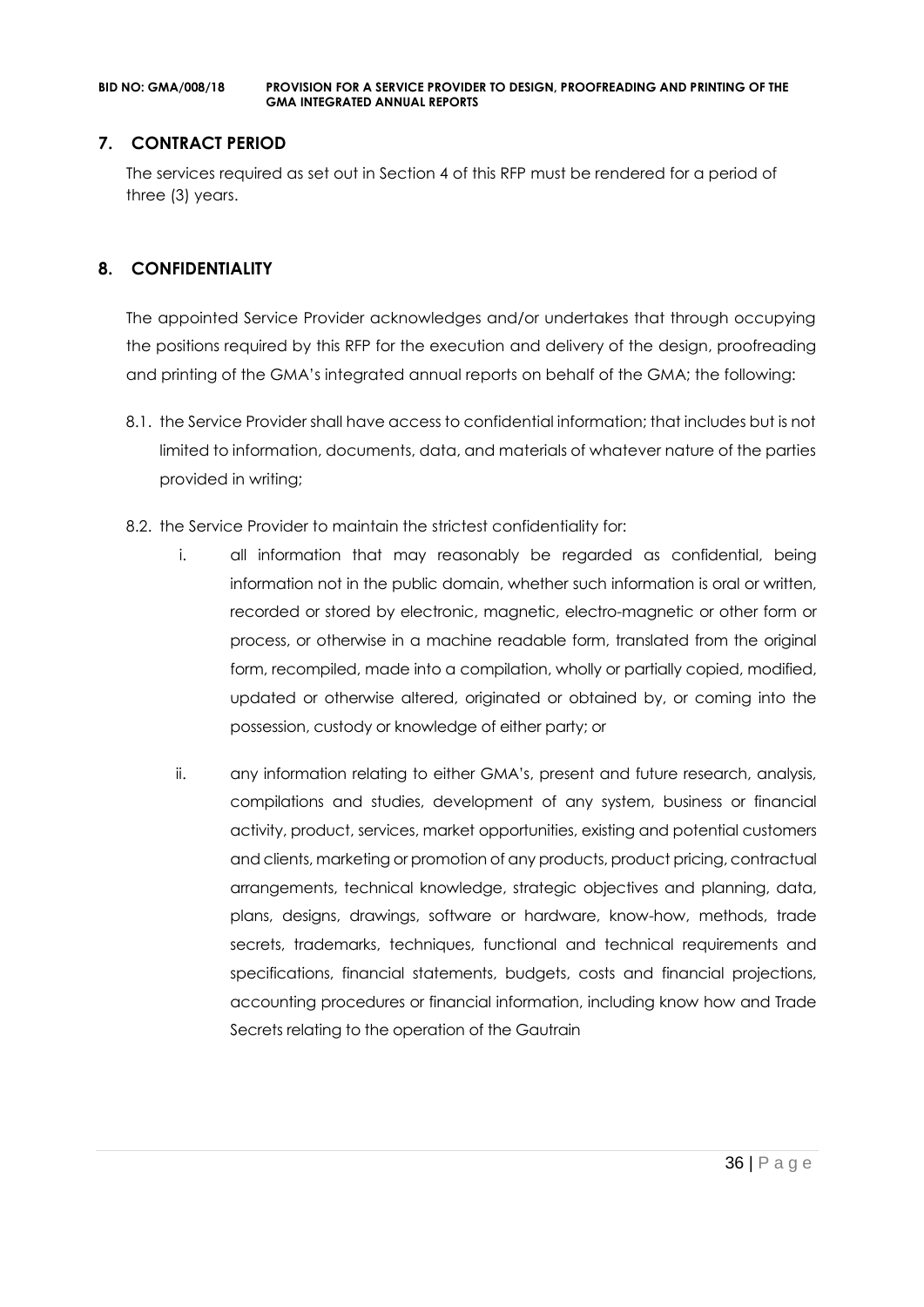# **9. DECLARATION OF INTEREST**

- 9.1. The information referred to in Clause 8.1 of this RFP will place the appointed Service Provider in a position that may give it an unfair advantage in terms of the required services to be rendered as contemplated in this RFP.
- 9.2. Service Providers are requested to submit a declaration of any conflict of interest in terms of any other involvement in the Gautrain Rapid Rail Link Project; including conflict of interests that may arise from the discharge of responsibilities required by this RFP as well as those that may arise from the awarding of pending bids that may affect the discharge of their responsibilities in this RFP.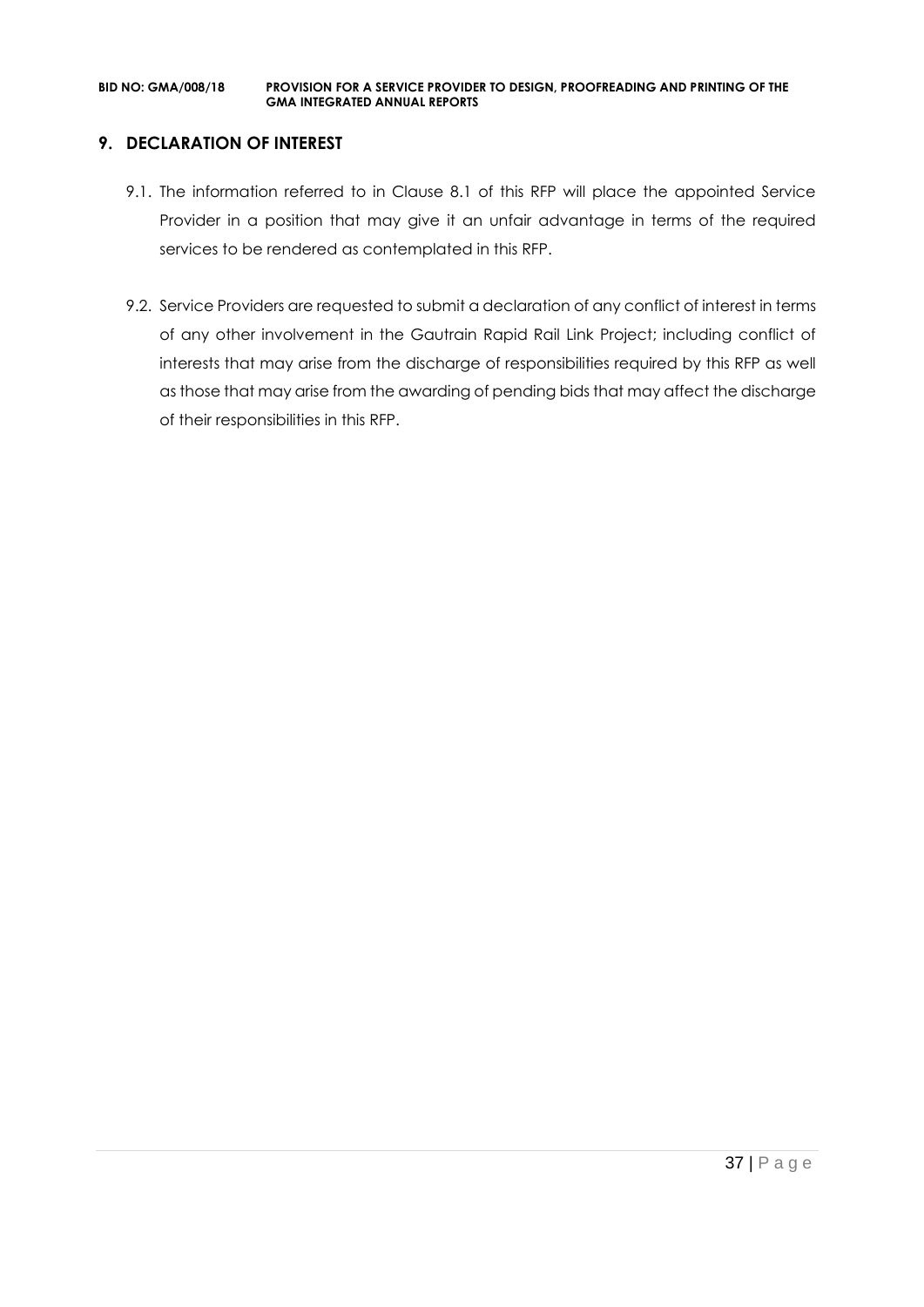# **RFP - PART C:**

# **BIDDERS DECLARATION**

All responses must be provided within the specified boxes, must comply with the word and page limits imposed and must respond to this RFP Part B in accordance with the Conditions of Tendering in this RFP Part A. All Annexures form part of the Bidders Response and must be completed in full and signed.

| <b>BIDDERS DECLARATION</b>             |                                                                                            |  |
|----------------------------------------|--------------------------------------------------------------------------------------------|--|
| that:                                  | (full name) hereby certify                                                                 |  |
| □                                      | I have read, understood and accept the conditions contained in this RFP.                   |  |
| $\Box$<br>the RFP is true and correct. | I have supplied all the required information, and all the information submitted as part of |  |
| <b>NAME OF THE BIDDER</b>              |                                                                                            |  |
| <b>IDENTITY NUMBER</b>                 |                                                                                            |  |
| <b>POSITION</b>                        |                                                                                            |  |
| <b>AUTHORISED SIGNATORY</b>            |                                                                                            |  |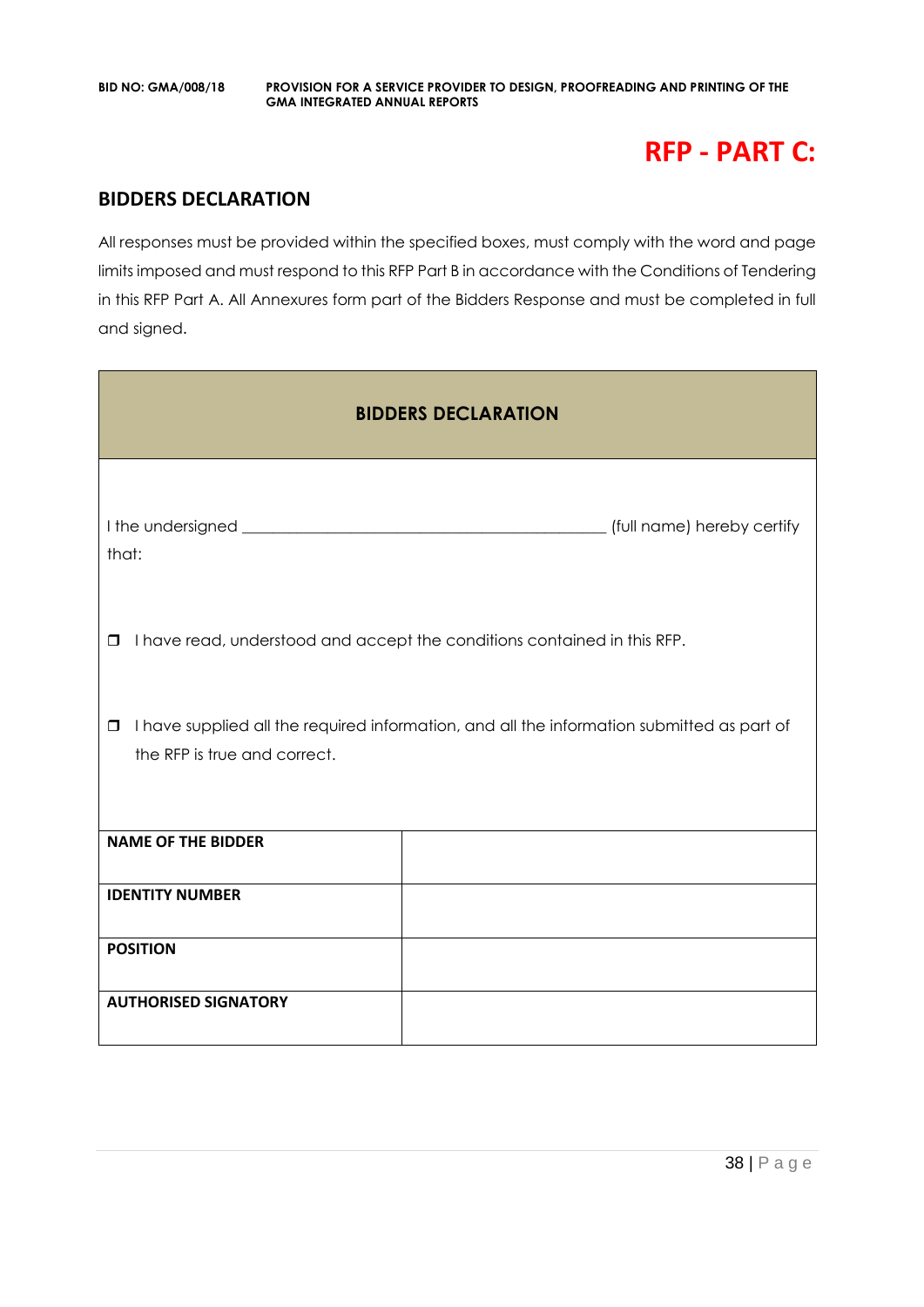| <b>BIDDERS RESPONSE</b>                |             |               |  |
|----------------------------------------|-------------|---------------|--|
| <b>FULL NAME</b>                       |             |               |  |
| <b>POSTAL ADDRESS</b>                  |             |               |  |
| <b>PHYSICAL ADDRESS</b>                |             |               |  |
| <b>ENTITY REGISTRATION NUMBER</b>      |             |               |  |
| <b>VAT REGISTRATION NUMBER</b>         |             |               |  |
| <b>CONTACT PERSON'S FULL NAME</b>      |             |               |  |
| <b>TELEPHONE NUMBER 1</b>              | <b>CODE</b> | <b>NUMBER</b> |  |
| <b>TELEPHONE NUMBER 2</b>              | <b>CODE</b> | <b>NUMBER</b> |  |
| <b>FACSIMILE NUMBER</b>                | <b>CODE</b> | <b>NUMBER</b> |  |
| <b>CELLULAR PHONE NUMBER</b>           |             |               |  |
| <b>E-MAIL ADDRESS</b>                  |             |               |  |
| <b>TAX CLEARANCE CERTIFICATE</b>       | <b>YES</b>  | <b>NO</b>     |  |
| <b>REGISTERED ON NATIONAL TREASURY</b> | <b>YES</b>  | <b>NO</b>     |  |
| <b>CENTRALISED SUPPLIER DATABASE</b>   |             |               |  |
| FULL NAME OF AUTHORISED SIGNATORY      |             |               |  |
| <b>TITLE OF AUTHORISED SIGNATORY</b>   |             |               |  |
| SIGNATURE OF AUTHORISED SIGNATORY      |             |               |  |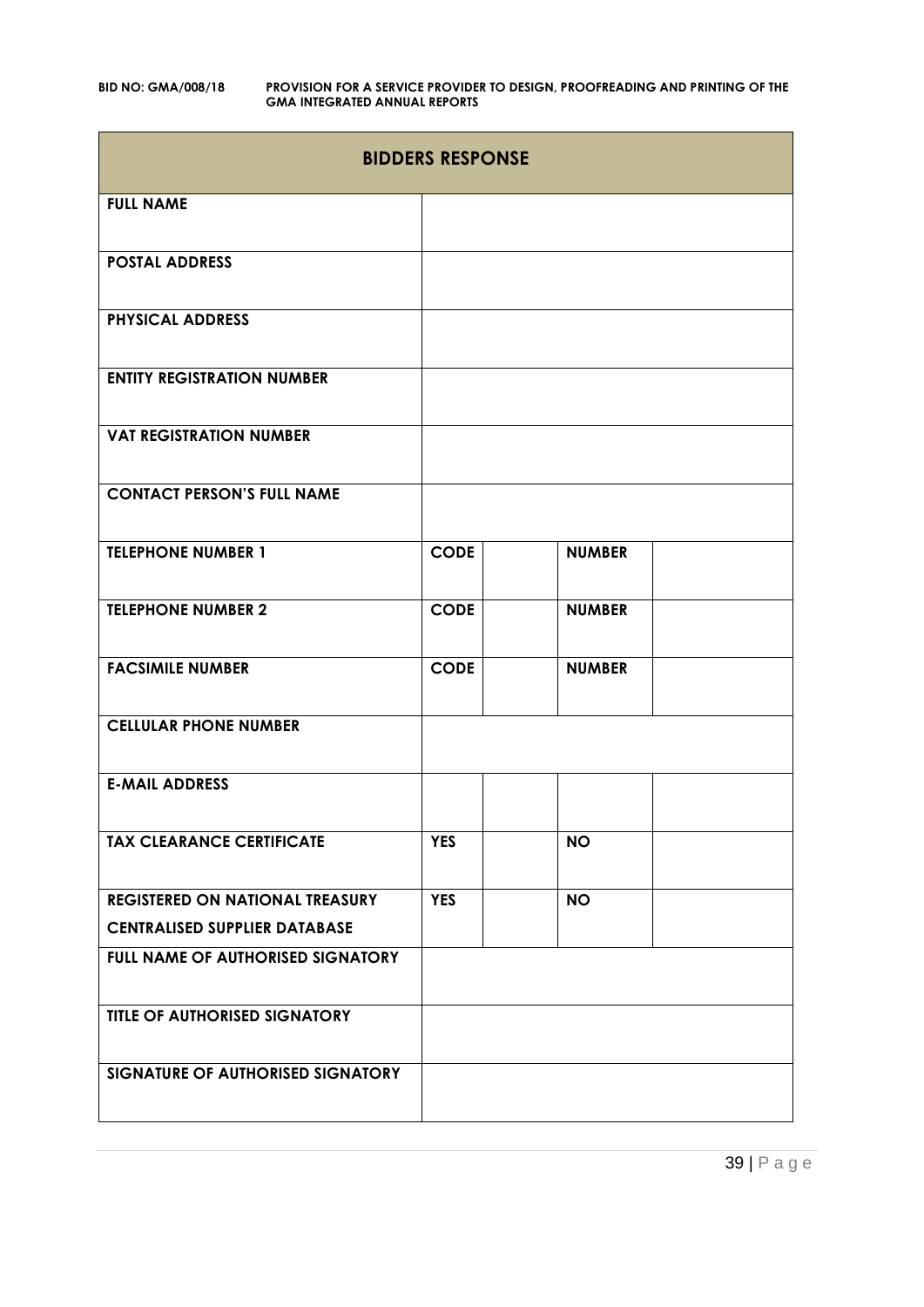| <b>DATE OF SIGNATURE</b>                                            |                               |
|---------------------------------------------------------------------|-------------------------------|
|                                                                     |                               |
| <b>ALTERNATIVE TENDER</b>                                           | Word limit - [500] words      |
|                                                                     |                               |
| submits<br>Where<br><b>Bidder</b><br>also<br>$\alpha$<br>$\alpha$ n |                               |
| Alternative Tender, it must include any                             |                               |
| supplementary material, together with                               |                               |
| associated prices, which demonstrates in                            |                               |
| detail that such an alternative will fully                          |                               |
| achieve<br>and/ or exceed<br>all<br>the                             |                               |
| specifications or requirements together                             |                               |
| with references as to why the alternative                           |                               |
| proposal/s may be advantageous. This                                |                               |
| should be cross-referenced to<br>the                                |                               |
| Specification.                                                      |                               |
| <b>CONFLICT OF INTEREST</b>                                         |                               |
|                                                                     |                               |
| Provide<br>details<br>of<br>interests,<br>any                       | Complete as attached in SBD 4 |
| relationships or clients which may give                             |                               |
| rise to a conflict of interest and the area                         |                               |
| of expertise in which that conflict of                              |                               |
| interest may arise.                                                 |                               |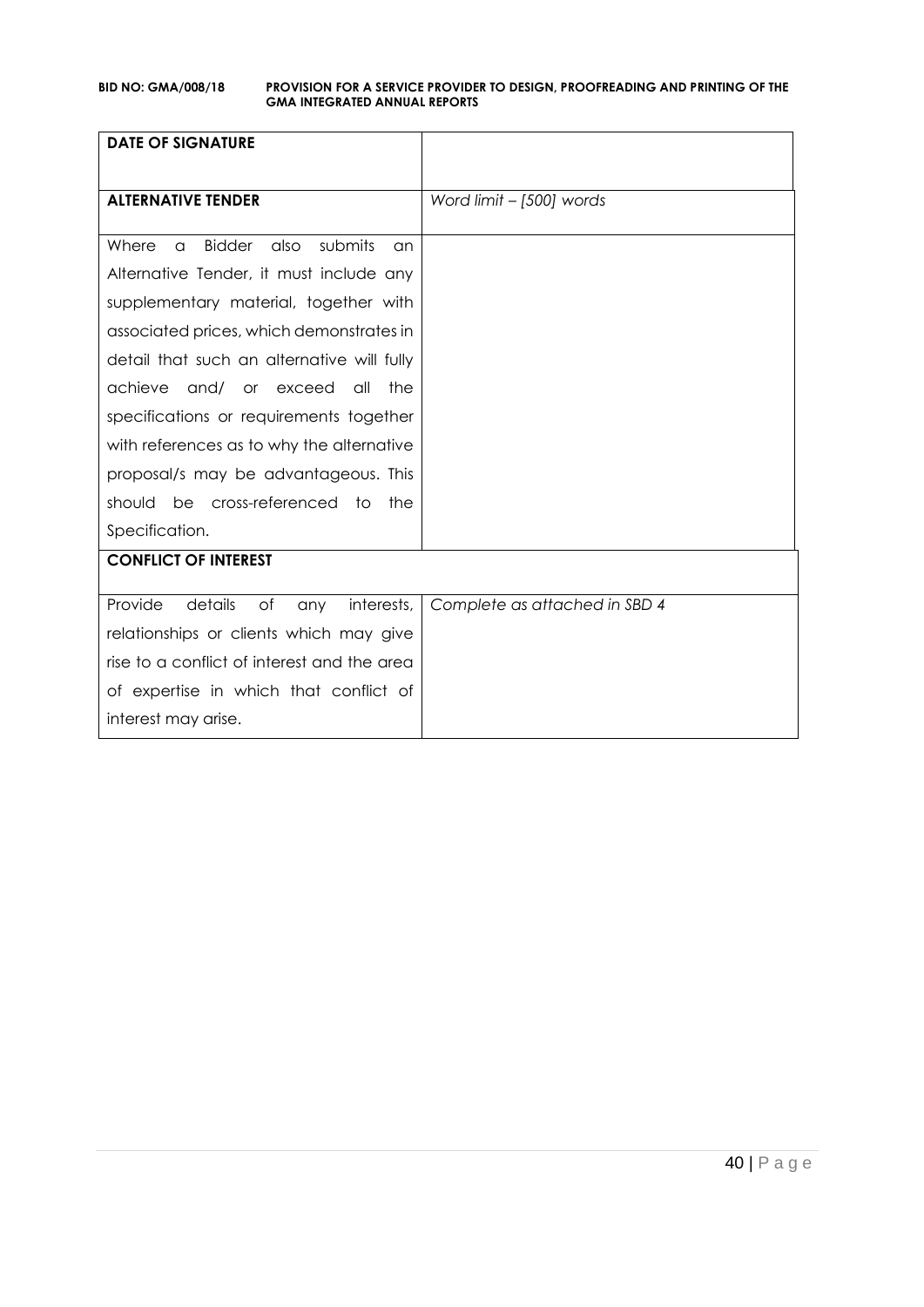# **Register on the Central Supplier Database for Government managed by National Treasury**

with effect from 1 April 2016 the Central Supplier Database (CSD) will serve as the single source of key supplier information for all spheres of government providing consolidated, accurate, upto-date, complete and verified supplier information to procuring organs of state.

The establishment of a CSD will result in one single database to serve as the source of all supplier information for all spheres of government. The purpose of centralising government's supplier database is to reduce duplication of effort and cost for both supplier and government while enabling electronic procurement processes.

Prospective suppliers interested in pursuing opportunities within the South African Government and those that are already registered on the GMA supplier database are encouraged to **selfregister** on the CSD. This self-registration application represents an expression of interest from the supplier to conduct business with the South African Government. Once submitted, your details will be assessed for inclusion on the CSD.

# **Access the CSD site on [www.csd.gov.za](http://www.csd.gov.za/)**

Contact National Treasury for further clarity on the process:

Email: [csd@treasury.gov.za](mailto:csd@treasury.gov.za)

Telephone: 012 315 5509

Bidders must submit with their proposals proof of registration on CSD. The proof of registration must indicate the following:

- CSD Supplier Number
- CSD Unique RRN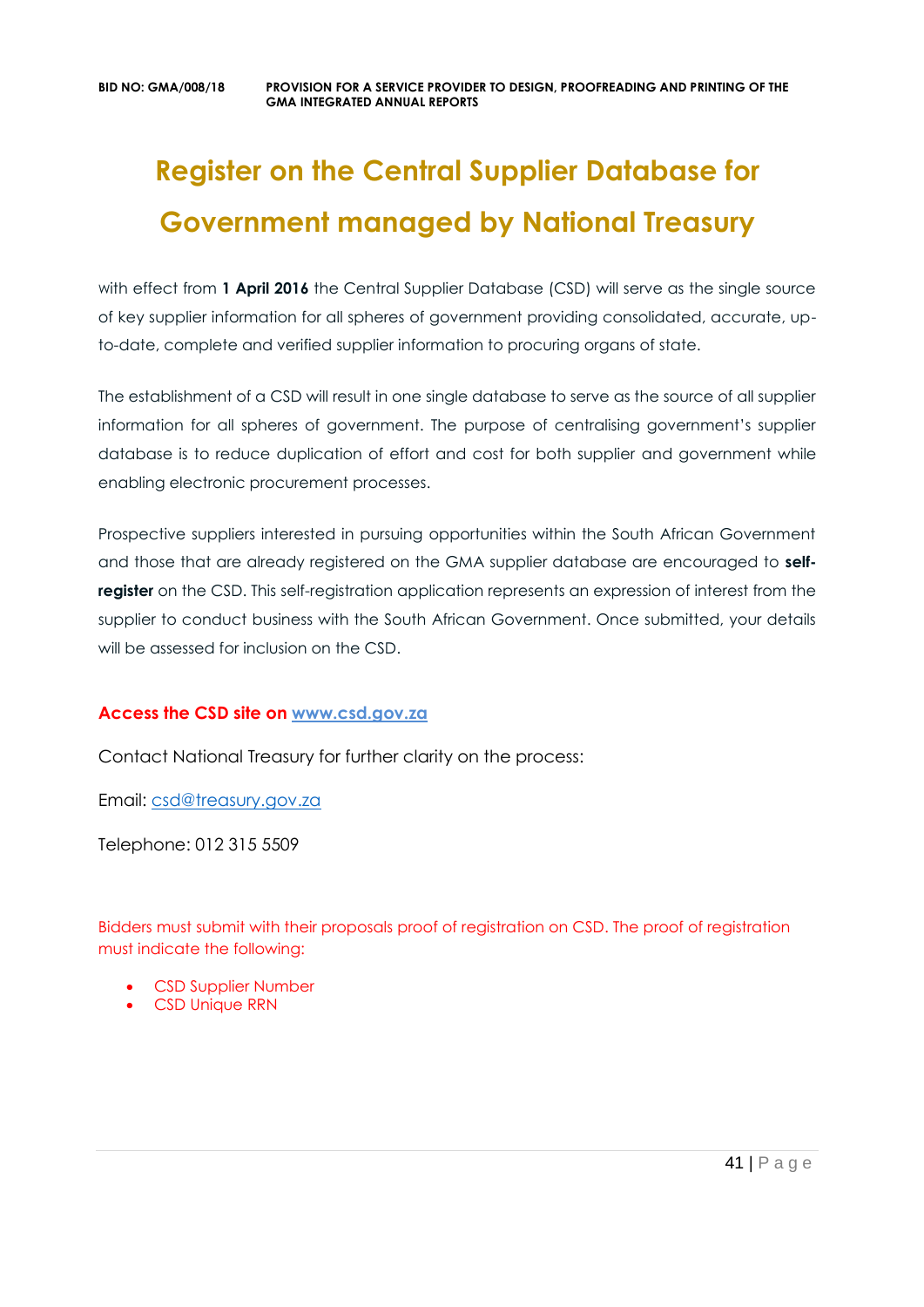**SBD 1 (A)**

# **INVITATION TO BID**

|                                                    |                                                   | YOU ARE HEREBY INVITED TO BID FOR REQUIREMENTS OF THE (NAME OF DEPARTMENT/ PUBLIC ENTITY)                                                                                                                                                                                           |                         |                                                      |             |                        |                                         |              |
|----------------------------------------------------|---------------------------------------------------|-------------------------------------------------------------------------------------------------------------------------------------------------------------------------------------------------------------------------------------------------------------------------------------|-------------------------|------------------------------------------------------|-------------|------------------------|-----------------------------------------|--------------|
| <b>BID NUMBER:</b>                                 | GMA/008/18                                        | <b>CLOSING DATE:</b>                                                                                                                                                                                                                                                                |                         | 08/03/2019                                           |             | CLOSING TIME:          | 11:00AM                                 |              |
| <b>DESCRIPTION</b>                                 |                                                   | PROVISION OF A SERVICE PROVIDER TO DESIGN, PROOFREADING AND PRINTING OF THE GMA'S INTEGRATED ANNUAL<br>REPORTS THE DURATION OF THREE (3) YEARS.                                                                                                                                     |                         |                                                      |             |                        |                                         |              |
|                                                    |                                                   | BID RESPONSE DOCUMENTS MAY BE DEPOSITED IN THE BID BOX SITUATED AT (STREET ADDRESS)                                                                                                                                                                                                 |                         |                                                      |             |                        |                                         |              |
|                                                    |                                                   | Gautrain Management Agency, 44 Grand Central Boulevard, Grand Central Extension 1, Midrand                                                                                                                                                                                          |                         |                                                      |             |                        |                                         |              |
|                                                    | BIDDING PROCEDURE ENQUIRIES MAY BE DIRECTED TO    |                                                                                                                                                                                                                                                                                     |                         | <b>TECHNICAL ENQUIRIES MAY BE DIRECTED TO:</b>       |             |                        |                                         |              |
| <b>CONTACT PERSON</b>                              | <b>NKOSINATHI ZULU</b>                            |                                                                                                                                                                                                                                                                                     | <b>CONTACT PERSON</b>   |                                                      |             | <b>NKOSINATHI ZULU</b> |                                         |              |
| <b>TELEPHONE NUMBER</b>                            | 011 086 3500                                      |                                                                                                                                                                                                                                                                                     |                         | <b>TELEPHONE NUMBER</b>                              |             | 011 086 3500           |                                         |              |
| <b>FACSIMILE NUMBER</b>                            |                                                   |                                                                                                                                                                                                                                                                                     | <b>FACSIMILE NUMBER</b> |                                                      |             |                        |                                         |              |
| E-MAIL ADDRESS                                     |                                                   | tenderenquiries@gautrain.co.za                                                                                                                                                                                                                                                      | <b>E-MAIL ADDRESS</b>   |                                                      |             |                        | tenderenquiries@gautrain.co.za          |              |
| <b>SUPPLIER INFORMATION</b>                        |                                                   |                                                                                                                                                                                                                                                                                     |                         |                                                      |             |                        |                                         |              |
| NAME OF BIDDER                                     |                                                   |                                                                                                                                                                                                                                                                                     |                         |                                                      |             |                        |                                         |              |
| POSTAL ADDRESS                                     |                                                   |                                                                                                                                                                                                                                                                                     |                         |                                                      |             |                        |                                         |              |
| STREET ADDRESS                                     |                                                   |                                                                                                                                                                                                                                                                                     |                         |                                                      |             |                        |                                         |              |
| <b>TELEPHONE NUMBER</b>                            | <b>CODE</b>                                       |                                                                                                                                                                                                                                                                                     |                         | <b>NUMBER</b>                                        |             |                        |                                         |              |
| <b>CELLPHONE NUMBER</b>                            |                                                   |                                                                                                                                                                                                                                                                                     |                         |                                                      |             |                        |                                         |              |
| <b>FACSIMILE NUMBER</b>                            | CODE                                              |                                                                                                                                                                                                                                                                                     |                         | <b>NUMBER</b>                                        |             |                        |                                         |              |
| E-MAIL ADDRESS                                     |                                                   |                                                                                                                                                                                                                                                                                     |                         |                                                      |             |                        |                                         |              |
| <b>REGISTRATION</b><br><b>VAT</b><br><b>NUMBER</b> |                                                   |                                                                                                                                                                                                                                                                                     |                         |                                                      |             |                        |                                         |              |
| <b>SUPPLIER</b>                                    | <b>TAX</b>                                        |                                                                                                                                                                                                                                                                                     |                         | <b>CENTRAL</b>                                       |             |                        |                                         |              |
| <b>COMPLIANCE</b><br><b>STATUS</b>                 | <b>COMPLIANCE</b><br>SYSTEM PIN:                  |                                                                                                                                                                                                                                                                                     | <b>OR</b>               | <b>SUPPLIER</b><br><b>DATABASE</b>                   |             |                        |                                         |              |
|                                                    |                                                   |                                                                                                                                                                                                                                                                                     |                         | No:                                                  | <b>MAAA</b> |                        |                                         |              |
| <b>B-BBEE STATUS LEVEL</b><br><b>VERIFICATION</b>  |                                                   | <b>TICK APPLICABLE BOX]</b>                                                                                                                                                                                                                                                         | <b>AFFIDAVIT</b>        | <b>B-BBEE STATUS LEVEL SWORN</b>                     |             |                        | <b>[TICK APPLICABLE BOX]</b>            |              |
| <b>CERTIFICATE</b>                                 | $\Box$ Yes                                        | $\Box$ No                                                                                                                                                                                                                                                                           |                         |                                                      |             | $\Box$ Yes             | $\Box$ No                               |              |
|                                                    |                                                   |                                                                                                                                                                                                                                                                                     |                         |                                                      |             |                        |                                         |              |
| <b>FOR PREFERENCE POINTS FOR B-BBEEJ</b>           |                                                   | [A B-BBEE STATUS LEVEL VERIFICATION CERTIFICATE/ SWORN AFFIDAVIT (FOR EMES & QSEs) MUST BE SUBMITTED IN ORDER TO QUALIFY                                                                                                                                                            |                         |                                                      |             |                        |                                         |              |
| ARE YOU THE                                        |                                                   |                                                                                                                                                                                                                                                                                     |                         |                                                      |             |                        |                                         |              |
| <b>ACCREDITED</b><br>REPRESENTATIVE IN             |                                                   |                                                                                                                                                                                                                                                                                     |                         | ARE YOU A FOREIGN BASED                              |             | $\Box$ Yes             |                                         | $\square$ No |
| SOUTH AFRICA FOR                                   | $\Box$ Yes                                        | $\square$ No                                                                                                                                                                                                                                                                        |                         | SUPPLIER FOR THE GOODS<br>/SERVICES / WORKS OFFERED? |             |                        |                                         |              |
| THE GOODS<br>/SERVICES / WORKS                     | [IF YES ENCLOSE PROOF]                            |                                                                                                                                                                                                                                                                                     |                         |                                                      |             | <b>BELOWI</b>          | <b>IF YES, ANSWER THE QUESTIONNAIRE</b> |              |
| <b>OFFERED?</b>                                    |                                                   |                                                                                                                                                                                                                                                                                     |                         |                                                      |             |                        |                                         |              |
|                                                    | <b>QUESTIONNAIRE TO BIDDING FOREIGN SUPPLIERS</b> |                                                                                                                                                                                                                                                                                     |                         |                                                      |             |                        |                                         |              |
|                                                    |                                                   | IS THE ENTITY A RESIDENT OF THE REPUBLIC OF SOUTH AFRICA (RSA)?                                                                                                                                                                                                                     |                         |                                                      |             | $\Box$ YES $\Box$ NO   |                                         |              |
|                                                    | DOES THE ENTITY HAVE A BRANCH IN THE RSA?         |                                                                                                                                                                                                                                                                                     |                         |                                                      |             | $\Box$ YES $\Box$ NO   |                                         |              |
|                                                    |                                                   | DOES THE ENTITY HAVE A PERMANENT ESTABLISHMENT IN THE RSA?                                                                                                                                                                                                                          |                         |                                                      |             | $\Box$ YES $\Box$ NO   |                                         |              |
|                                                    |                                                   | DOES THE ENTITY HAVE ANY SOURCE OF INCOME IN THE RSA?                                                                                                                                                                                                                               |                         |                                                      |             | $\Box$ YES $\Box$ NO   |                                         |              |
|                                                    |                                                   | IS THE ENTITY LIABLE IN THE RSA FOR ANY FORM OF TAXATION?<br>IF THE ANSWER IS "NO" TO ALL OF THE ABOVE, THEN IT IS NOT A REQUIREMENT TO REGISTER FOR A TAX COMPLIANCE STATUS SYSTEM PIN<br>CODE FROM THE SOUTH AFRICAN REVENUE SERVICE (SARS) AND IF NOT REGISTER AS PER 2.3 BELOW. |                         |                                                      |             | $\Box$ YES $\Box$ NO   |                                         |              |
|                                                    |                                                   |                                                                                                                                                                                                                                                                                     |                         |                                                      |             |                        |                                         |              |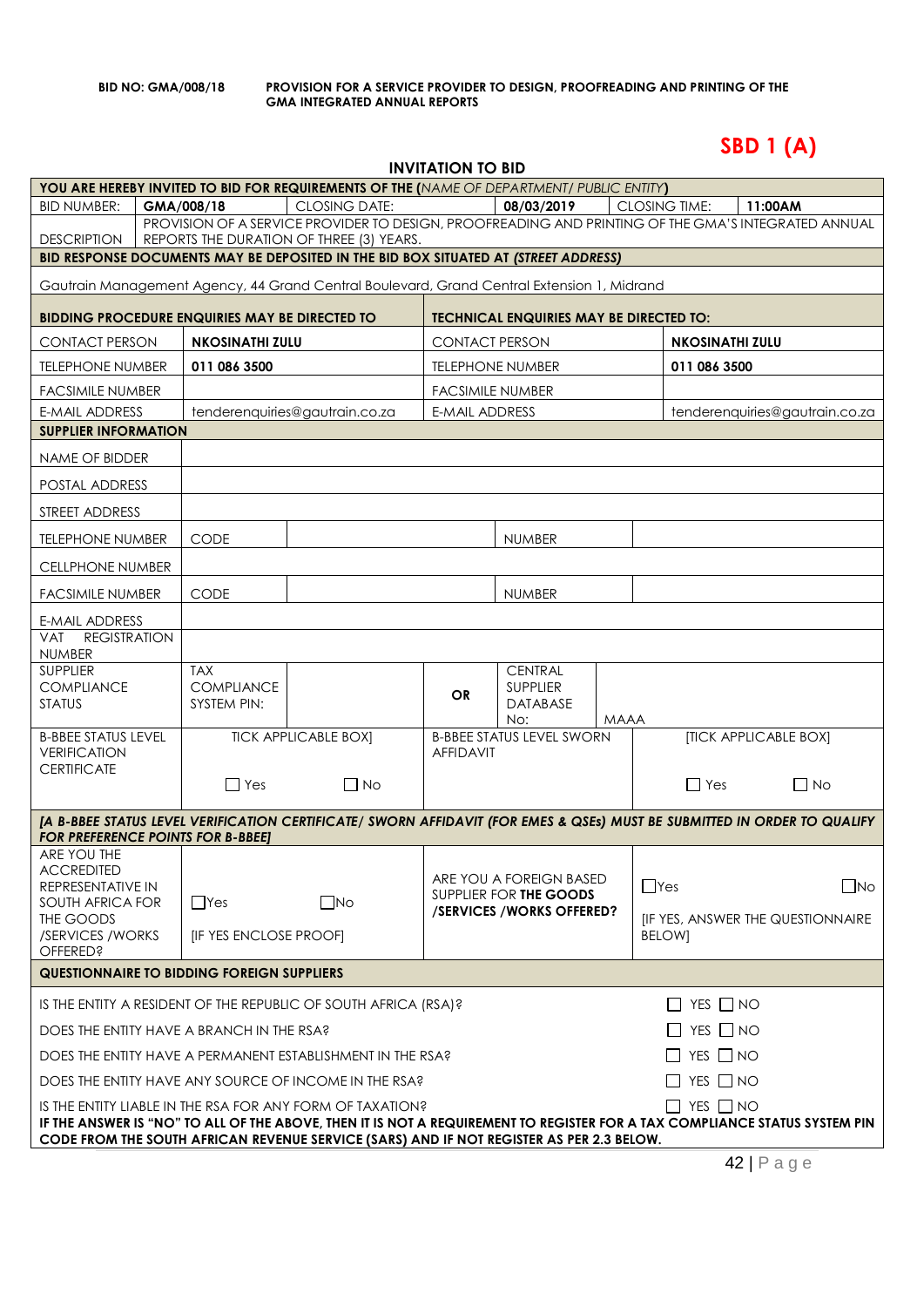# **SBD 1 (B)**

# **TERMS AND CONDITIONS FOR BIDDING**

|     | 1. BID SUBMISSION:                                                                                                                                                                                                                                   |
|-----|------------------------------------------------------------------------------------------------------------------------------------------------------------------------------------------------------------------------------------------------------|
|     | 1.1. BIDS MUST BE DELIVERED BY THE STIPULATED TIME TO THE CORRECT ADDRESS. LATE BIDS WILL<br>NOT BE ACCEPTED FOR CONSIDERATION.                                                                                                                      |
|     | 1.2. ALL BIDS MUST BE SUBMITTED ON THE OFFICIAL FORMS PROVIDED-(NOT TO BE RE-TYPED) OR<br>IN THE MANNER PRESCRIBED IN THE BID DOCUMENT.                                                                                                              |
|     | 1.3. THIS BID IS SUBJECT TO THE PREFERENTIAL PROCUREMENT POLICY FRAMEWORK ACT, 2000<br>AND THE PREFERENTIAL PROCUREMENT REGULATIONS, 2017, THE GENERAL CONDITIONS OF<br>CONTRACT (GCC) AND, IF APPLICABLE, ANY OTHER SPECIAL CONDITIONS OF CONTRACT. |
|     | 1.4. THE SUCCESSFUL BIDDER WILL BE REQUIRED TO FILL IN AND SIGN A WRITTEN CONTRACT.                                                                                                                                                                  |
|     |                                                                                                                                                                                                                                                      |
| 2.  | <b>TAX COMPLIANCE REQUIREMENTS</b>                                                                                                                                                                                                                   |
| 2.1 | BIDDERS MUST ENSURE COMPLIANCE WITH THEIR TAX OBLIGATIONS.                                                                                                                                                                                           |
|     | 2.2 BIDDERS ARE REQUIRED TO SUBMIT THEIR UNIQUE PERSONAL IDENTIFICATION NUMBER (PIN)<br>ISSUED BY SARS TO ENABLE THE ORGAN OF STATE TO VERIFY THE TAXPAYER'S PROFILE AND<br><b>TAX STATUS.</b>                                                       |
|     | 2.3 APPLICATION FOR TAX COMPLIANCE STATUS (TCS) PIN MAY BE MADE VIA E-FILING<br>THROUGH THE SARS WEBSITE WWW.SARS.GOV.ZA.                                                                                                                            |
|     | 2.4 BIDDERS MAY ALSO SUBMIT A PRINTED TCS CERTIFICATE TOGETHER WITH THE BID.                                                                                                                                                                         |
|     | 2.5 IN BIDS WHERE CONSORTIA / JOINT VENTURES / SUB-CONTRACTORS ARE INVOLVED; EACH<br><b>PARTY MUST SUBMIT A SEPARATE TCS CERTIFICATE / PIN / CSD NUMBER.</b>                                                                                         |
|     | 2.6 WHERE NO TCS PIN IS AVAILABLE BUT THE BIDDER IS REGISTERED ON THE CENTRAL SUPPLIER<br>DATABASE (CSD), A CSD NUMBER MUST BE PROVIDED.                                                                                                             |
|     | 2.7 NO BIDS WILL BE CONSIDERED FROM PERSONS IN THE SERVICE OF THE STATE, COMPANIES<br>WITH DIRECTORS WHO ARE PERSONS IN THE SERVICE OF THE STATE. OR CLOSE<br>CORPORATIONS WITH MEMBERS PERSONS IN THE SERVICE OF THE STATE."                        |

**NB: FAILURE TO PROVIDE / OR COMPLY WITH ANY OF THE ABOVE PARTICULARS MAY RENDER THE BID INVALID**.

| SIGNATURE OF BIDDER:                                                                                       |  |
|------------------------------------------------------------------------------------------------------------|--|
| CAPACITY UNDER WHICH THIS BID IS SIGNED:<br>(Proof of authority must be submitted e.g. company resolution) |  |
| DATF:                                                                                                      |  |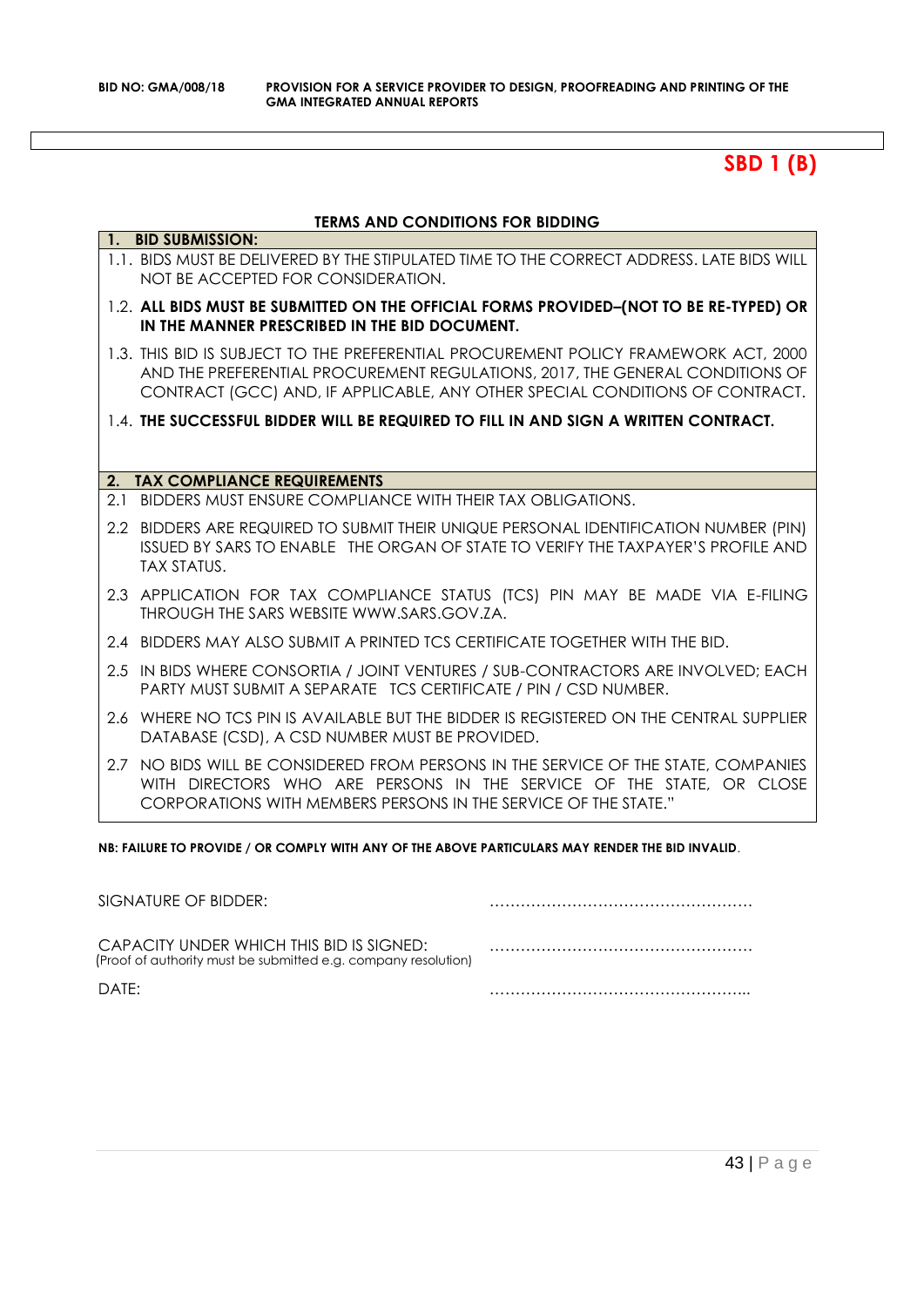# **SBD 3.1**

# **PRICING SCHEDULE**

Name of Bidder: ………………………………………………………….. Ref Number: GMA/008/18

Closing Time: 11H00 AM Closing Date 08 March 2019

**OFFER TO BE VALID FOR 90 DAYS FROM THE CLOSING DATE OF BID.**

Bidders are required to submit a separate detailed price proposal.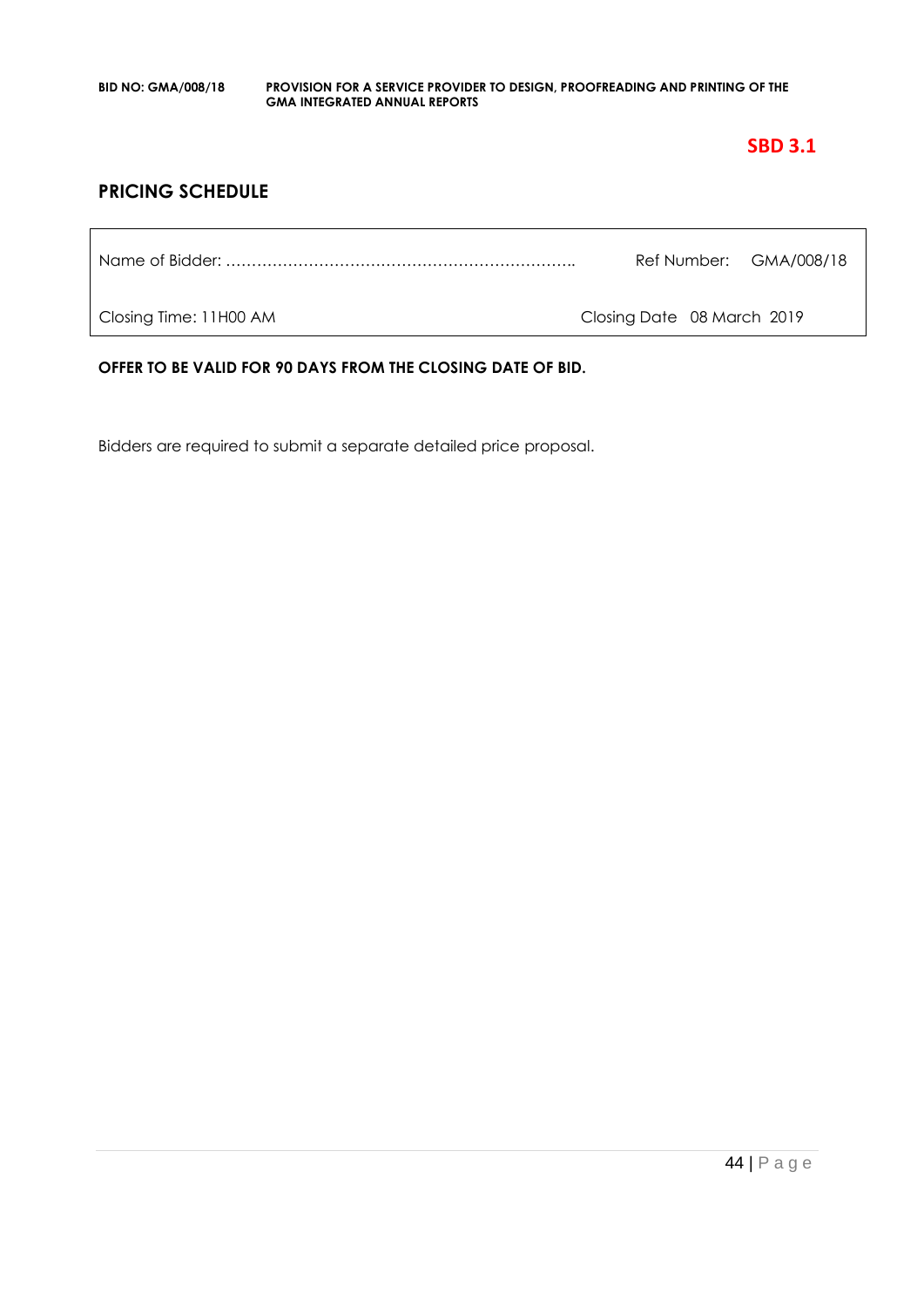# **PRICING DECLARATION**

Dear Sir/Madam

After having carefully read through and examined this RFP Reference Number GMA/008/18 in its entirety together with all the provisions contained in each section of the RFP document,

We hereby offer to design, proofreading and printing of the GMA's integrated annual reports as detailed in the Terms of Reference (TOR) section of the REQUEST FOR PROPOSAL document:

| IN AMOUNT: R | (including VAT) |
|--------------|-----------------|
|              |                 |
| IN WORDS: R  | (including VAT) |

We confirm that this price covers all costs associated with providing design, proofreading and printing of the GMA's integrated annual reports as per the requirements in the TOR.

We confirm that GMA will incur no additional costs whatsoever over and above this amount.

We undertake to hold this offer open for acceptance for a period of 90 (ninety) days from the date of submission of offers. We further undertake that upon final acceptance of our offer, we will commence with the provision of service when required to do so by the Client.

Moreover, we agree that until formal Contract Documents have been prepared and executed, this Form of Tender, together with a written acceptance from the Client shall constitute a binding agreement between us, governed by the terms and conditions set out in this REQUEST FOR PROPOSAL.

We understand that you are not bound to accept the lowest or any offer and that we must bear all costs which we have incurred in connection with preparing and submitting this tender.

We hereby undertake for the period during which this tender remains open for acceptance not to divulge to any persons, other than the persons to which the tender is submitted, any information relating to the submission of this tender or the details therein except where such is necessary for the submission of this tender.

**SBD 3.2**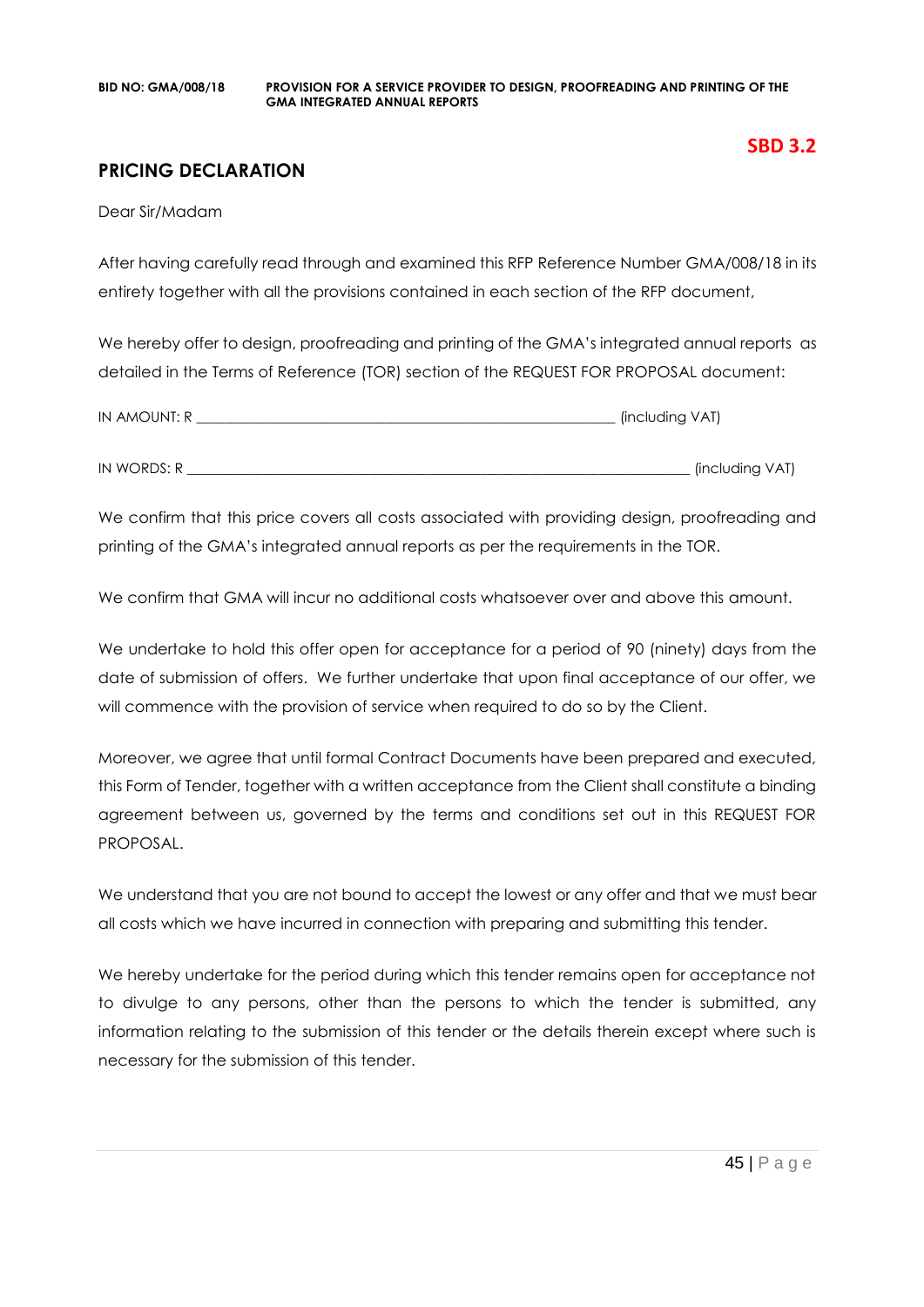| <b>PRICE DECLARATION</b><br>(MANDATORY INFORMATION)                                                                                                          |  |  |  |
|--------------------------------------------------------------------------------------------------------------------------------------------------------------|--|--|--|
| certify that:                                                                                                                                                |  |  |  |
| I have read, understood and unconditionally accept that the conditions contained in<br>$\Box$<br>above Section of this RFP.                                  |  |  |  |
| I have supplied all the required information, and all the information submitted as part<br>$\Box$<br>of the Pricing Section of this RFP is true and correct. |  |  |  |
| <b>NAME OF BIDDER</b>                                                                                                                                        |  |  |  |
| <b>IDENTITY NUMBER</b>                                                                                                                                       |  |  |  |
| <b>POSITION</b>                                                                                                                                              |  |  |  |
| <b>SIGNATURE OF AUTHORISED</b><br><b>SIGNATORY</b>                                                                                                           |  |  |  |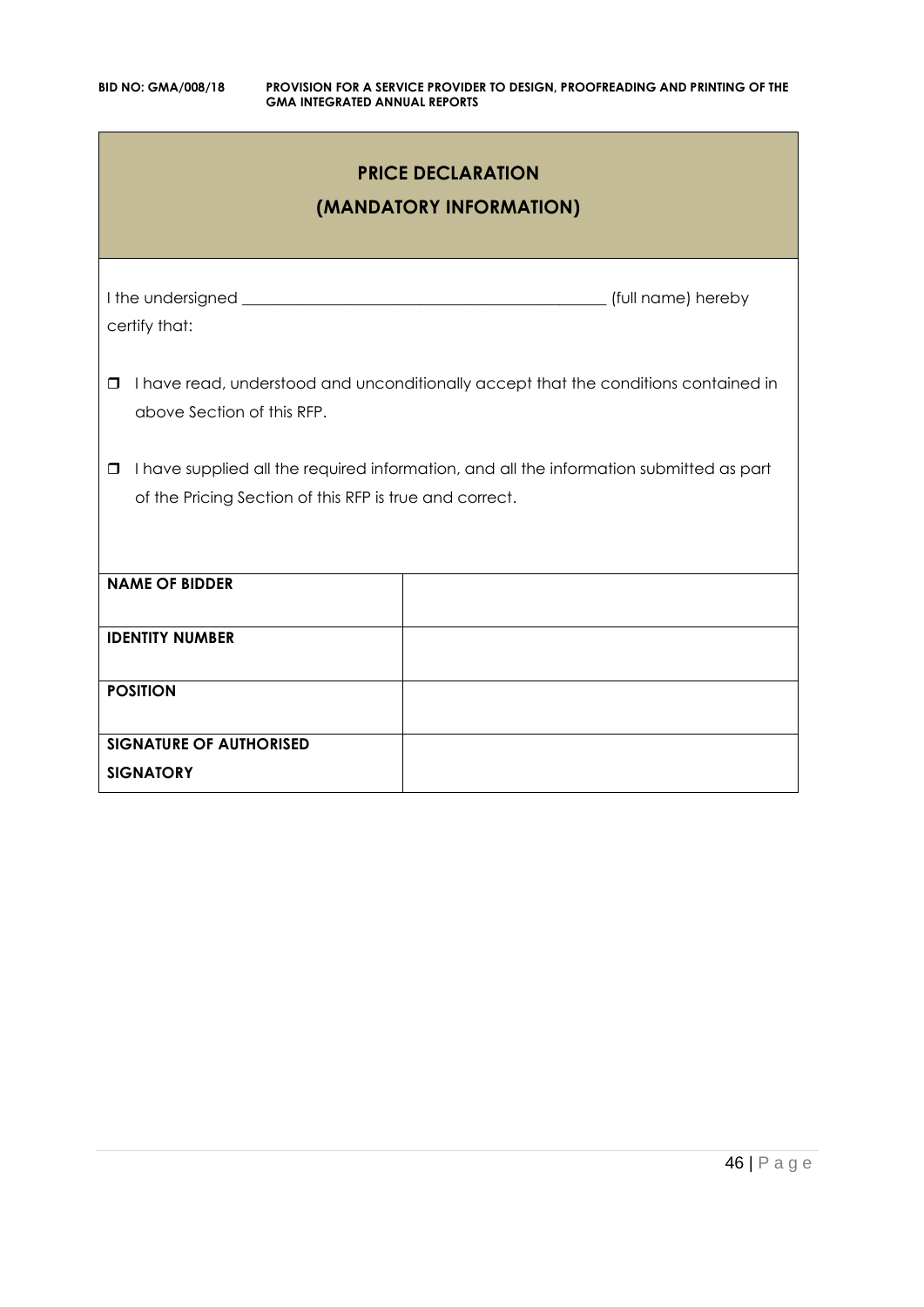# **DECLARATION OF INTEREST**

1. Any legal person, including persons employed by the state<sup>1</sup>, or persons having a kinship with persons employed by the state, including a blood relationship, may make an offer or offers in terms of this invitation to bid (includes an advertised competitive bid, a limited bid, a proposal or written price quotation). In view of possible allegations of favoritism, should the resulting bid, or part thereof, be awarded to persons employed by the state, or to persons connected with or related to them, it is required that the bidder or his/her authorised representative declare his/her position in relation to the evaluating/adjudicating authority where-

the bidder is employed by the state; and/or

- the legal person on whose behalf the bidding document is signed, has a relationship with persons/a person who are/is involved in the evaluation and or adjudication of the bid(s), or where it is known that such a relationship exists between the person or persons for or on whose behalf, the declarant acts and persons who are involved with the evaluation and or adjudication of the bid.

# 2. **In order to give effect to the above, the following questionnaire must be completed and submitted with the bid.**

| 2.1 | Full Name of bidder or his or her representative:                                    |  |  |
|-----|--------------------------------------------------------------------------------------|--|--|
|     |                                                                                      |  |  |
| 2.2 |                                                                                      |  |  |
| 2.3 | Position occupied in the Company (director, trustee, shareholder, member):           |  |  |
|     |                                                                                      |  |  |
| 2.4 | Registration number of company, enterprise, close corporation, partnership agreement |  |  |
|     |                                                                                      |  |  |

# **SBD 4**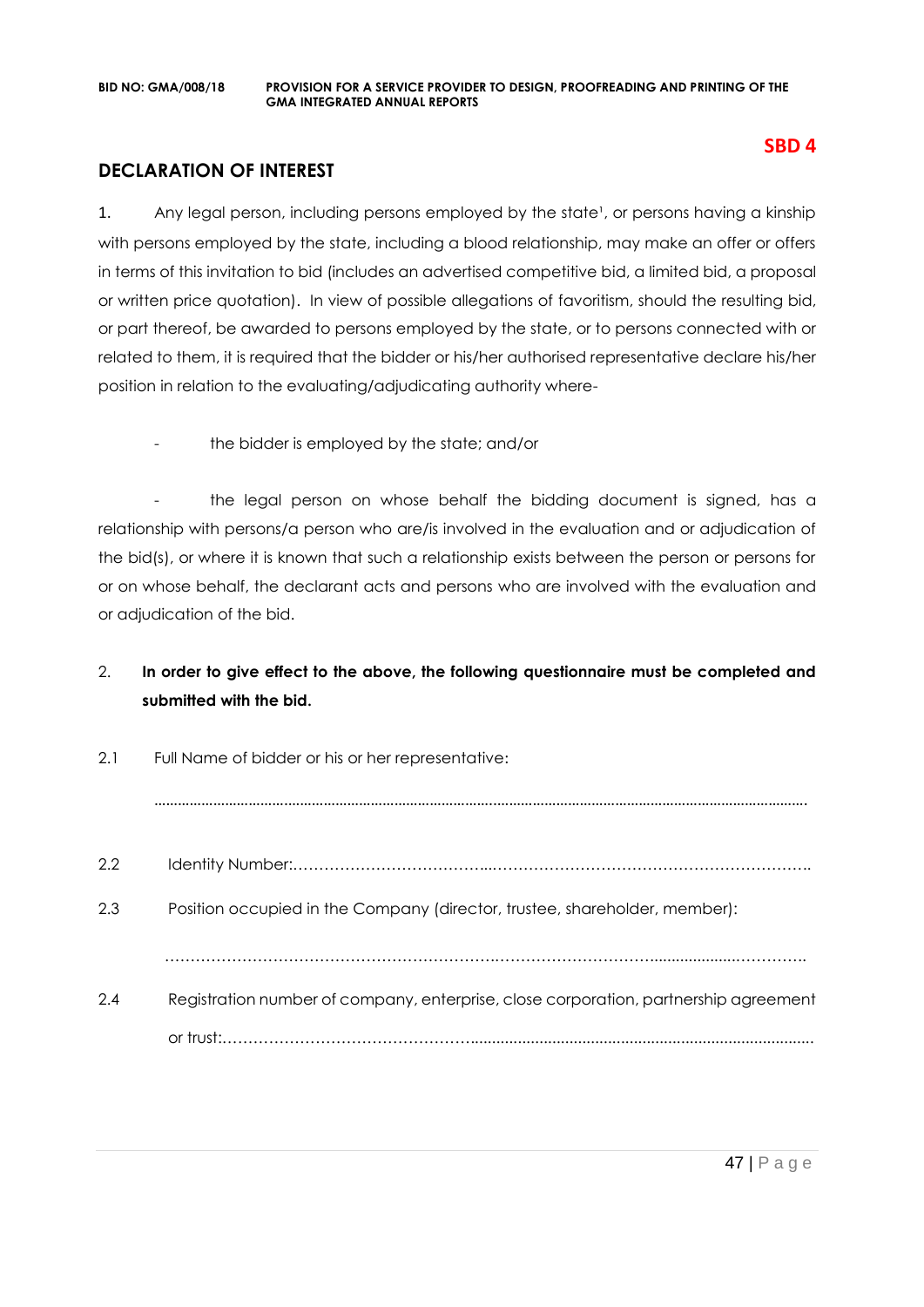2.5 Tax Reference Number: ……………………………………..……………………………………… 2.6 VAT Registration Number: ………………………………………………………...…….................. 2.6.1 The names of all directors / trustees / shareholders / members, their individual identity numbers, tax reference numbers and, if applicable, employee / PERSAL numbers must be indicated in paragraph 3 below. 2.7 Are you or any person connected with the bidder **YES/NO** Are you or any person connected with the bidder presently employed by the state? **YES/NO** 2.7.1 If so, furnish the following particulars: Name of person / director / trustee / shareholder/ member ....…………………………………………. Name of state institution at which you or the person connected to the bidder is employed: ……………….…………………………………………………………………………………………………….….. Position occupied in the state institution:…………………………………….……………………………….. Any other particulars: ……………………………………………………………………………….………………………………………… ………………………………………………………………………………………..……………………………….. ……………………………………………………………………………………………...…………………...…….. 2.7.2 If you are presently employed by the state, did you obtain the appropriate authority to undertake remunerative work outside employment in the public sector? **YES/NO**

2.7.1.1 If yes, did you attach proof of such authority to the bid document? **YES/NO**

(Note: Failure to submit proof of such authority, where applicable, may result in the disqualification of the bid.

2.7.1.2 If no, furnish reasons for non-submission of such proof: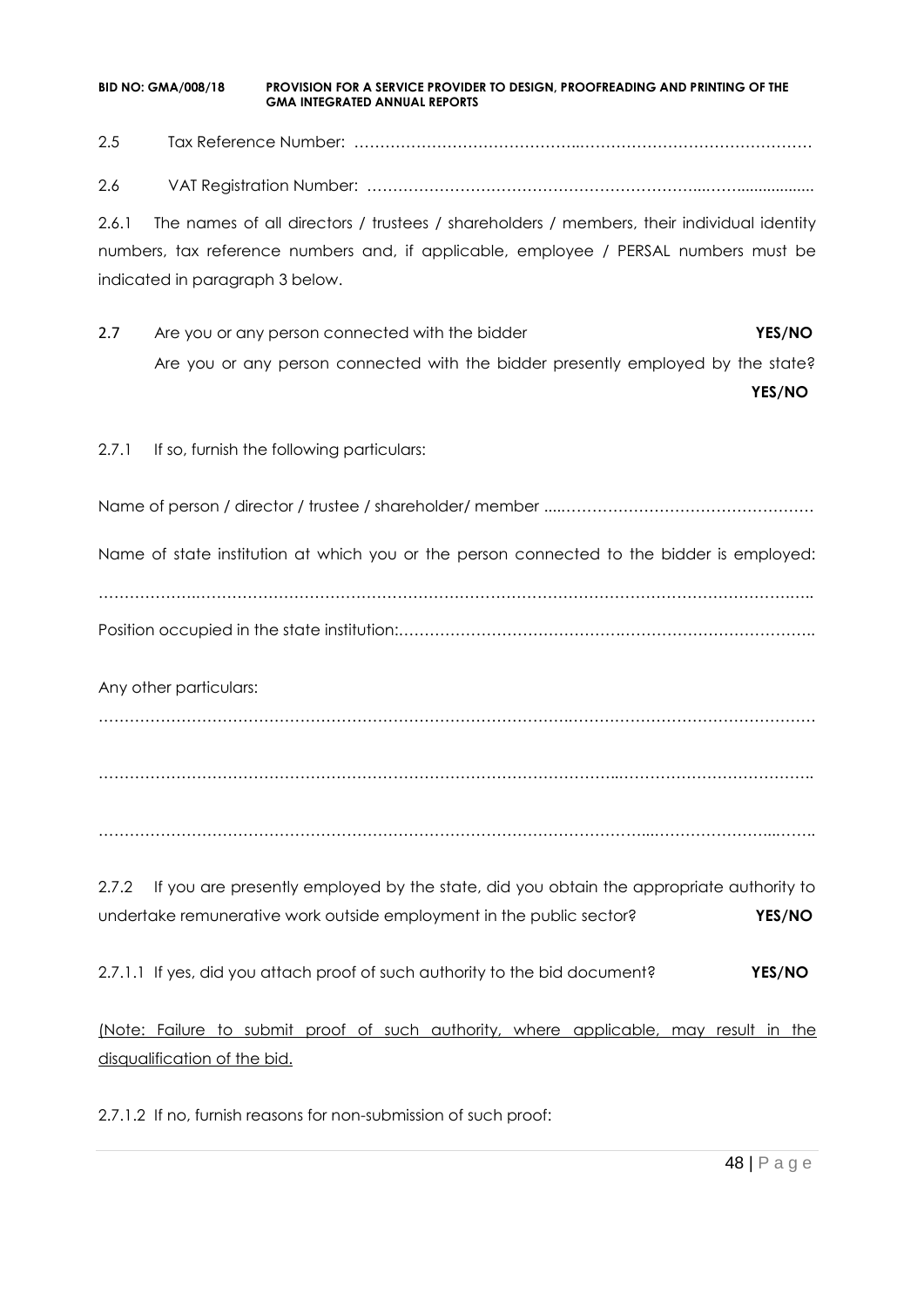……………………………………………………………………………………………….………………………… ……………………………………………………………………………………………….………………………… ……………………………………………………………………………………………….…………………………

2.8 Did you or your spouse, or any of the company's directors / trustees / shareholders / members or their spouses conduct business with the state in the previous 12 months **YES/NO**

2.8.1 If so, furnish particulars: ……………………………………………………………………………………………….………………………… ……………………………………………………………………………………………….………………………… ……………………………………………………………………………………………….…………………………

2.9 Do you, or any person connected with the bidder, have **YES/NO** any relationship (family, friend, other) with a person employed by the state and who may be involved with the evaluation and or adjudication of this bid?

2.9.1 If so, furnish particulars. ……………………………………………………………………………………………….………………………… ……………………………………………………………………………………………….………………………… ……………………………………………………………………………………………….…………………………

2.10 Are you, or any person connected with the bidder, aware of any relationship (family, friend, other) between any other bidder and any person employed by the state who may be involved with the evaluation and or adjudication of this bid? **YES/NO**

2.10.1 If so, furnish particulars**.** ……………………………………………………………………………………………….………………………… ……………………………………………………………………………………………….………………………… ……………………………………………………………………………………………….…………………………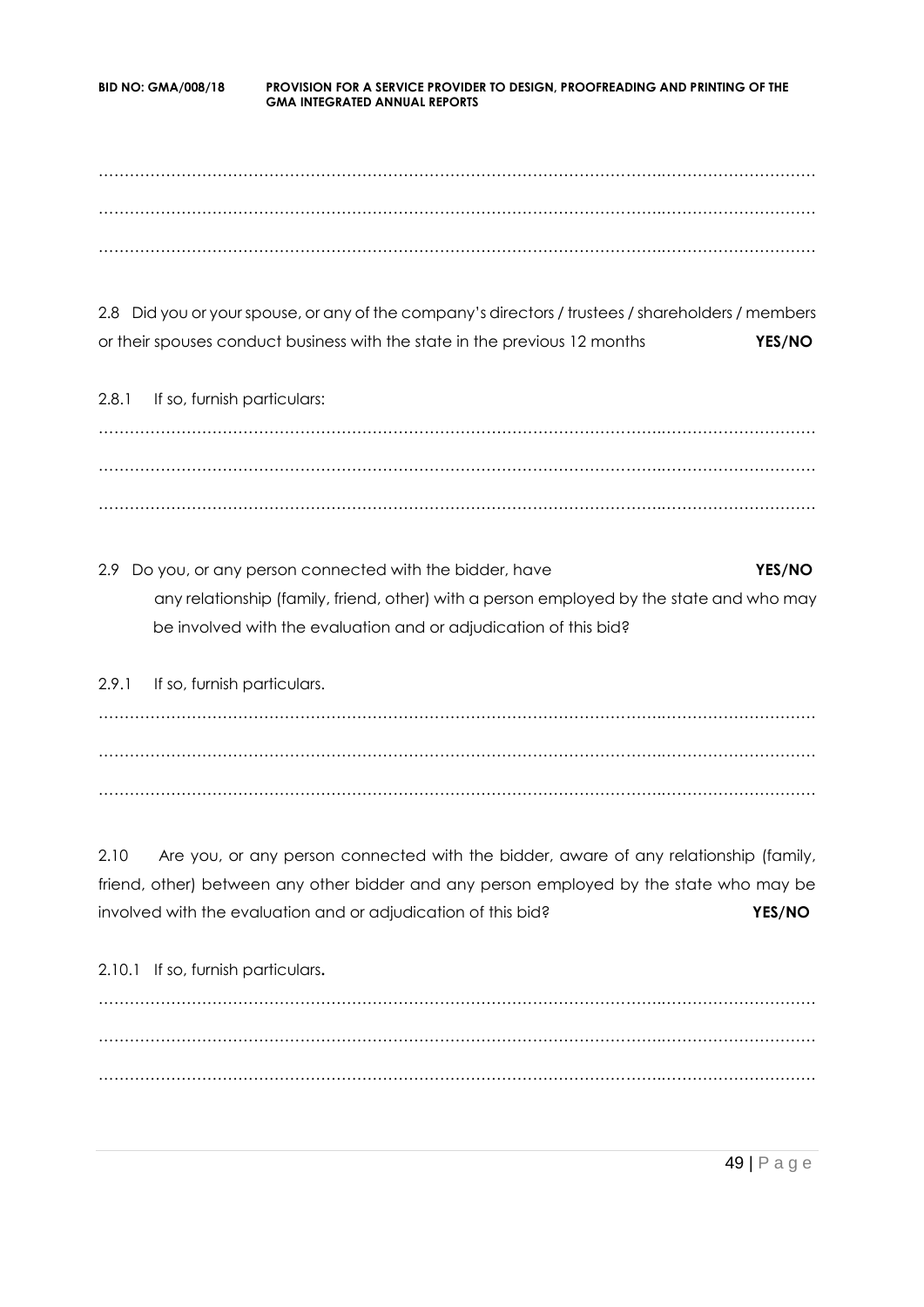2.11 Do you or any of the directors / trustees / shareholders / members **YES/NO** of the company have any interest in any other related companies whether or not they are bidding for this contract?

2.11.1 If so, furnish particulars: ……………………………………………………………………………………………….………………………… ……………………………………………………………………………………………….………………………… ……………………………………………………………………………………………….…………………………

### **3 Full details of director /trustees/members/shareholders.**

| <b>Full Name</b> | Identity<br><b>Number</b> | <b>Personal Income Tax</b><br><b>Reference Number</b> | <b>State Employee</b><br>Number / PERSAL<br><b>Number</b> |
|------------------|---------------------------|-------------------------------------------------------|-----------------------------------------------------------|
|                  |                           |                                                       |                                                           |
|                  |                           |                                                       |                                                           |
|                  |                           |                                                       |                                                           |
|                  |                           |                                                       |                                                           |
|                  |                           |                                                       |                                                           |
|                  |                           |                                                       |                                                           |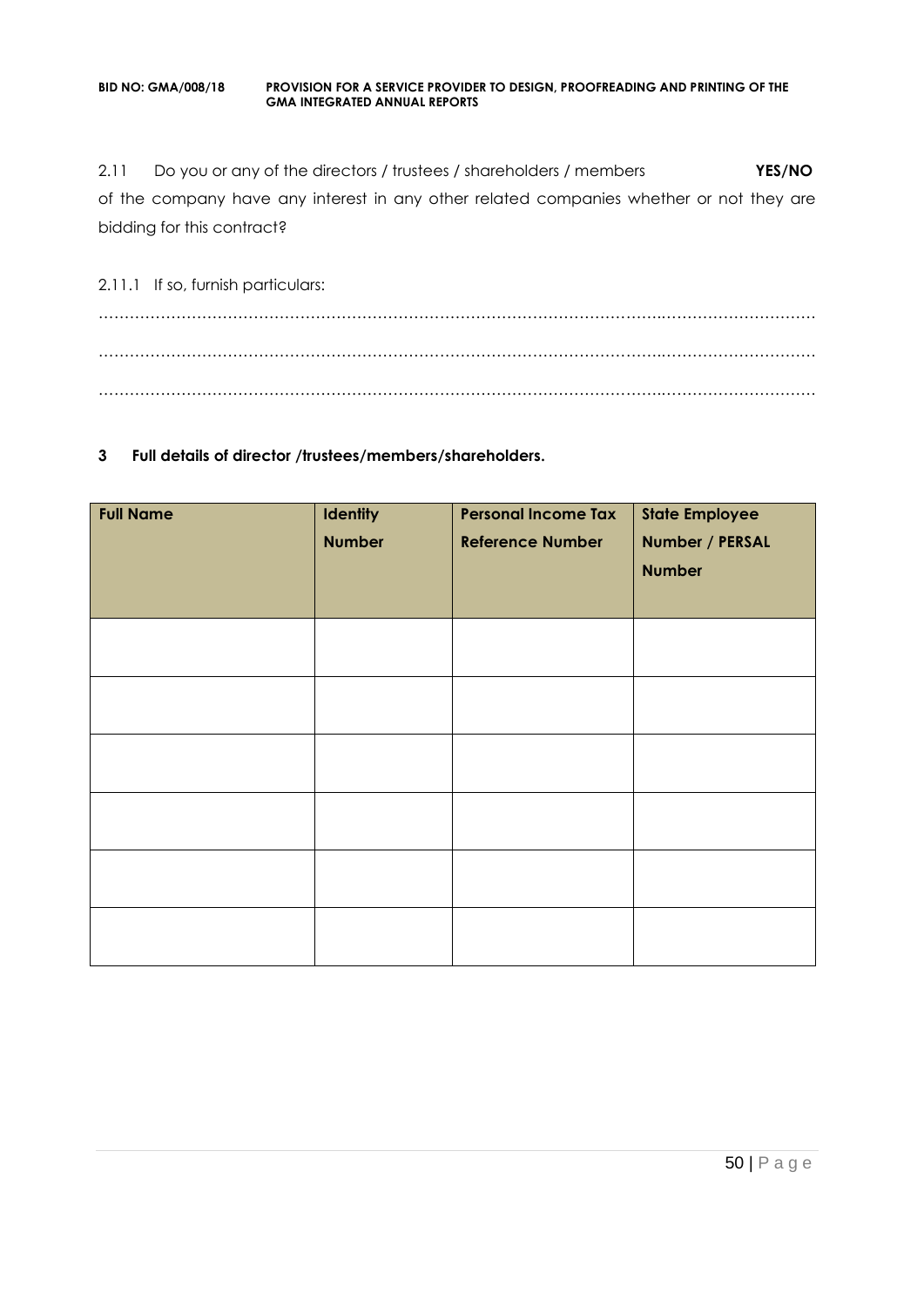# **DECLARATION**

I, THE UNDERSIGNED (NAME)………………………………………………………………………

 CERTIFY THAT THE INFORMATION FURNISHED IN PARAGRAPHS 2 AND 3 ABOVE IS CORRECT.

**I I ACCEPT THAT THE STATE MAY REJECT THE BID OR ACT AGAINST ME SHOULD THIS** DECLARATION PROVE TO BE FALSE.

| <b>NAME OF BIDDER</b>                              |  |
|----------------------------------------------------|--|
| <b>IDENTITY NUMBER</b>                             |  |
| <b>POSITION</b>                                    |  |
| <b>SIGNATURE OF AUTHORISED</b><br><b>SIGNATORY</b> |  |
|                                                    |  |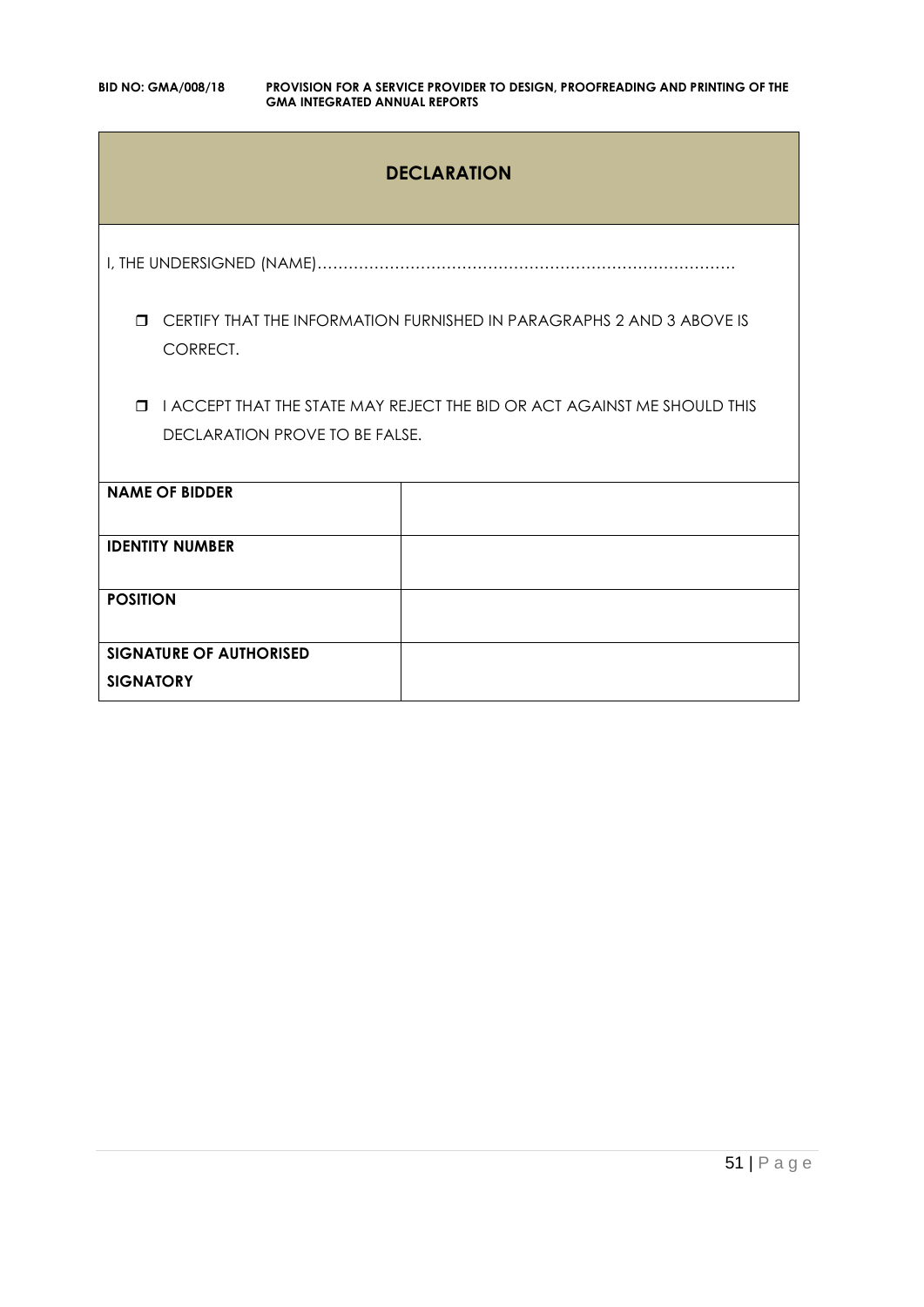# **SBD 6.1**

# **PREFERENCE POINTS CLAIM FORM IN TERMS OF THE PREFERENTIAL PROCUREMENT REGULATIONS 2017**

This preference form must form part of all bids invited. It contains general information and serves as a claim form for preference points for Broad-Based Black Economic Empowerment (B-BBEE) Status Level of Contribution

# **NB: BEFORE COMPLETING THIS FORM, BIDDERS MUST STUDY THE GENERAL CONDITIONS, DEFINITIONS AND DIRECTIVES APPLICABLE IN RESPECT OF B-BBEE, AS PRESCRIBED IN THE PREFERENTIAL PROCUREMENT REGULATIONS, 2017.**

# **1. GENERAL CONDITIONS**

- 1.1 The following preference point systems are applicable to all bids:
	- the 80/20 system for requirements with a Rand value of up to R50 000 000 (all applicable taxes included); and
	- the 90/10 system for requirements with a Rand value above R50 000 000 (all applicable taxes included).

1.2

- a) The value of this bid is estimated to not exceed R50 000 000 (all applicable taxes included) and therefore the 80/20 preference point system shall be applicable; or
- 1.3 Points for this bid shall be awarded for:
	- (a) Price; and
	- (b) B-BBEE Status Level of Contributor.
- 1.4 The maximum points for this bid are allocated as follows:

|                                                   | <b>POINTS</b> |
|---------------------------------------------------|---------------|
| <b>PRICE</b>                                      |               |
| <b>B-BBEE STATUS LEVEL OF CONTRIBUTOR</b>         | ാറ            |
| Total points for Price and B-BBEE must not exceed | 100           |

1.5 Failure on the part of a bidder to submit proof of B-BBEE Status level of contributor together with the bid, will be interpreted to mean that preference points for B-BBEE status level of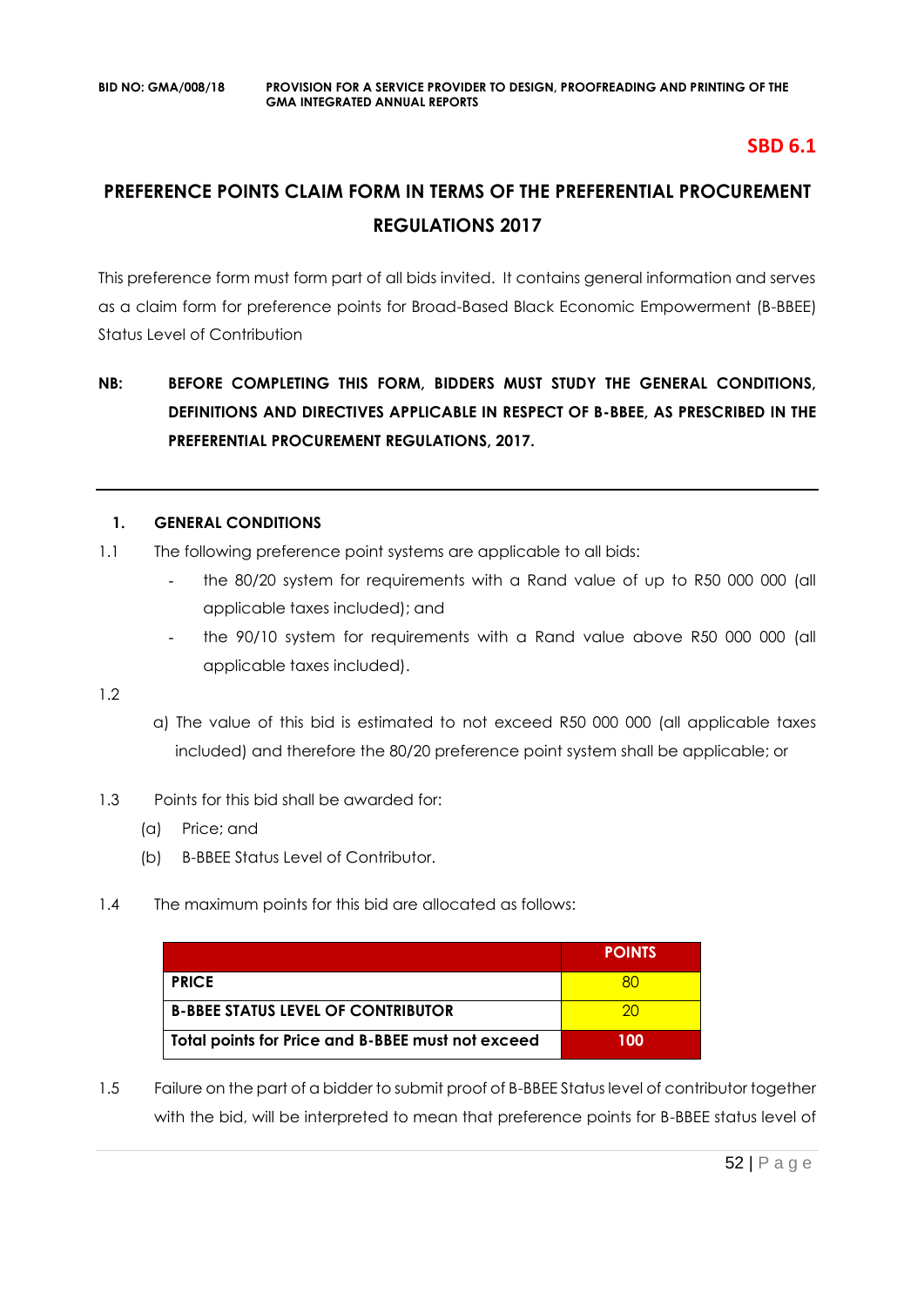contribution are not claimed.

1.6 The purchaser reserves the right to require of a bidder, either before a bid is adjudicated or at any time subsequently, to substantiate any claim in regard to preferences, in any manner required by the purchaser.

# **2. DEFINITIONS**

- (a) **"B-BBEE"** means broad-based black economic empowerment as defined in section 1 of the Broad-Based Black Economic Empowerment Act;
- (b) "**B-BBEE status level of contributor"** means the B-BBEE status of an entity in terms of a code of good practice on black economic empowerment, issued in terms of section 9(1) of the Broad-Based Black Economic Empowerment Act;
- (c) **"bid"** means a written offer in a prescribed or stipulated form in response to an invitation by an organ of state for the provision of goods or services, through price quotations, advertised competitive bidding processes or proposals;
- (d) **"Broad-Based Black Economic Empowerment Act"** means the Broad-Based Black Economic Empowerment Act, 2003 (Act No. 53 of 2003);
- **(e) "EME"** means an Exempted Micro Enterprise in terms of a code of good practice on black economic empowerment issued in terms of section 9 (1) of the Broad-Based Black Economic Empowerment Act;
- (f) **"functionality"** means the ability of a tenderer to provide goods or services in accordance with specifications as set out in the tender documents.
- (g) **"prices"** includes all applicable taxes less all unconditional discounts;
- (h) **"proof of B-BBEE status level of contributor"** means:
	- **1)** B-BBEE Status level certificate issued by an authorized body or person;
	- **2)** A sworn affidavit as prescribed by the B-BBEE Codes of Good Practice;
	- **3)** Any other requirement prescribed in terms of the B-BBEE Act;
- (i) **"QSE"** means a qualifying small business enterprise in terms of a code of good practice on black economic empowerment issued in terms of section 9 (1) of the Broad-Based Black Economic Empowerment Act;
	- *(j)* **"rand value"** means the total estimated value of a contract in Rand, calculated at the time of bid invitation, and includes all applicable taxes;

# **3. POINTS AWARDED FOR PRICE**

# **3.1 THE 80/20 PREFERENCE POINT SYSTEMS**

A maximum of 80 points is allocated for price on the following basis:

 **80/20**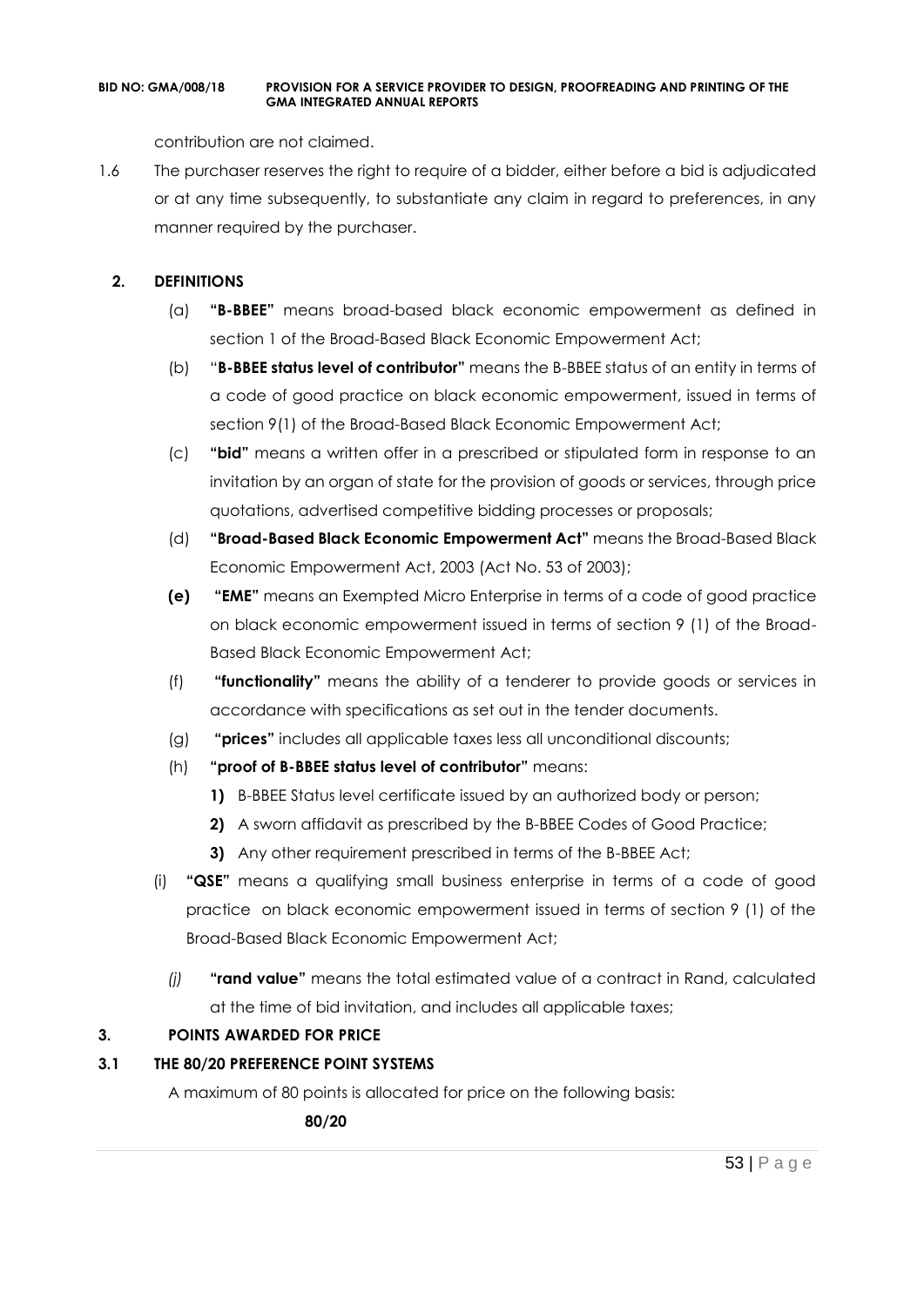$$
Ps = 80 \left( 1 - \frac{Pt - P \min}{P \min} \right)
$$

Where

Ps = Points scored for price of bid under consideration

Pt = Price of bid under consideration

Pmin = Price of lowest acceptable bid

# **4. POINTS AWARDED FOR B-BBEE STATUS LEVEL OF CONTRIBUTOR**

4.1 In terms of Regulation 6 (2) and 7 (2) of the Preferential Procurement Regulations, preference points must be awarded to a bidder for attaining the B-BBEE status level of contribution in accordance with the table below:

| <b>B-BBEE Status Level of</b><br><b>Contributor</b> | <b>Number of points</b><br>(80/20 system) |
|-----------------------------------------------------|-------------------------------------------|
| 1                                                   | 20                                        |
| 2                                                   | 18                                        |
| 3                                                   | 14                                        |
| 4                                                   | 12                                        |
| 5                                                   | 8                                         |
| 6                                                   | 6                                         |
| 7                                                   | 4                                         |
| 8                                                   | 2                                         |
| Non-compliant<br>contributor                        | 〔 〕                                       |

# **5. BID DECLARATION**

5.1 Bidders who claim points in respect of B-BBEE Status Level of Contribution must complete the following:

# **6. B-BBEE STATUS LEVEL OF CONTRIBUTOR CLAIMED IN TERMS OF PARAGRAPHS 1.4 AND 4.1**

6.1 B-BBEE Status Level of Contributor: = ………(maximum of 20 points) (Points claimed in respect of paragraph 7.1 must be in accordance with the table reflected in paragraph 4.1 and must be substantiated by relevant proof of B-BBEE status level of contributor.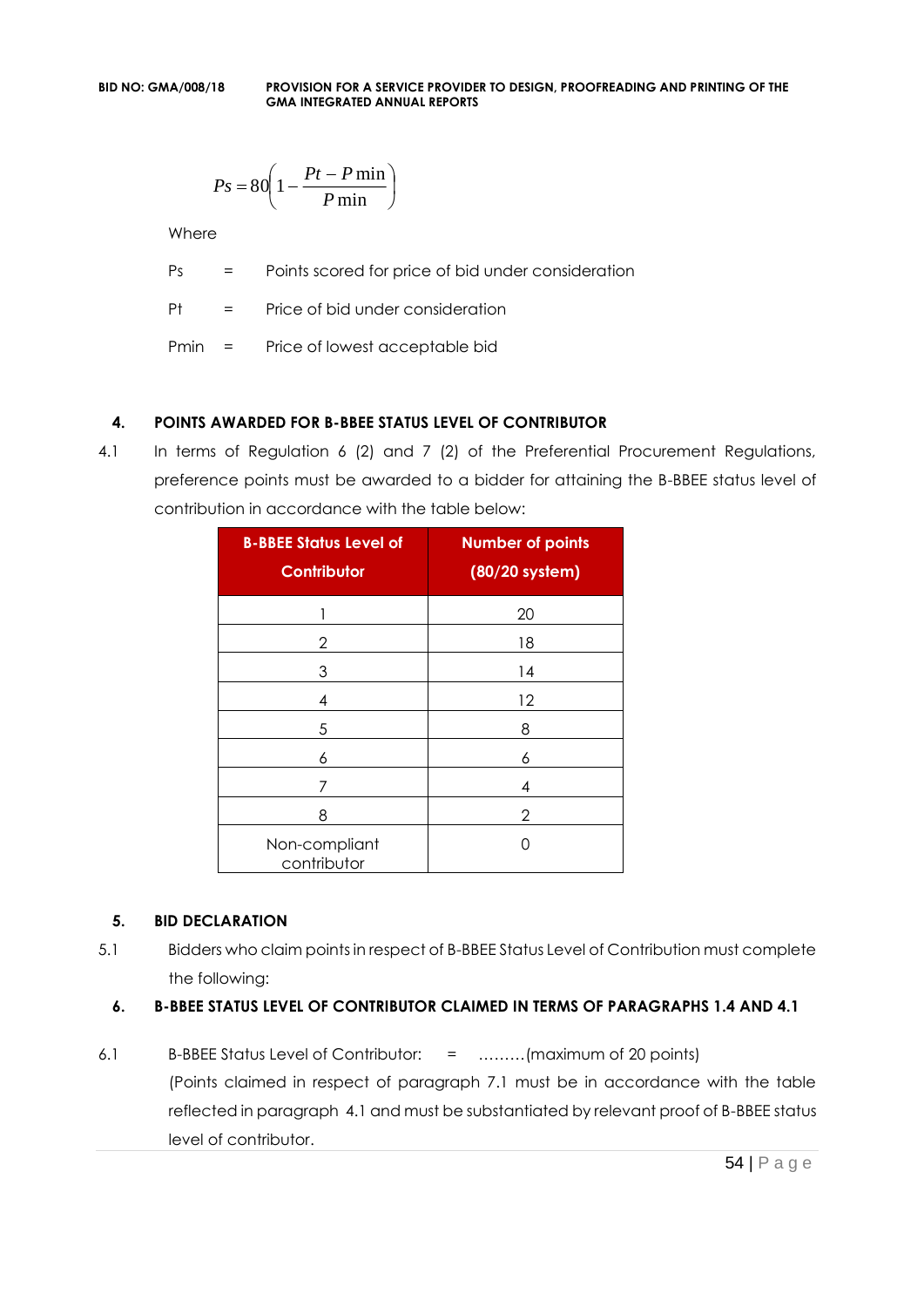### **7. SUB-CONTRACTING**

7.1 Will any portion of the contract be sub-contracted?

### (*Tick applicable box*)



- 7.1.1 If yes, indicate:
	- i) What percentage of the contract will be subcontracted............…………….…………%
	- ii) The name of the sub-contractor…………………………………………………………..
	- iii) The B-BBEE status level of the sub-contractor......................................……………..
	- iv) Whether the sub-contractor is an EME or QSE

#### *(Tick applicable box*)



v) Specify, by ticking the appropriate box, if subcontracting with an enterprise in terms of Preferential Procurement Regulations,2017:

| Designated Group: An EME or QSE which is at last 51% owned by:    | <b>EME</b> | <b>QSE</b> |
|-------------------------------------------------------------------|------------|------------|
|                                                                   | $\sqrt{ }$ |            |
| <b>Black people</b>                                               |            |            |
| Black people who are youth                                        |            |            |
| Black people who are women                                        |            |            |
| <b>Black people with disabilities</b>                             |            |            |
| Black people living in rural or underdeveloped areas or townships |            |            |
| Cooperative owned by black people                                 |            |            |
| Black people who are military veterans                            |            |            |
| <b>OR</b>                                                         |            |            |
| Any EME                                                           |            |            |
| Any QSE                                                           |            |            |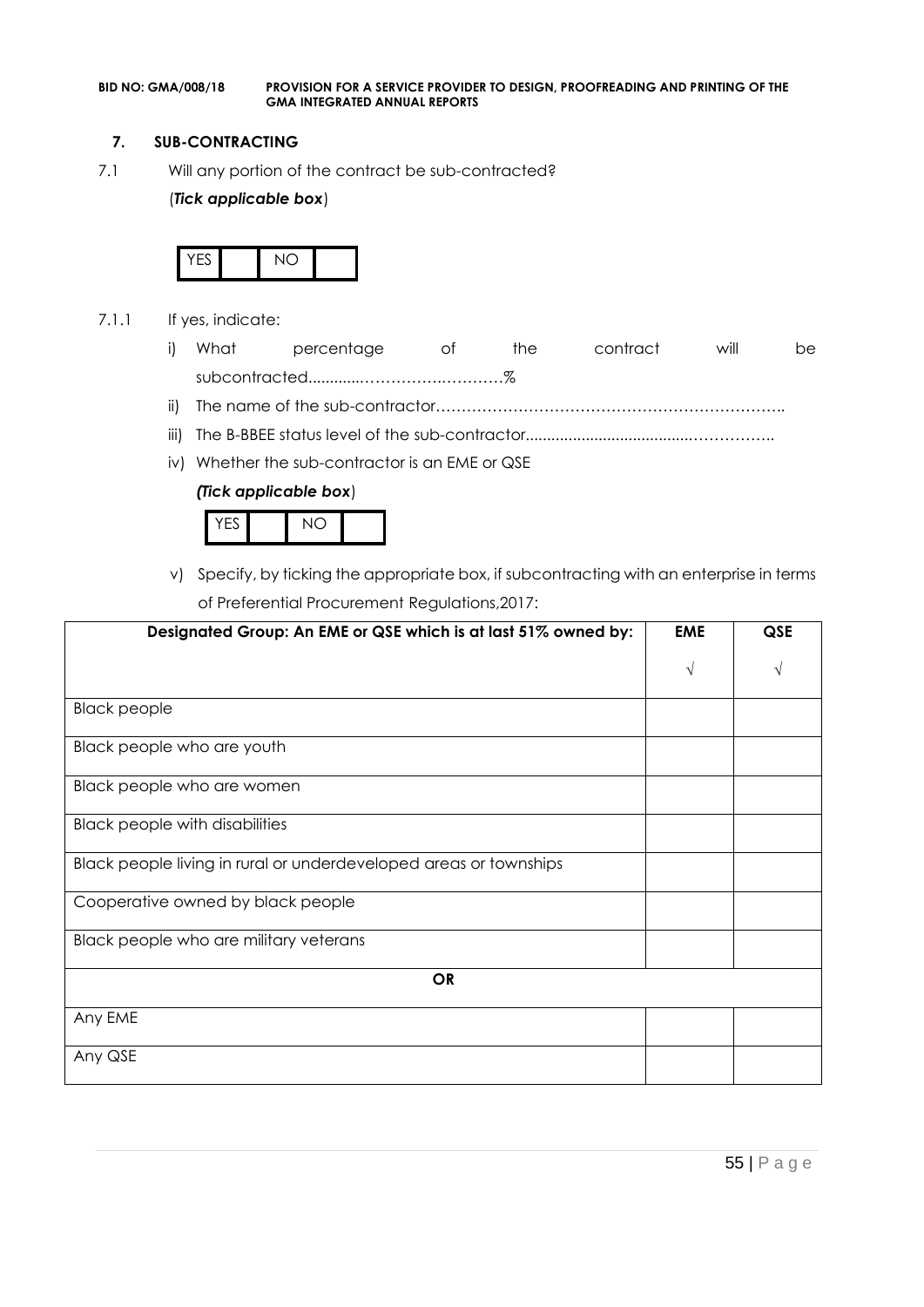### 8. **DECLARATION WITH REGARD TO COMPANY/FIRM**

- 8.1 Name of company/firm:…………………………………………………………………………….
- 8.2 VAT registration number:……………………………………….…………………………………
- 8.3 Company registration number:…………….……………………….…………………………….

# 8.4 TYPE OF COMPANY/ FIRM

- □ Partnership/Joint Venture / Consortium
- □ One person business/sole propriety
- D Close corporation
- D Company
- (Pty) Limited

[TICK APPLICABLE BOX]

# 8.5 DESCRIBE PRINCIPAL BUSINESS ACTIVITIES

…………………………………………………………………………………………………………… …………………………………………………………………………………………………………… ……………………………………………………………………………………………………………

……………………………………………………………………………………………………………

# 8.6 COMPANY CLASSIFICATION

- D Manufacturer
- **D** Supplier
- D Professional service provider
- □ Other service providers, e.g. transporter, etc.

[*TICK APPLICABLE BOX*]

- 8.7 Total number of years the company/firm has been in business:……………………………
- 8.8 I/we, the undersigned, who is / are duly authorised to do so on behalf of the company/firm, certify that the points claimed, based on the B-BBE status level of contributor indicated in paragraphs 1.4 and 6.1 of the foregoing certificate, qualifies the company/ firm for the preference(s) shown and I / we acknowledge that:
	- i) The information furnished is true and correct;
	- ii) The preference points claimed are in accordance with the General Conditions as indicated in paragraph 1 of this form;
	- iii) In the event of a contract being awarded as a result of points claimed as shown in paragraphs 1.4 and 6.1, the contractor may be required to furnish documentary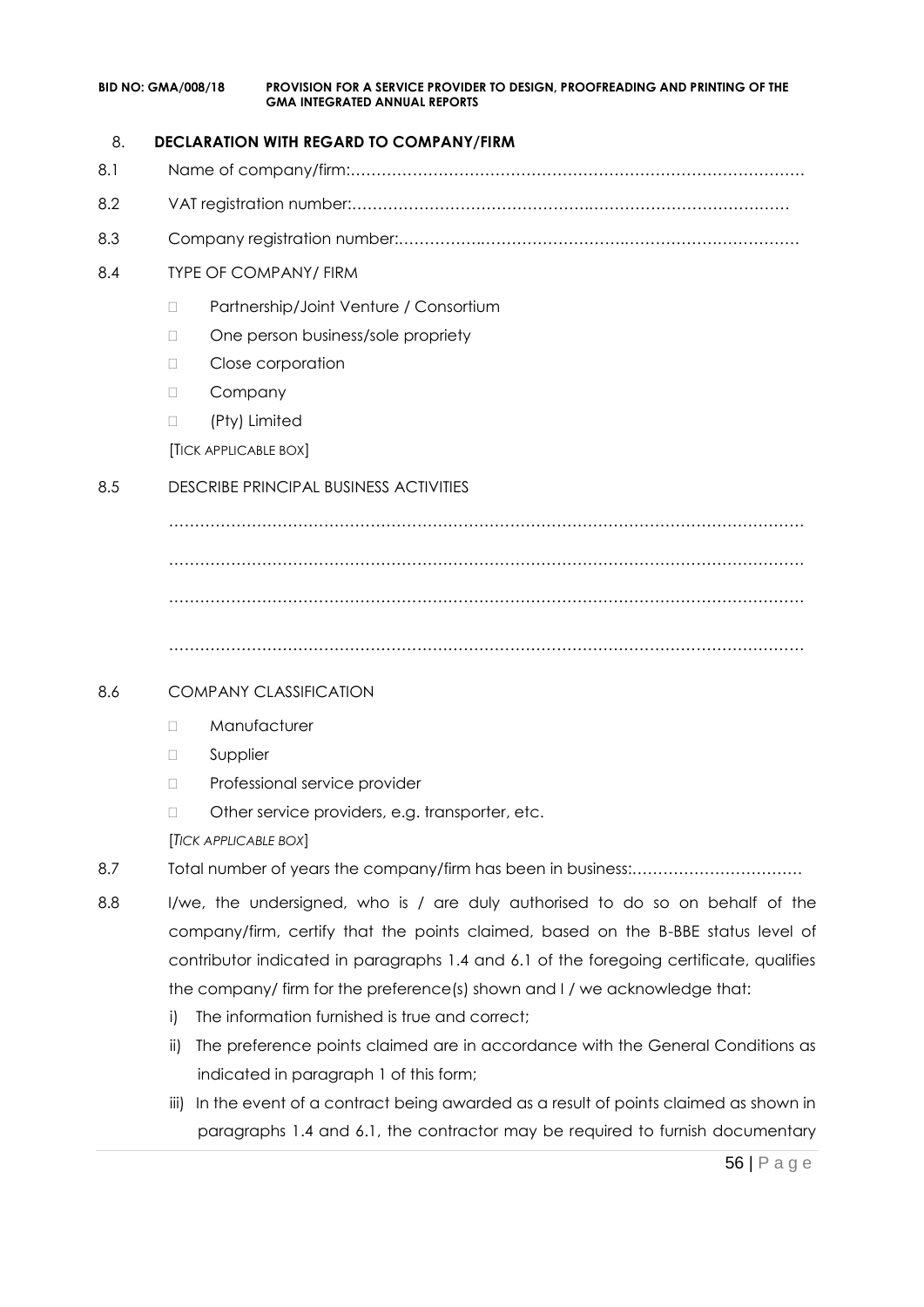proof to the satisfaction of the purchaser that the claims are correct;

- iv) If the B-BBEE status level of contributor has been claimed or obtained on a fraudulent basis or any of the conditions of contract have not been fulfilled, the purchaser may, in addition to any other remedy it may have –
	- (a) disqualify the person from the bidding process;
	- (b) recover costs, losses or damages it has incurred or suffered as a result of that person's conduct;
	- (c) cancel the contract and claim any damages which it has suffered as a result of having to make less favourable arrangements due to such cancellation;
	- (d) recommend that the bidder or contractor, its shareholders and directors, or only the shareholders and directors who acted on a fraudulent basis, be restricted by the National Treasury from obtaining business from any organ of state for a period not exceeding 10 years, after the *audi alteram partem* (hear the other side) rule has been applied; and
	- (e) forward the matter for criminal prosecution.

| <b>WITNESSES</b>                         |  |  |
|------------------------------------------|--|--|
| <b>NAME OF BIDDER</b>                    |  |  |
| <b>IDENTITY NUMBER</b>                   |  |  |
| <b>POSITION</b>                          |  |  |
| <b>AUTHORISED SIGNATORIES OF BIDDERS</b> |  |  |
| <b>WITNESS 1</b>                         |  |  |
| <b>WITNESS 2</b>                         |  |  |
| <b>DATE</b>                              |  |  |
| <b>ADDRESS</b>                           |  |  |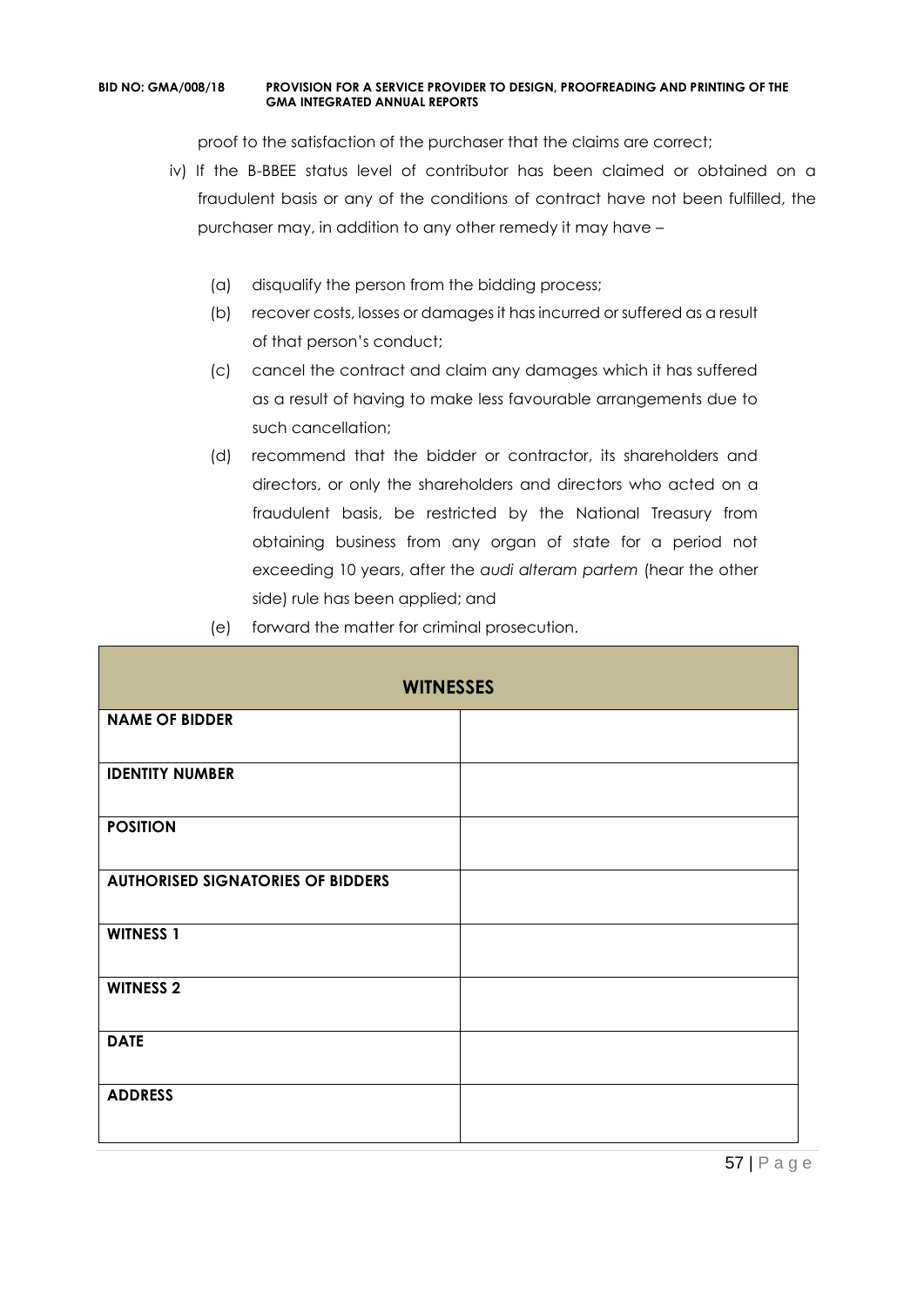# **SBD 8**

# **DECLARATION OF BIDDERS PAST SUPPLY CHAIN MANAGEMENT PRACTICES**

- 1 This declaration is used by GMA in ensuring that when goods and services are being procured, all reasonable steps are taken to combat the abuse of the supply chain management system.
- 2 The bid of any bidder may be disregarded if that bidder, or any of its directors have
	- a. abused the institution's supply chain management system;
	- b. committed fraud or any other improper conduct in relation to such system; or
	- c. failed to perform on any previous contract.

# **3 In order to give effect to the above, the following questionnaire must be completed and submitted with the bid.**

| NO.   | <b>QUESTION</b>                                                                     | <b>YES</b> | <b>NO</b> |
|-------|-------------------------------------------------------------------------------------|------------|-----------|
| 4.1   | Is the bidder or any of its directors listed on the National Treasury's Database of | Yes        | No.       |
|       | Restricted Suppliers as companies or persons prohibited from doing business with    |            |           |
|       | the public sector?                                                                  |            |           |
|       | (Companies or persons who are listed on this Database were informed in writing      |            |           |
|       | of this restriction by the Accounting Officer/Authority of the institution that     |            |           |
|       | imposed the restriction after the audi alteram partem rule was applied).            |            |           |
|       | The Database of Restricted Suppliers now resides on the National Treasury's         |            |           |
|       | website (www.treasury.gov.za) and can be accessed by clicking on its link at the    |            |           |
|       | bottom of the home page.                                                            |            |           |
| 4.1.1 | If so, furnish particulars:                                                         |            |           |
|       |                                                                                     |            |           |
|       |                                                                                     |            |           |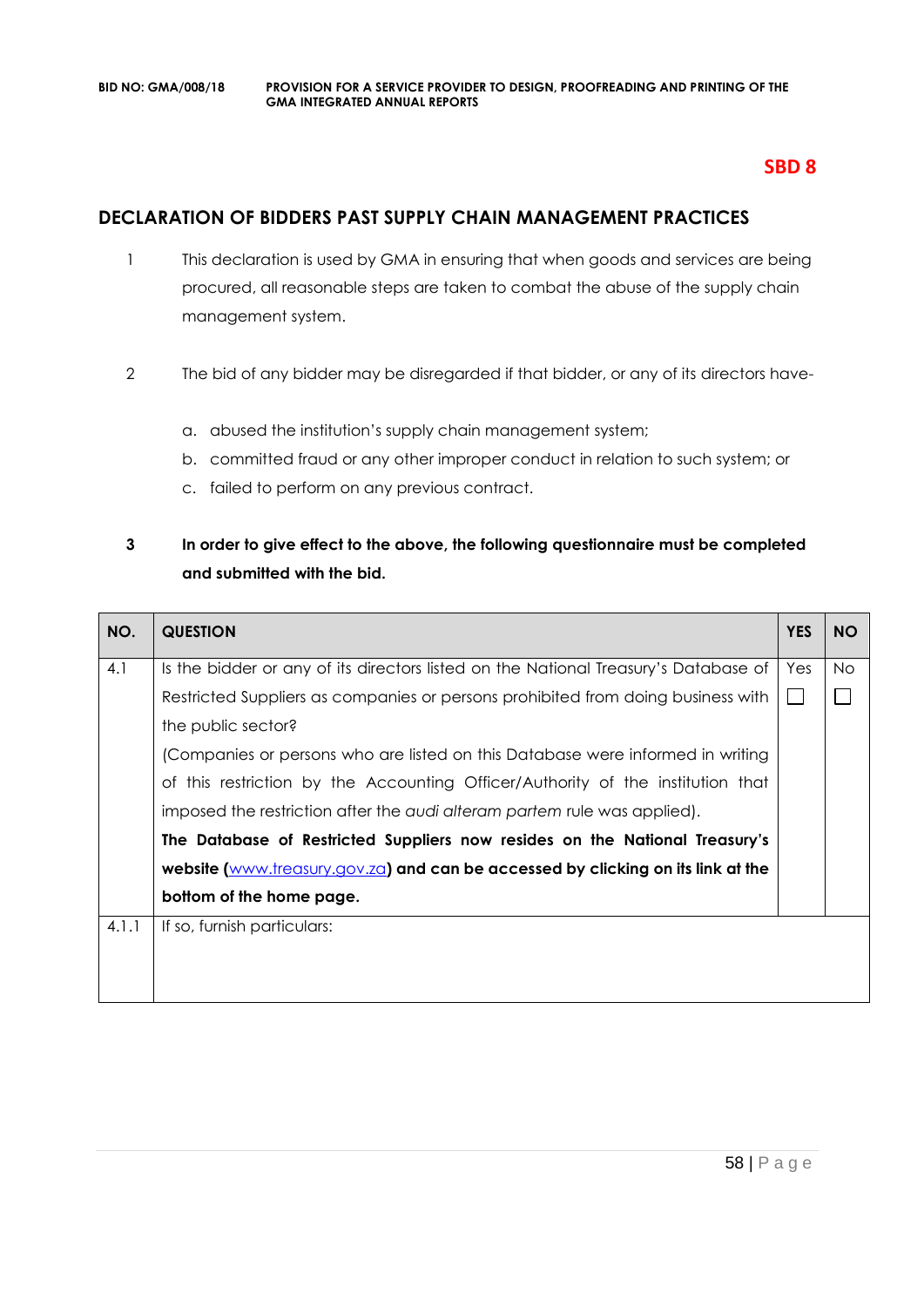| 4.2   | Is the bidder or any of its directors listed on the Register for Tender Defaulters in |  |
|-------|---------------------------------------------------------------------------------------|--|
|       | terms of section 29 of the Prevention and Combating of Corrupt Activities Act (No     |  |
|       | 12 of 2005)?                                                                          |  |
|       | The Register for Tender Defaulters can be accessed on the National Treasury's         |  |
|       | website (www.treasury.gov.za) by clicking on its link at the bottom of the home       |  |
|       | page.                                                                                 |  |
|       |                                                                                       |  |
| 4.2.1 | If so, furnish particulars:                                                           |  |
|       |                                                                                       |  |
| 4.3   | Was the bidder or any of its directors convicted by a court of law (including a       |  |
|       | court outside of the Republic of South Africa) for fraud or corruption during the     |  |
|       | past five years?                                                                      |  |
| 4.3.1 | If so, furnish particulars:                                                           |  |
|       |                                                                                       |  |
|       |                                                                                       |  |
| 4.4   | Was any contract between the bidder and any organ of state terminated                 |  |
|       | during the past five years on account of failure to perform on or comply with the     |  |
|       | contract?                                                                             |  |
| 4.4.1 | If so, furnish particulars:                                                           |  |
|       |                                                                                       |  |
|       |                                                                                       |  |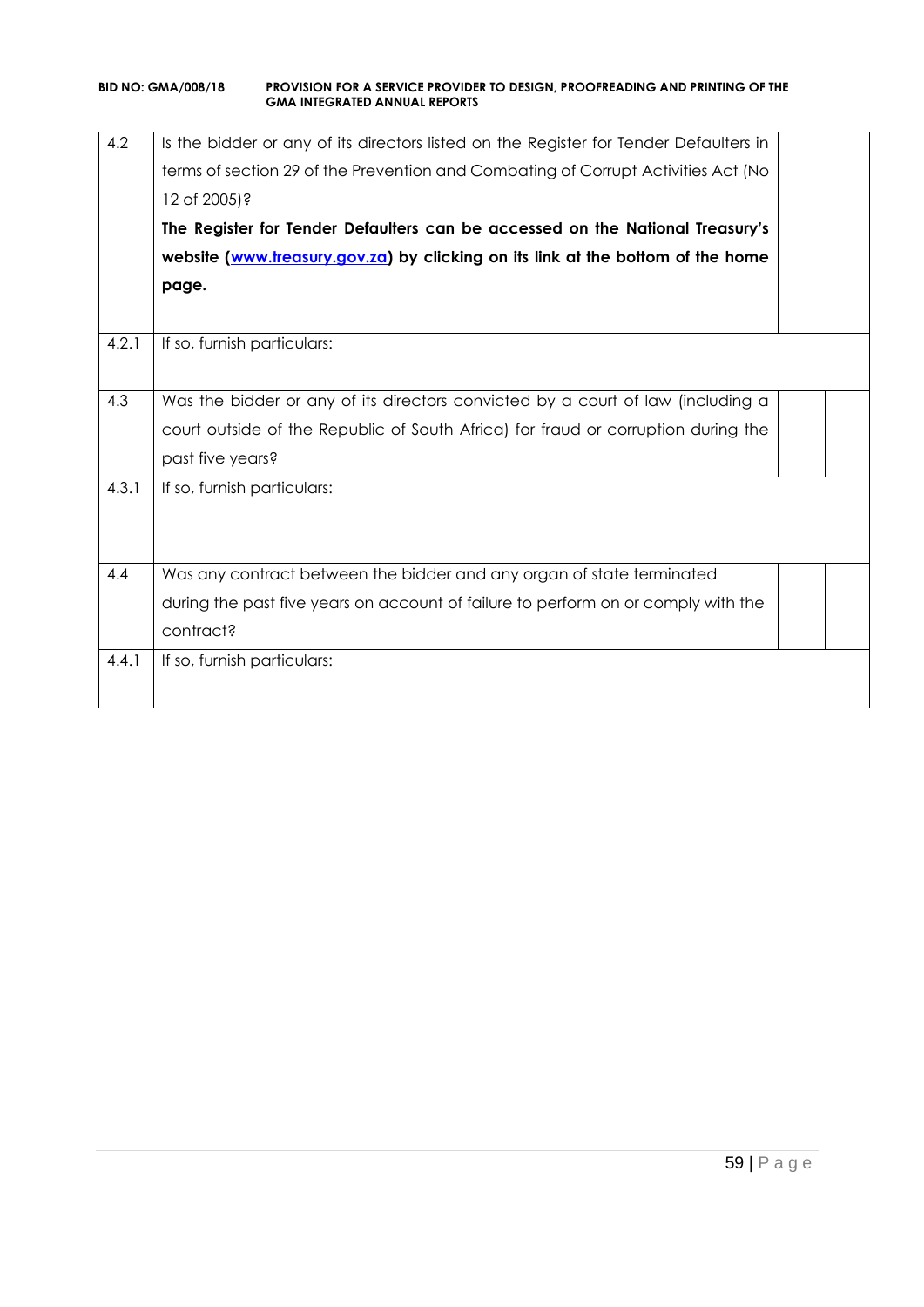# **CERTIFICATION**

I, THE UNDERSIGNED (FULL NAME)……………………………………………………………

**CERTIFY THAT THE INFORMATION FURNISHED ON THIS DECLARATION FORM IS TRUE AND CORRECT.** 

**I** I ACCEPT THAT, IN ADDITION TO CANCELLATION OF A CONTRACT, ACTION MAY BE TAKEN AGAINST ME SHOULD THIS DECLARATION PROVE TO BE FALSE.

| <b>NAME OF THE BIDDER</b>   |  |
|-----------------------------|--|
| <b>POSITION</b>             |  |
| <b>AUTHORISED SIGNATORY</b> |  |
| <b>DATE</b>                 |  |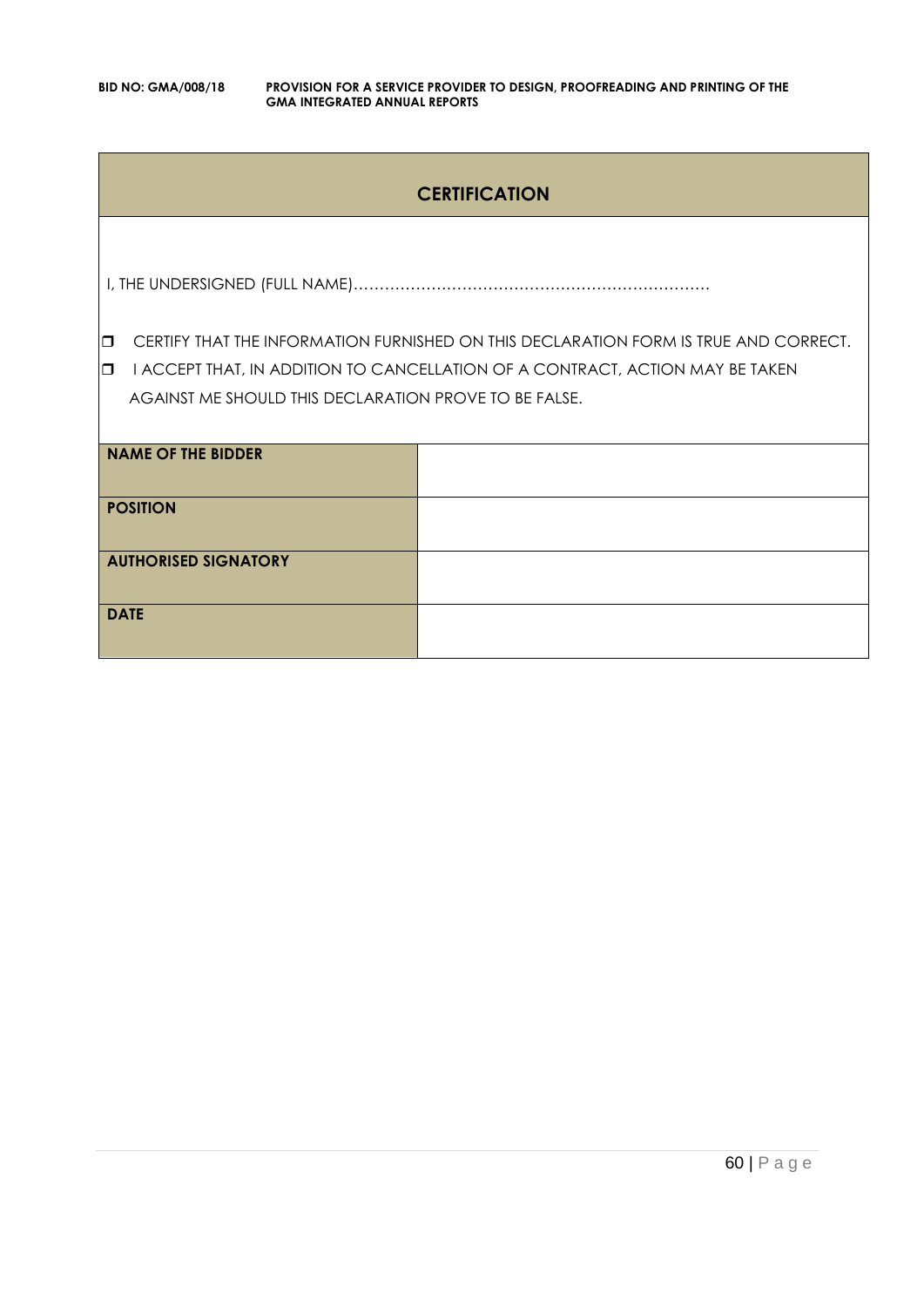# **SBD 9**

# **CERTIFICATE OF INDEPENDENT BID DETERMINATION**

- 1. This Standard Bidding Document must form part of all bids<sup>1</sup> invited.
- 2. Section 4 (1) (b) (iii) of the Competition Act No. 89 of 1998, as amended, prohibits an agreement between, or concerted practice by, firms, or a decision by an association of firms, if it is between parties in a horizontal relationship and if it involves collusive bidding (or bid rigging).² Collusive bidding is a *per se* prohibition meaning that it cannot be justified under any grounds.
- 3. Treasury Regulation 16A9 prescribes that accounting officers and accounting authorities must take all reasonable steps to prevent abuse of the supply chain management system and authorizes accounting officers and accounting authorities to:
	- a. disregard the bid of any bidder if that bidder or any of its directors have abused the institution's supply chain management system and or committed fraud or any other improper conduct in relation to such system.
	- b. cancel a contract awarded to a supplier of goods and services if the supplier committed any corrupt or fraudulent act during the bidding process or the execution of that contract.
- 4. This SBD serves as a certificate of declaration that would be used by institutions to ensure that, when bids are considered, reasonable steps are taken to prevent any form of bidrigging.
- 5. In order to give effect to the above, the attached Certificate of Bid Determination (Annexure G) must be completed and submitted with the bid:

<sup>1</sup> Includes price quotations, advertised competitive bids, limited bids and proposals.

<sup>2</sup> Bid rigging (or collusive bidding) occurs when businesses, that would otherwise be expected to compete, secretly conspire to raise prices or lower the quality of goods and / or services for GMA which wish to acquire goods and / or services through a bidding process. Bid rigging is, therefore, an agreement between competitors not to compete.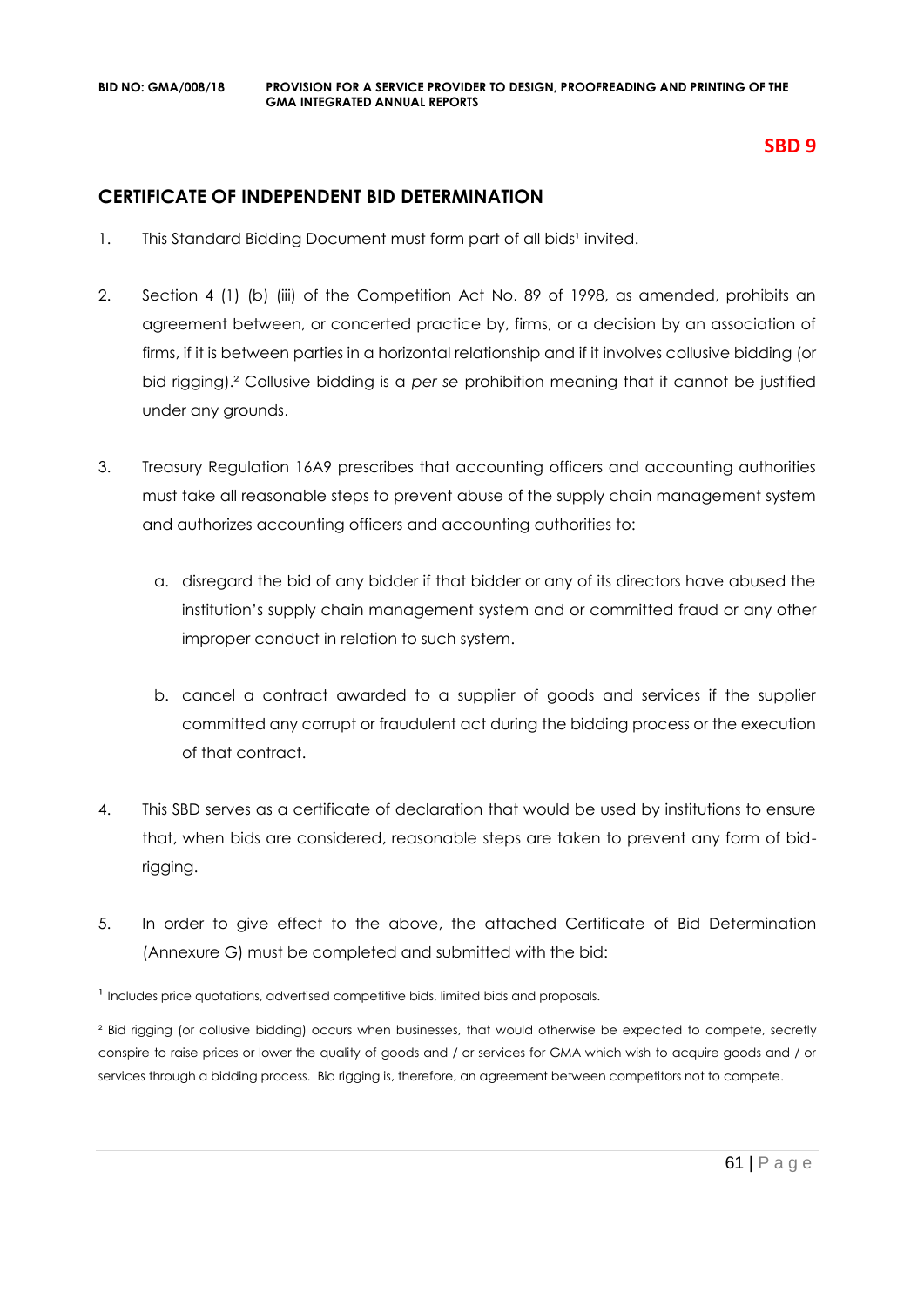<sup>3</sup> Joint venture or Consortium means an association of persons for the purpose of combining their expertise, property, capital, efforts, skill and knowledge in an activity for the execution of a contract.

I, the undersigned, in submitting the accompanying bid:

\_\_\_\_\_\_\_\_\_\_\_\_\_\_\_\_\_\_\_\_\_\_\_\_\_\_\_\_\_\_\_\_\_\_\_\_\_\_\_\_\_\_\_\_\_\_\_\_\_\_\_\_\_\_\_\_\_\_\_\_ (Bid Number and Description)

In response to the invitation for the bid made by:

\_\_\_\_\_\_\_\_\_\_\_\_\_\_\_\_\_\_\_\_\_\_\_\_\_\_\_\_\_\_\_\_\_\_\_\_\_\_\_\_\_\_\_\_\_\_\_\_\_\_\_\_\_\_\_\_\_\_\_\_\_\_\_\_\_\_\_\_\_ (Name of Institution)

do hereby make the following statements that I certify to be true and complete in every respect:

I certify, on behalf of: the state of the state of the state of the state of the state of the state of the state of the state of the state of the state of the state of the state of the state of the state of the state of th (Name of Bidder)

- 1. I have read and I understand the contents of this Certificate;
- 2. I understand that the accompanying bid will be disqualified if this Certificate is found not to be true and complete in every respect;
- 3. I am authorised by the bidder to sign this Certificate, and to submit the accompanying bid, on behalf of the bidder;
- 4. Each person whose signature appears on the accompanying bid has been authorised by the bidder to determine the terms of, and to sign the bid, on behalf of the bidder;
- 5. For the purposes of this Certificate and the accompanying bid, I understand that the word "competitor" shall include any individual or organisation, other than the bidder, whether or not affiliated with the bidder, who:
	- (a) has been requested to submit a bid in response to this bid invitation;
	- (b) could potentially submit a bid in response to this bid invitation, based on their qualifications, abilities or experience; and
	- (c) provides the same goods and services as the bidder and/or is in the same line of business as the bidder.
- 6. The bidder has arrived at the accompanying bid independently from, and without consultation, communication, agreement or arrangement with any competitor. However communication between partners in a joint venture or consortium<sup>3</sup> will not be construed as collusive bidding.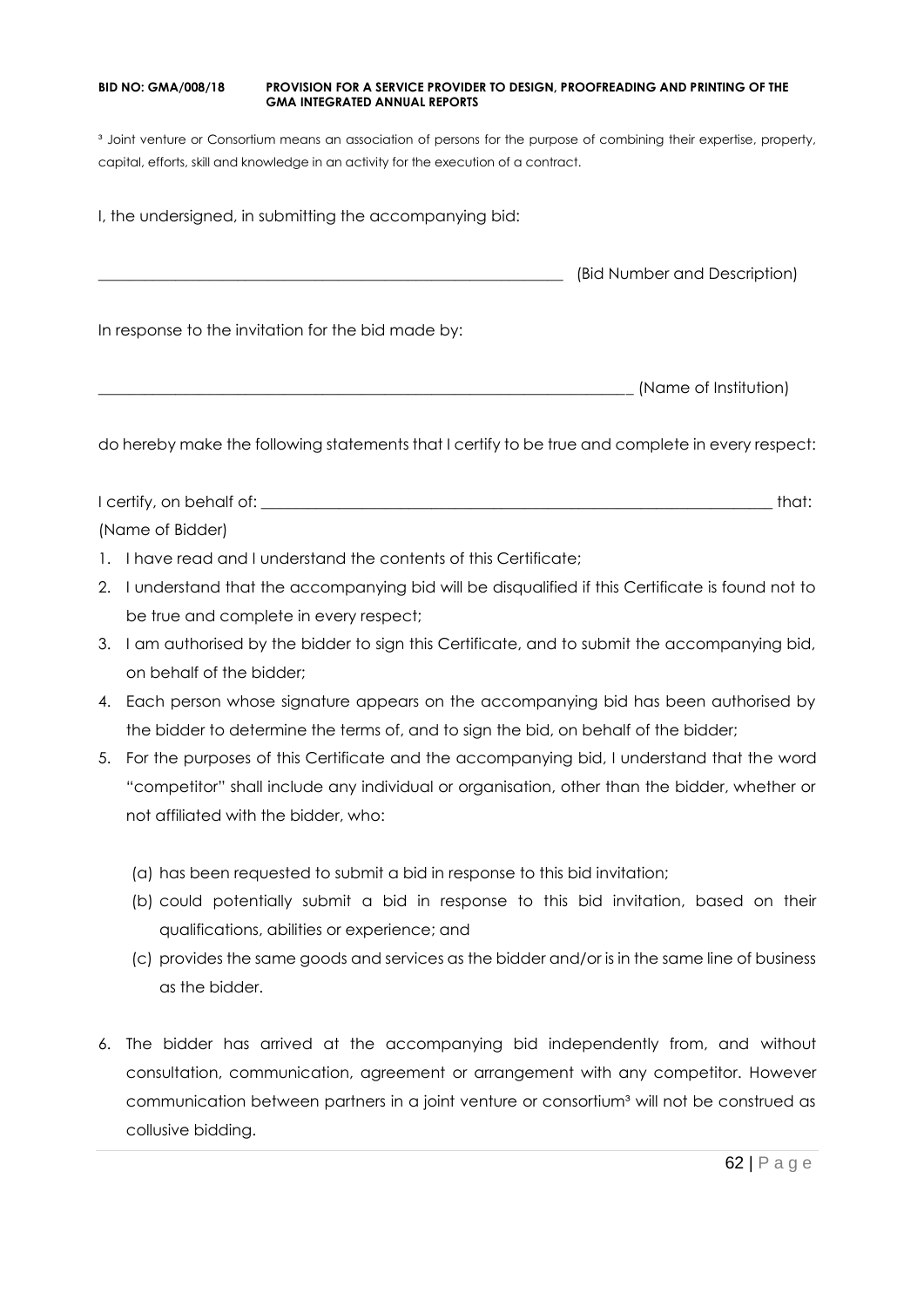- 7. In particular, without limiting the generality of paragraphs 6 above, there has been no consultation, communication, agreement or arrangement with any competitor regarding:
	- (a) prices;
	- (b) geographical area where product or service will be rendered (market allocation);
- (c) methods, factors or formulas used to calculate prices;
- (d) the intention or decision to submit or not to submit, a bid;
- (e) the submission of a bid which does not meet the specifications and conditions of the bid;
- or
- (f) bidding with the intention not to win the bid.
- 8. In addition, there have been no consultations, communications, agreements or arrangements with any competitor regarding the quality, quantity, specifications and conditions or delivery particulars of the products or services to which this bid invitation relates.
- 9. The terms of the accompanying bid have not been, and will not be, disclosed by the bidder, directly or indirectly, to any competitor, prior to the date and time of the official bid opening or of the awarding of the contract.
- 10. I am aware that, in addition and without prejudice to any other remedy provided to combat any restrictive practices related to bids and contracts, bids that are suspicious will be reported to the Competition Commission for investigation and possible imposition of administrative penalties in terms of section 59 of the Competition Act No 89 of 1998 and or may be reported to the National Prosecuting Authority (NPA) for criminal investigation and or may be restricted from conducting business with the public sector for a period not exceeding ten (10) years in terms of the Prevention and Combating of Corrupt Activities Act No 12 of 2005 or any other applicable legislation.

| NAME OF BIDDER              |  |
|-----------------------------|--|
| <b>POSITION</b>             |  |
| <b>AUTHORISED SIGNATORY</b> |  |
| <b>DATE</b>                 |  |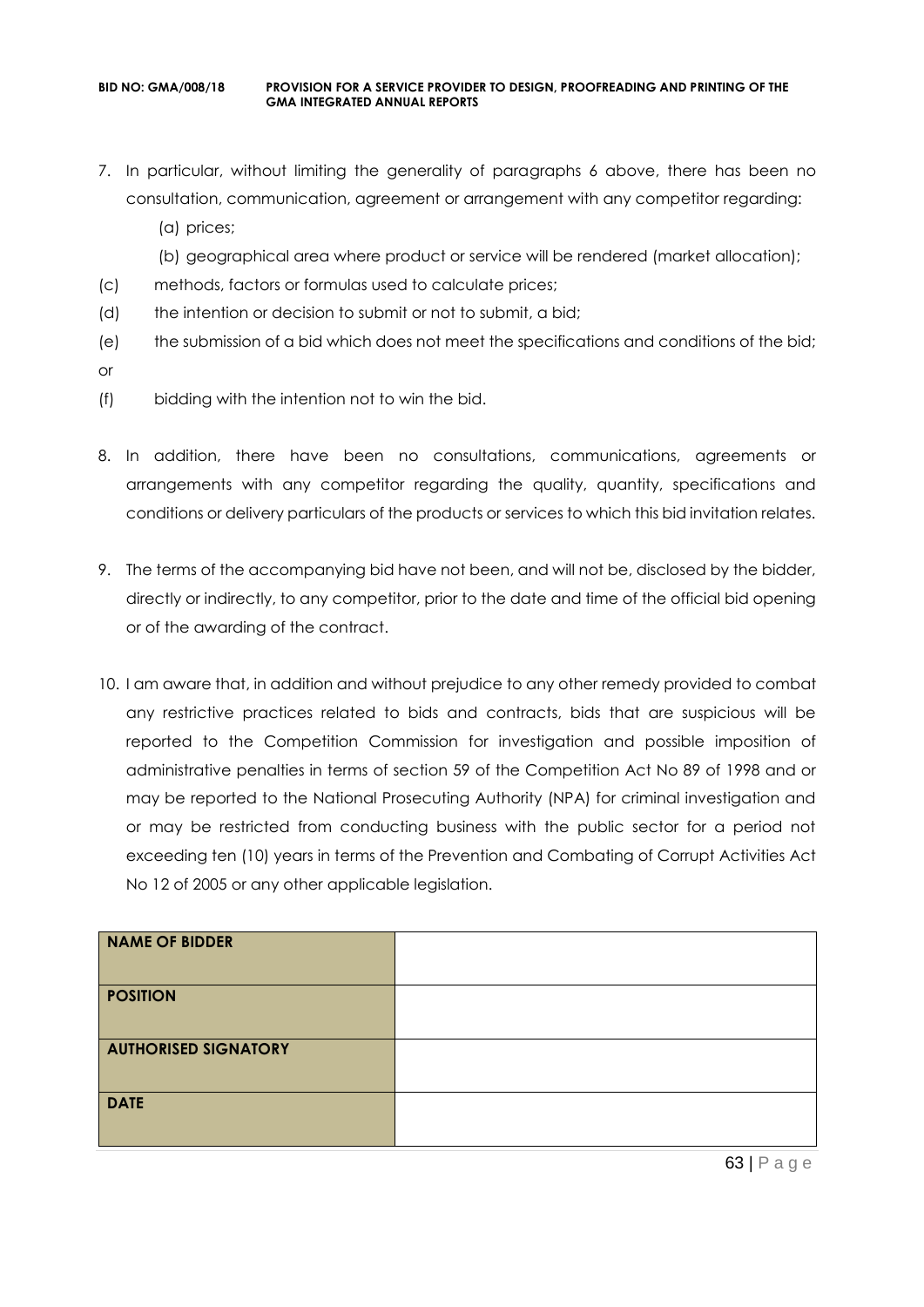# **SAFETY, HEALTH AND ENVIRONMENT**

# **REQUEST FOR INFORMATION**

# **1. SAFETY, HEALTH AND ENVIRONMENT**

| 1.1  | Do you have a Safety, Health and Environment<br>(SHE) policy statement?                                                                 | YES/NO<br>Please provide a copy of the policy<br>statement                                        |
|------|-----------------------------------------------------------------------------------------------------------------------------------------|---------------------------------------------------------------------------------------------------|
| 1.2  | Is your SHE programme aligned or certified to<br>comply with the OHSAS 18001 and ISO 14001<br>standards?                                | YES/NO<br>Please provide details                                                                  |
| 1.3  | Would you be prepared to have your SHE<br>standards audited or modified according to<br>requirements?                                   | YES/NO<br>Please give reasons if applicable                                                       |
| 1.5  | How do you record and classify<br>injuries<br>sustained during operations?                                                              | Please provide details                                                                            |
| 1.6  | How do you record and classify incidents both<br>safety and environmentally related?                                                    | Please provide details                                                                            |
| 1.9  | Does your company have any Health and<br>Safety agreements with any major unions?                                                       | Please provide details                                                                            |
| 1.10 | Is your company in good standing with a<br>Workman's Compensation Authority                                                             | Please provide a copy of the Letter<br>of Good Standing which includes<br>the registration number |
| 1.12 | Does your company employ a SHE/Q Manager<br>and who does he/she report to?                                                              | YES/NO<br>Please provide details of experience<br>and qualifications of this individual           |
| 1.13 | What ongoing training is conducted with regard<br>to SHE?                                                                               | Please provide details                                                                            |
| 1.14 | Does your company have an active Safety<br>Committee?                                                                                   | Please provide details                                                                            |
| 1.15 | your company<br>communicate<br>How does<br>issues/targets to the employees regarding SHE?                                               | Please provide details                                                                            |
| 1.16 | your company<br>have<br>medical<br>Does<br>$\alpha$<br>surveillance programme in place?                                                 | YES/NO<br>Please provide details,                                                                 |
| 1.17 | Have the management duties in terms of the<br>OHSA been assigned by written appointment to<br>specific individuals within your company? | YES/NO<br>details<br>Please<br>provide<br>Оf<br>appointments in place.                            |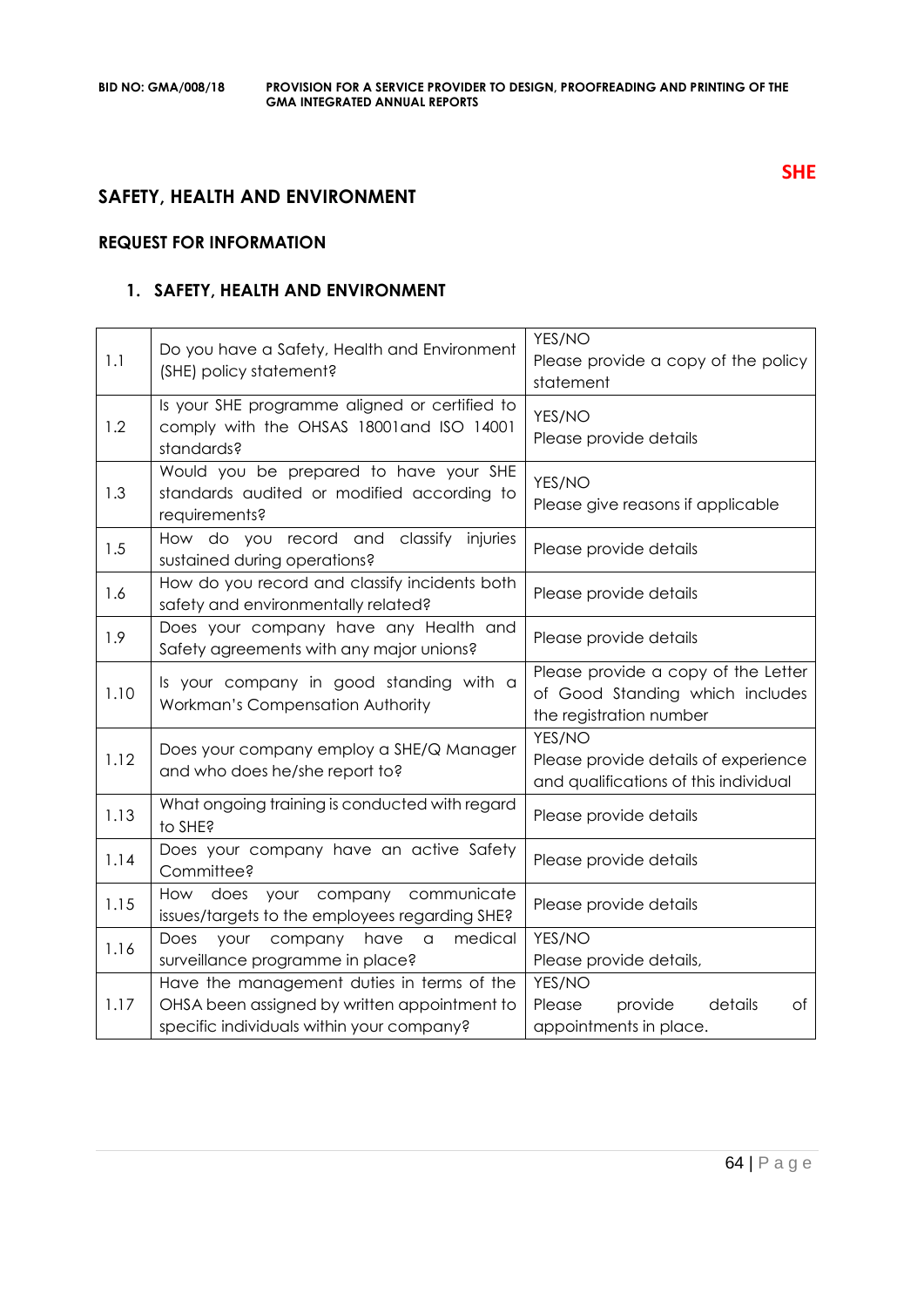# **2. TECHNICAL AND QUALITY ASSURANCE STANDARDS**

| 2.1  | Do you have a quality policy statement and<br>Quality manual?                                                                                       | YES/NO<br>Please provide a copy of the policy<br>statement                                                                                                                |
|------|-----------------------------------------------------------------------------------------------------------------------------------------------------|---------------------------------------------------------------------------------------------------------------------------------------------------------------------------|
| 2.2  | Is your Quality Management aligned or certified<br>to comply with the ISO 9001:2008?                                                                | YES/NO<br>Please provide details                                                                                                                                          |
| 2.3  | Would you be prepared to have your Quality<br>Management system audited or modified<br>according to requirements?                                   | YES/NO<br>Please give reasons if applicable                                                                                                                               |
| 2.5  | How do you record and classify incidents and<br>non-conformances related to quality?                                                                | Please provide details                                                                                                                                                    |
| 2.6  | Does your company employ a Quality Manager<br>and who does he/she report to?                                                                        | YES/NO<br>Please provide details of experience<br>and qualifications of this individual                                                                                   |
| 2.7  | What ongoing training is conducted with regard<br>to Quality?                                                                                       | Please provide details                                                                                                                                                    |
| 2.10 | Are you prepared to allow personnel to access<br>premises to<br>perform<br>technical<br>$\alpha$<br><b>YOUr</b><br>assessment of your capabilities? | YES/NO                                                                                                                                                                    |
| 2.11 | How many different inspection agencies have<br>visited your premises in the last 12 months                                                          | Please provide details                                                                                                                                                    |
| 2.12 | Do you have dedicated quality management<br>resources and transparent processes to ensure<br>quality in procured materials and equipment?           | YES/NO<br>provide<br>Please<br>list<br>Οf<br>the<br>$\alpha$<br>dedicated<br>resources<br>and<br>$\alpha$<br>the<br>description<br>of<br>quality<br>management processes. |

| <b>NAME OF BIDDER</b>       |  |
|-----------------------------|--|
| <b>POSITION</b>             |  |
| <b>AUTHORISED SIGNATORY</b> |  |
| <b>DATE</b>                 |  |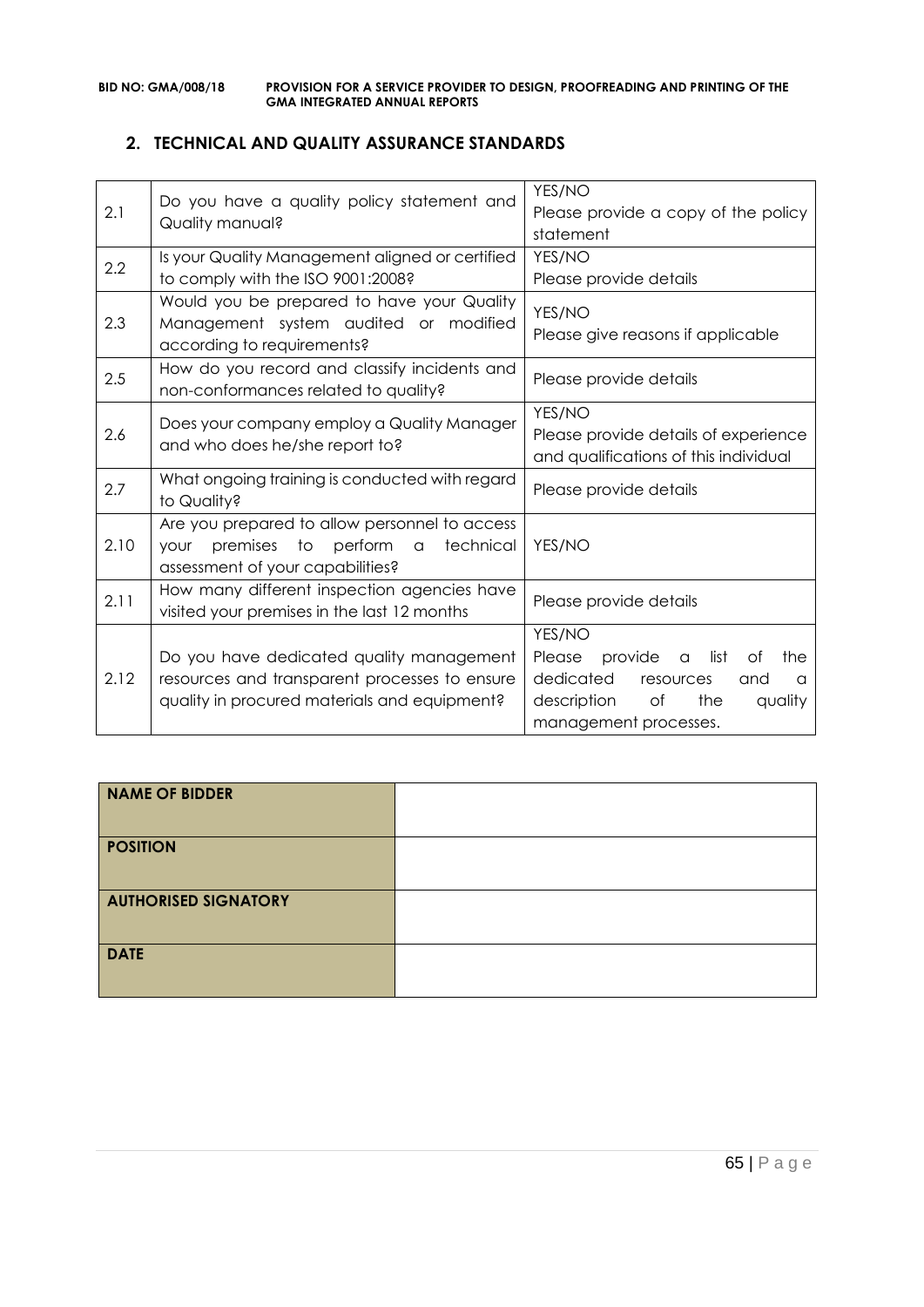# **RFP - PART D**

# **SUPPLIER CODE OF CONDUCT**

# **1. ABBREVIATIONS, TERMINOLOGIES AND DEFINITIONS**

| <b>ABBREVIATIONS</b>               | <b>DEFINITIONS</b>                                                     |
|------------------------------------|------------------------------------------------------------------------|
| <b>B-BBEE</b>                      | Broad-Based Black Economic Empowerment Act No 53 of<br>2003 as amended |
| CEO                                | Chief Executive Officer                                                |
| <b>CFO</b>                         | Chief Financial Officer                                                |
| <b>GMA</b>                         | Gautrain Management Agency                                             |
| <b>MANCO</b>                       | <b>GMA Management Committee</b>                                        |
| PFMA                               | Public Finance Management Act No. 1 of 1999 as amended                 |
| <b>PPPFA</b>                       | Preferential Procurement Policy Framework Act No. 5 of 2000            |
| <b>SCM</b>                         | Supply Chain Management                                                |
| <b>TERMINOLOGIES</b>               | <b>DEFINITIONS</b>                                                     |
| <b>Brand Identity</b>              | Means the outward expression of a brand (which is the                  |
|                                    | Gautrain) which includes its name, trademark,                          |
|                                    | communication and visual appearance.                                   |
| <b>Five Pillars of Procurement</b> | Means the holding foundation of a procurement system                   |
|                                    | which are - fair, equitable, transparent, competitive and cost         |
|                                    | effective as mentioned in the Constitution of the Republic of          |
|                                    | South Africa, Act 108 of 1996, Section 217.                            |
| Purchase Order                     | Means a legally binding document between a GMA and a                   |
|                                    | Supplier, detailing the items/services that GMA agrees to              |
|                                    | purchase at a certain price point. It also outlines the delivery       |
|                                    | date and terms of payment.                                             |
| Suppliers                          | GMA suppliers and service providers, and their employees,              |
|                                    | agents, and subcontractors, including prospective suppliers            |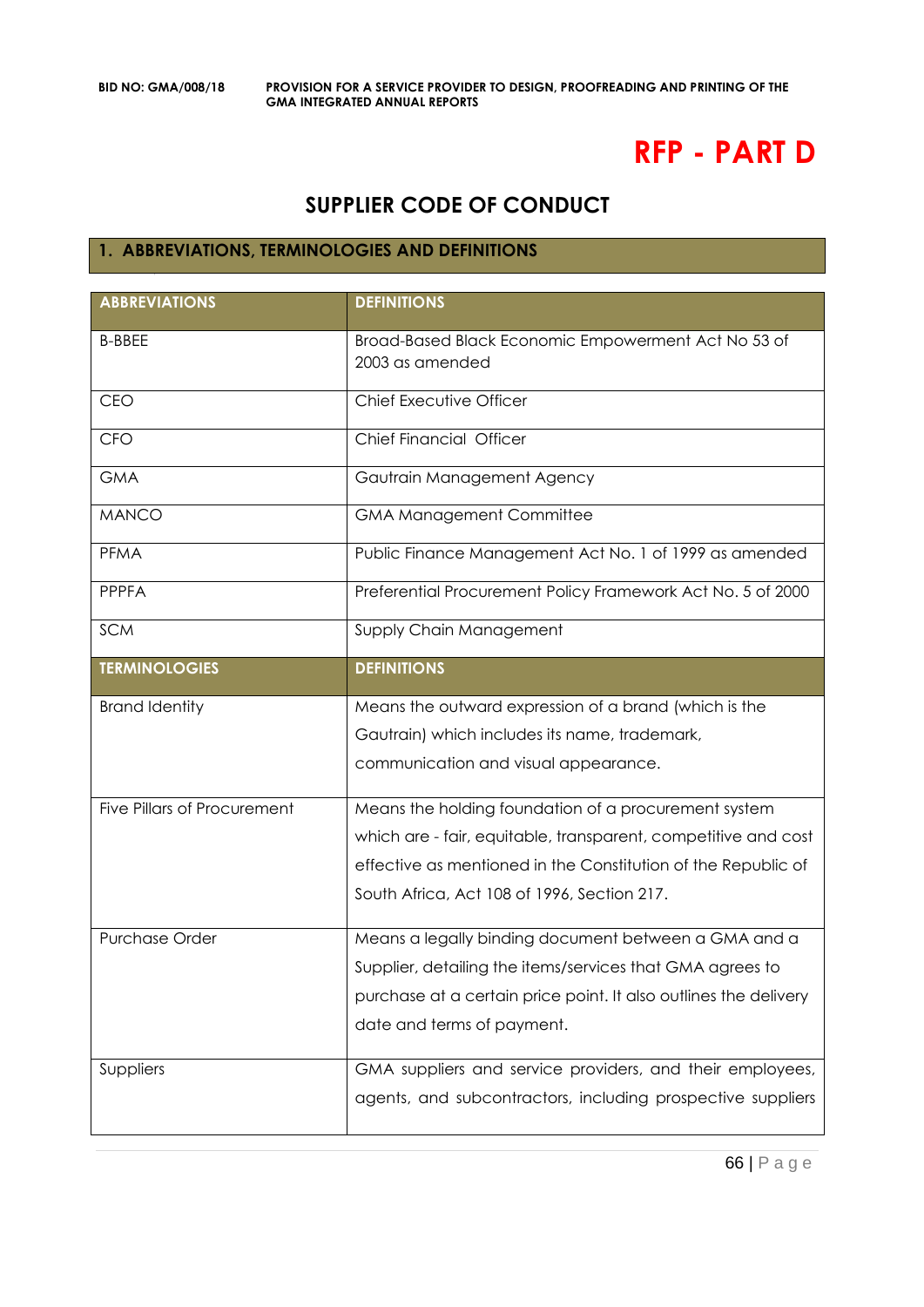|                 | and service providers, as well as their employees, agents, and |
|-----------------|----------------------------------------------------------------|
|                 | subcontractors. (Collectively referred to as "Suppliers").     |
| Visual Elements | Means the logo and framework or architecture which             |
|                 | specifies how it is used.                                      |

# **2. PURPOSE OF SUPPLIER CODE OF CONDUCT**

The purpose of this code of conduct is to define behaviors and actions which GMA suppliers must commit to abide by during SCM processes, and, where applicable, the discharge of their contractual obligations towards the GMA.

# **3. APPLICABILITY/SCOPE**

This code of conduct is applicable to all GMA Suppliers.

# **4. PREAMBLE**

Whereas the GMA is committed to SCM processes that are fair, equitable, transparent, competitive, and cost effective, and to receiving value for money from all its Suppliers; the GMA desires to outline standards to which its Suppliers are required to adhere to. The GMA further expects its Suppliers to replicate these standards further down their supply chains.

# **5. INTRODUCTION**

The GMA aims to conducts its business in a manner that is fair, equitable, transparent, competitive and cost effective (five pillars) as underpinned by Section 217 of Constitution of the Republic of South Africa, and it core values. The five pillars are not only a prescription of standards of behavior, ethics and accountability but are a statement of GMA's commitment to a procurement system which would enable the emergence of sustainable small, medium and micro business and sustainable environment, consequently adding to the common wealth of GMA and its stakeholders.

This Code of Conduct captures the principles that the GMA expects its Suppliers to uphold. It contains globally aligned standards and guidance in each of the following areas: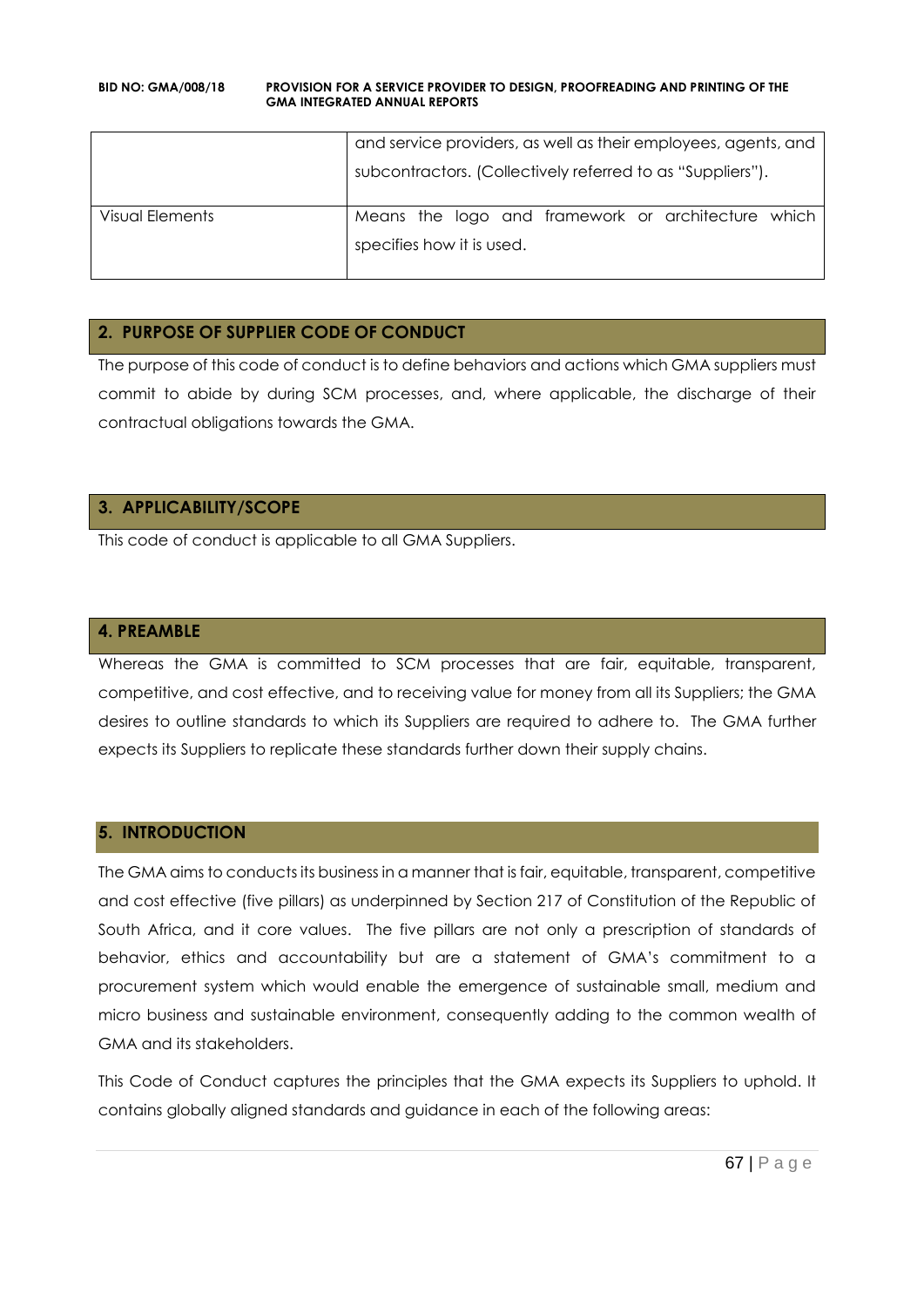- Ethics
- Labour
- Safety, Health, Environment and Quality; and
- Management Systems

### **6. ETHICS**

Suppliers are expected to conduct their business in an ethical manner and act with integrity. Where unethical practice comes to light, a Supplier commits to taking appropriate action to report and remedy it. Ethical requirements include the following aspects without limitation:

### **6.1. Business Integrity**

Suppliers are expected not to practice or tolerate any form of corruption, extortion, embezzlement, dishonesty, or unethical conduct of any kind. Consequently, Suppliers commit not offer or accept bribes or any other incentives that may nullify the Five Pillars of Procurement. A Supplier is expected not to donate, on behalf of the GMA, the GMA's employees/ agents/ board members, or offer or accept any gratification that may appear to be aimed at influencing a decision of the GMA or the GMA's current and potential business partners in the Supplier's favour. Suppliers are, furthermore, required to comply with all legal requirements applicable to them.

### **6.2. Conflict of Interest**

Suppliers must avoid potential or actual conflict of interest. Suppliers must not deal directly with any GMA employee whose spouse, domestic partner, or other family member or relative holds a significant financial interest in the Supplier. In the event of a Supplier becoming aware of the potential breach of the foregoing principle, during the course of negotiating the Supplier agreement or performing the Supplier's contractual obligations, the Supplier shall declare the conflict of interest to the GMA's management.,

### **6.3. Fair Competition**

Suppliers shall not engage in collusive bidding, price fixing, price discrimination, or other unfair trade practices not in line with fair competition and in accordance with all applicable anti-competition laws that govern the jurisdiction in which it conducts business.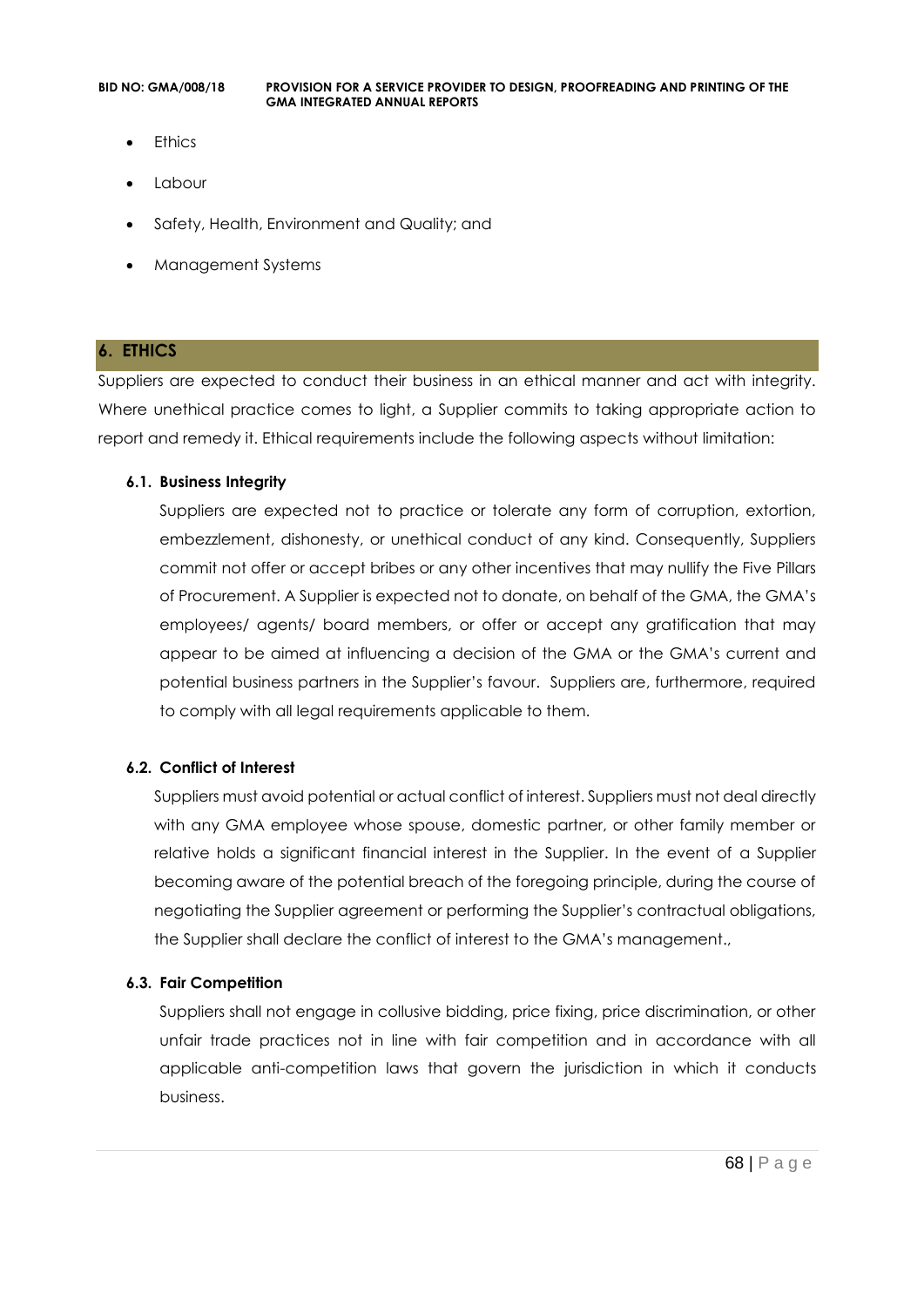### **6.4. Privacy and Intellectual Property**

Suppliers must safeguard and maintain confidential and proprietary information or trade secrets of the GMA, and use such information only for the authorised purpose. Suppliers shall, to the foregoing end, implement measures aimed at restricting access to the GMA's confidential and proprietary information to persons requiring such access for the purpose of discharging the Supplier's obligations towards the GMA.

### **6.5. Reputation Management**

Suppliers must acknowledge the importance and relevance of the Gautrain Brand Identity (the Brand) and visual identity. Suppliers shall, to the foregoing end, follow relevant GMA policies, procedures, directions and guidelines to ensure that the Brand and corporate visual elements is reflected positively and appropriately in order to maintain a good reputation of the GMA.

### **7. LABOUR AND HUMAN RIGHTS**

Suppliers are expected to give effect to the human rights of their employees and treat them with dignity and respect. This includes the following aspects without limitation:

### **7.1. Diversity and Inclusion**

The GMA encourages Suppliers to provide an inclusive and supportive working environment and to exercise diversity when it comes to their employees as well as their decisions to select subcontractors. Suppliers are expected to act lawfully in this regard.

### **7.2. Child Labour Avoidance**

The GMA does not subscribe to child labour. Suppliers must, therefore, comply with all minimum working age laws or regulations and not use child labour. Suppliers cannot employ anyone under the legal minimum working age for employment. The GMA only supports the development of legitimate workplace apprenticeship programs, for the educational benefit of young people, and will not do business with those who abuse such systems. Workers under the legal working age cannot perform hazardous work and may be restricted from night work, with consideration given to educational needs.

### **7.3. Freedom of Association**

Suppliers must comply with all applicable laws that pertain to freedom of association and collective bargaining and will not discriminate on the basis of affiliation or non-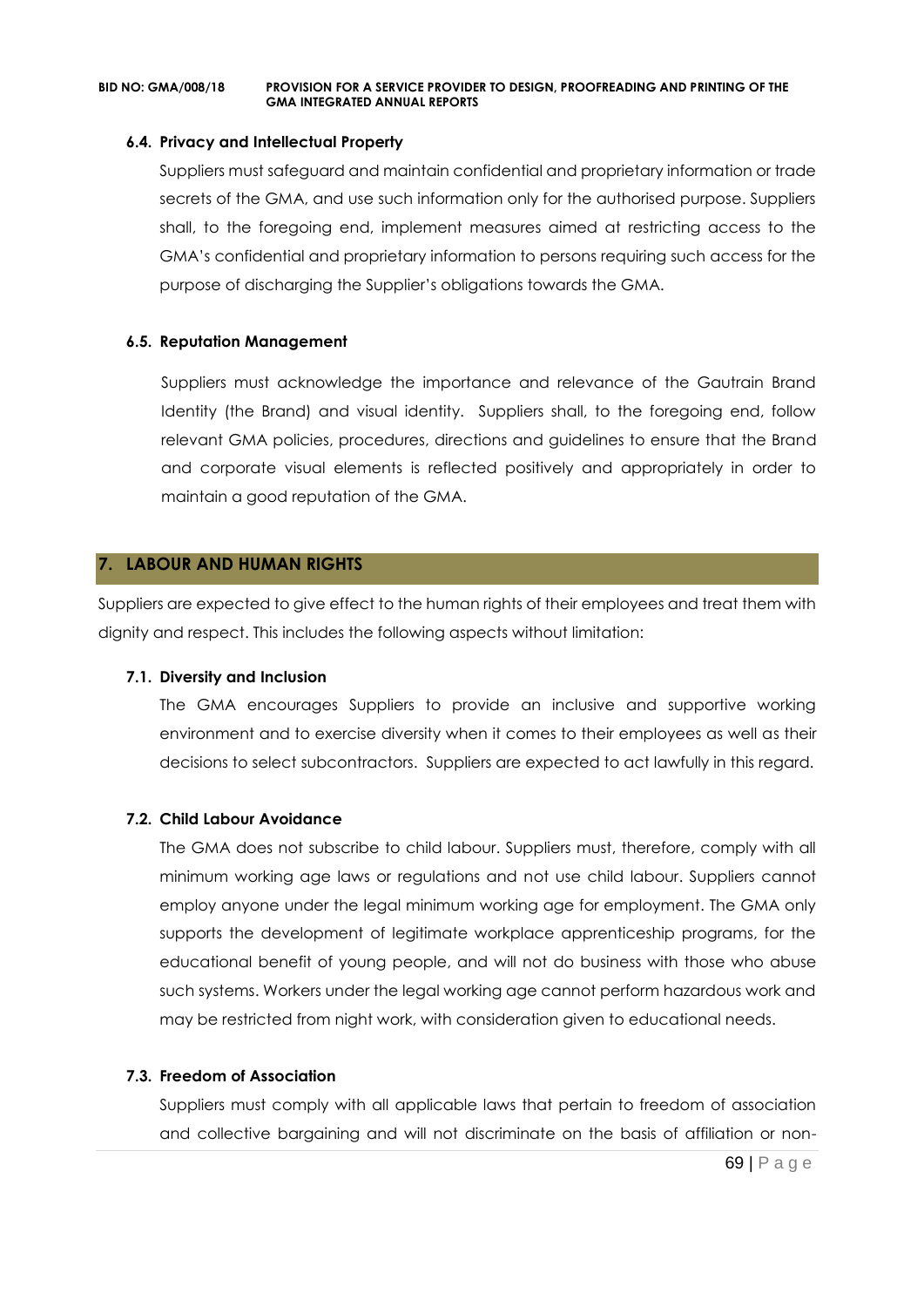affiliation. Suppliers will respect employees' rights to seek representation and will not disadvantage employees who act as workers' representatives.

### **7.4. Abuse/Harassment/Disciplinary Action**

While the GMA recognizes and respects cultural differences, Suppliers are required to provide their employees a workplace free of harsh and inhumane treatment, without any sexual harassment, sexual abuse, corporal punishment or torture, mental or physical coercion or verbal abuse of employees or threat of any such treatment. Suppliers must treat all employees with respect and dignity and comply with applicable legislation on disciplinary practices.

### **7.5. Fair and Equal Treatment**

Suppliers' terms and conditions of employment, including hiring, training, working conditions, compensation, benefits, promotions, discipline, termination or retirement are based on the individual's qualifications, performance, skills and experience.

### **7.6. Forced Labour**

Suppliers will employ all employees on a voluntary basis and do not use any prison, slave, bonded, forced labour or engage in any other forms of slavery or human trafficking.

### **7.7. Working Hours**

Suppliers commit to complying with all applicable laws regarding regular working hours, rest periods and overtime hours. Suppliers will not force employees to work overtime and employees will not be punished, penalised or dismissed for refusing to work overtime.

### **7.8. Compensation and Benefits**

Suppliers will fairly compensate all employees by providing wages and benefits in accordance with all applicable laws.

# **8. SAFETY, HEALTH, ENVIRONMENT AND QUALITY**

70 | P a g e Suppliers are expected to provide a safe and healthy working environment and, if applicable, safe and healthy company living quarters, and to operate in an environmentally responsible and efficient manner. Suppliers will comply with all applicable laws and regulations pertaining to health, safety, environment and quality in the workplace. GMA recognizes its social responsibility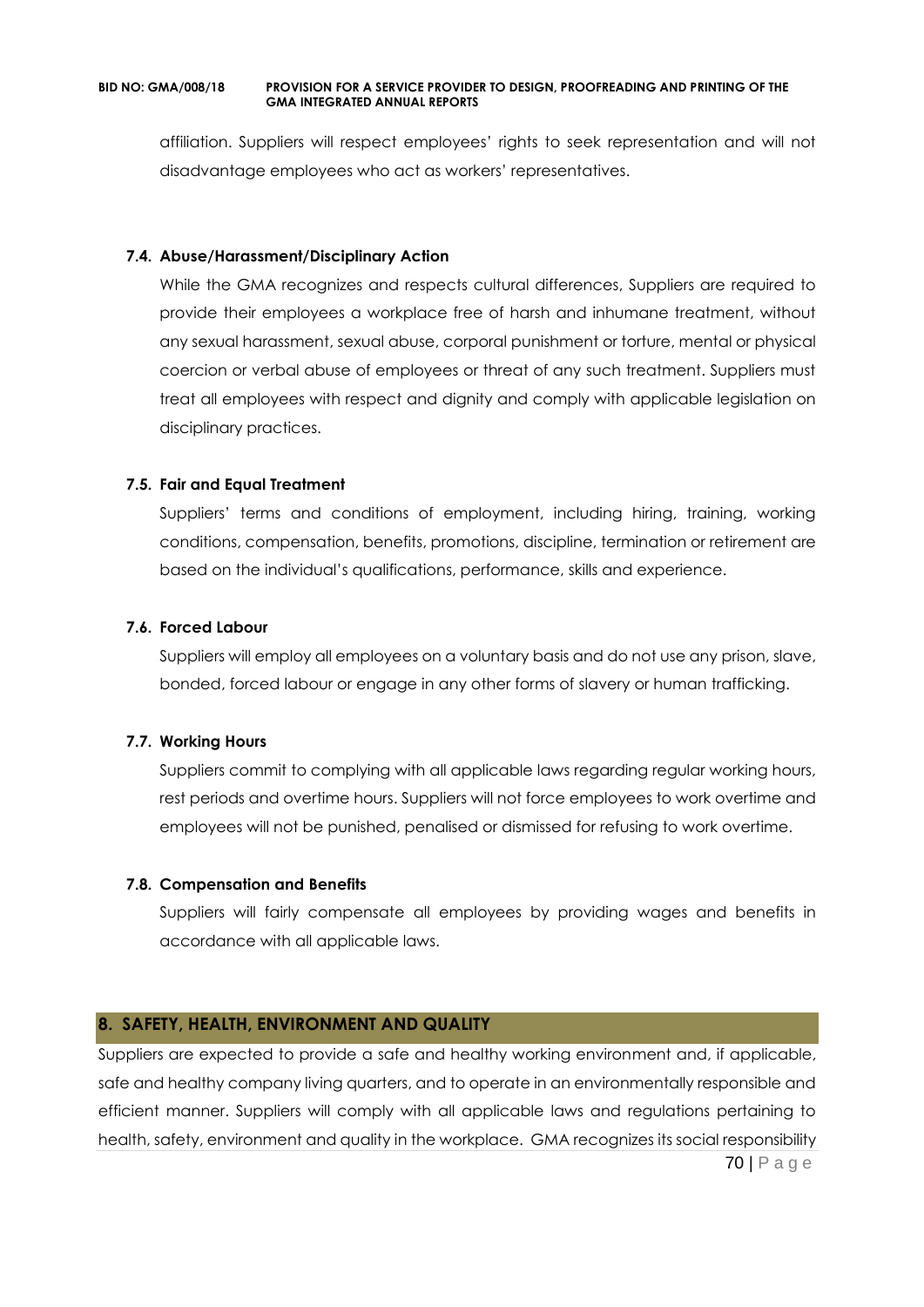to protect the environment and expects its Suppliers to share its commitment by responding to challenges posed by climate changes and working toward protecting the environment. Suppliers commit to continuously strive to improve performance in all these areas by integrating sound safety, health and quality management practices into all aspects of business without limitation:

### **8.1. Occupational Health and Safety**

Suppliers will protect their employees from any chemical, biological and physical hazards and physically demanding tasks in the workplace as well as from risks associated with any infrastructure used by their employees. Suppliers will provide appropriate controls, safe working procedures and preventative maintenance and necessary technical protective measures to mitigate health and safety risks in the workplace.

# **8.2. Product Safety**

Suppliers will make available material safety data sheets containing all necessary safetyrelevant information for all hazardous substances and will be provided to GMA and other parties in case of legitimate need.

### **8.3. Resource Conservation and Climate Protection/Waste and Emissions**

Suppliers will minimise or eliminate negative impact on the environment and climate at their source or by practices such as the modification of production, maintenance and facility processes, material substitution, conservation, recycling, material reutilisation, use of climate-friendly products, processes to reduce power consumption and greenhouse gas emissions. Suppliers will have systems in place to ensure safe handling, movement, storage, recycling, reuse and management of waste, air emissions and wastewater discharges. Suppliers will have systems in place to prevent or mitigate accidental spills and releases into the environment.

### **8.4. Quality Requirements**

Suppliers will meet generally recognised or contractually agreed quality requirements in order to provide goods and services that consistently meet GMA's needs, perform as warranted and are safe for their intended use.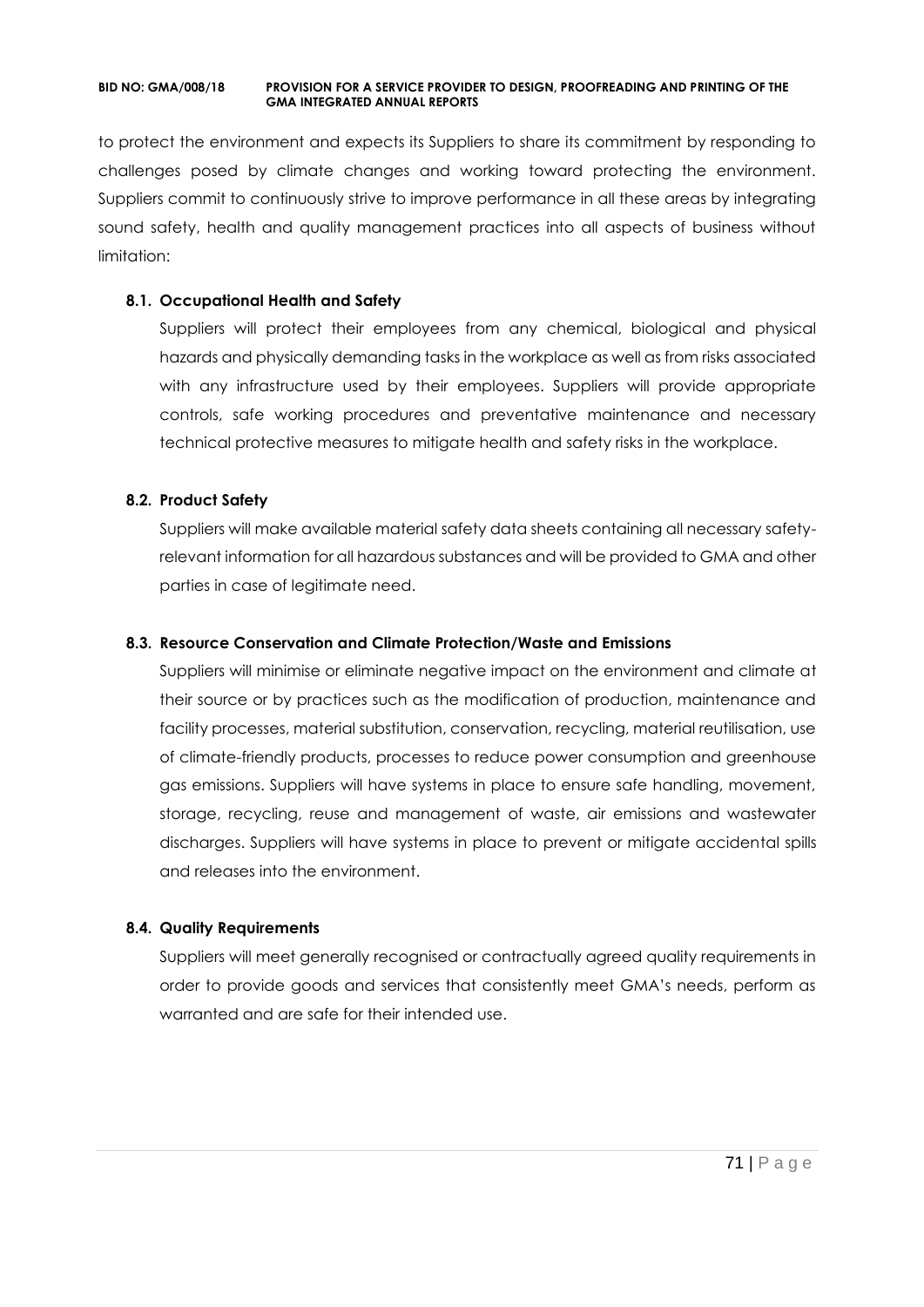# **9. MANAGEMENT SYSTEMS**

Suppliers are encouraged to fulfil the expectations set forth in this Supplier Code of Conduct by implementing management systems to facilitate compliance with all applicable laws and to promote continuous improvement and sustainability performance. Suppliers must communicate the principles set forth in this Supplier Code of Conduct to their employees and supply chains, and are expected to take disciplinary action against any of its employee or business partner, involved in discharging the Supplier's obligations towards the GMA, who acts contrary to the letter or spirit of this Code of Conduct.

Suppliers are expected to self-monitor and demonstrate their compliance with this Code of Conduct. Where non-compliance is detected, the GMA may, at its sole discretion:

- immediately remove from GMA premises, a Supplier who behaves in a manner that is inconsistent with this Code of Conduct or any GMA policy; or
- suspend any Purchase Order from the Supplier until satisfactory corrective action is implemented;
- terminate its relationship with the Supplier;
- facilitate the listing of the Supplier in the National Treasury Register of Restricted Suppliers or its equivalent; and/or
- report the Supplier to appropriate authorities or associations.

Suppliers are responsible for prompt reporting of actual or suspected fraud, corruption, theft, financial misconduct, dishonesty, or unethical conduct, relating to SCM processes in which they are involved, or the discharge of their contractual obligations towards the GMA, to the GMA's management, or the GMA's Fraud Hotline.

# **10. ROLES AND RESPONSIBILITIES**

| <b>Responsibility</b>     | <b>Designation</b>             | Level of Responsibility /<br><b>Accountability</b>           |
|---------------------------|--------------------------------|--------------------------------------------------------------|
| <b>Accounting Officer</b> | <b>Chief Executive Officer</b> | The Chief Executive Officer is<br>$\bullet$                  |
|                           | (CEO)                          | responsible for articulating the<br>core values for the GMA. |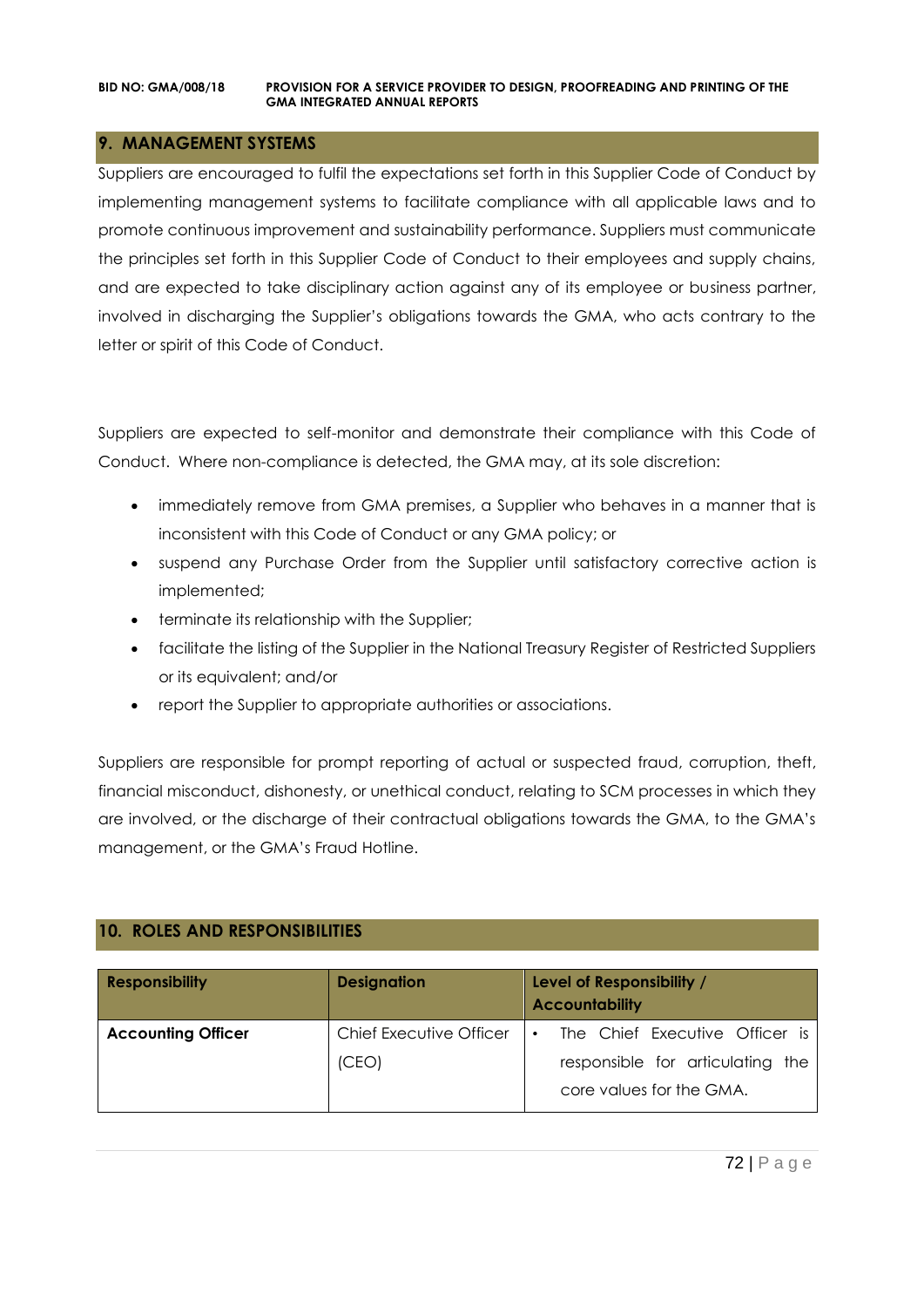## **BID NO: GMA/008/18 PROVISION FOR A SERVICE PROVIDER TO DESIGN, PROOFREADING AND PRINTING OF THE GMA INTEGRATED ANNUAL REPORTS**

| <b>Responsible Authority</b>                           | <b>Chief Financial Officer</b><br>(CFO) | Responsible for communicating<br>this code to the Suppliers and<br>providing<br>guidance<br>the<br>on<br>management of exceptions to<br>this code.<br>Responsible<br>for implementing<br>suitable systems to support the<br>implementation of this code of<br>conduct.      |
|--------------------------------------------------------|-----------------------------------------|-----------------------------------------------------------------------------------------------------------------------------------------------------------------------------------------------------------------------------------------------------------------------------|
| <b>Executing Authorities</b>                           | All GMA employees<br>and Suppliers      | Responsible for upholding and<br>$\bullet$<br>putting into action this code of<br>conduct.<br>Responsible for ensuring<br>$\bullet$<br>compliance and reporting non-<br>compliance to this code of<br>conduct.                                                              |
| Administrative/Revisions/A<br>mendments Responsibility | Executive Manager:<br><b>SCM</b>        | Responsible for the annual review<br>$\bullet$<br>of the code and/or amending of<br>the code as necessary.                                                                                                                                                                  |
| <b>Enquiries</b>                                       | <b>Chief Financial Officer</b><br>(CFO) | $\bullet$<br>Responsible<br>for<br>the<br>overall<br>management<br>and<br>implementation of GMA SCM<br>policies.<br>Proposed Corrections<br>and/or<br>amendments<br>to<br>this<br>document must be forwarded to<br>the Executive Manager: SCM in<br>the Finance Department. |

## **11. RELATED DOCUMENTS**

Content of this Code of Conduct is informed by the following legal standards:

- i. The Constitution of the Republic of South Africa, act 108 of 1996, Section 217;
- ii. Occupational Health and Safety Act, 1993;
- iii. Public Finance Management Act (PFMA) of 1999;